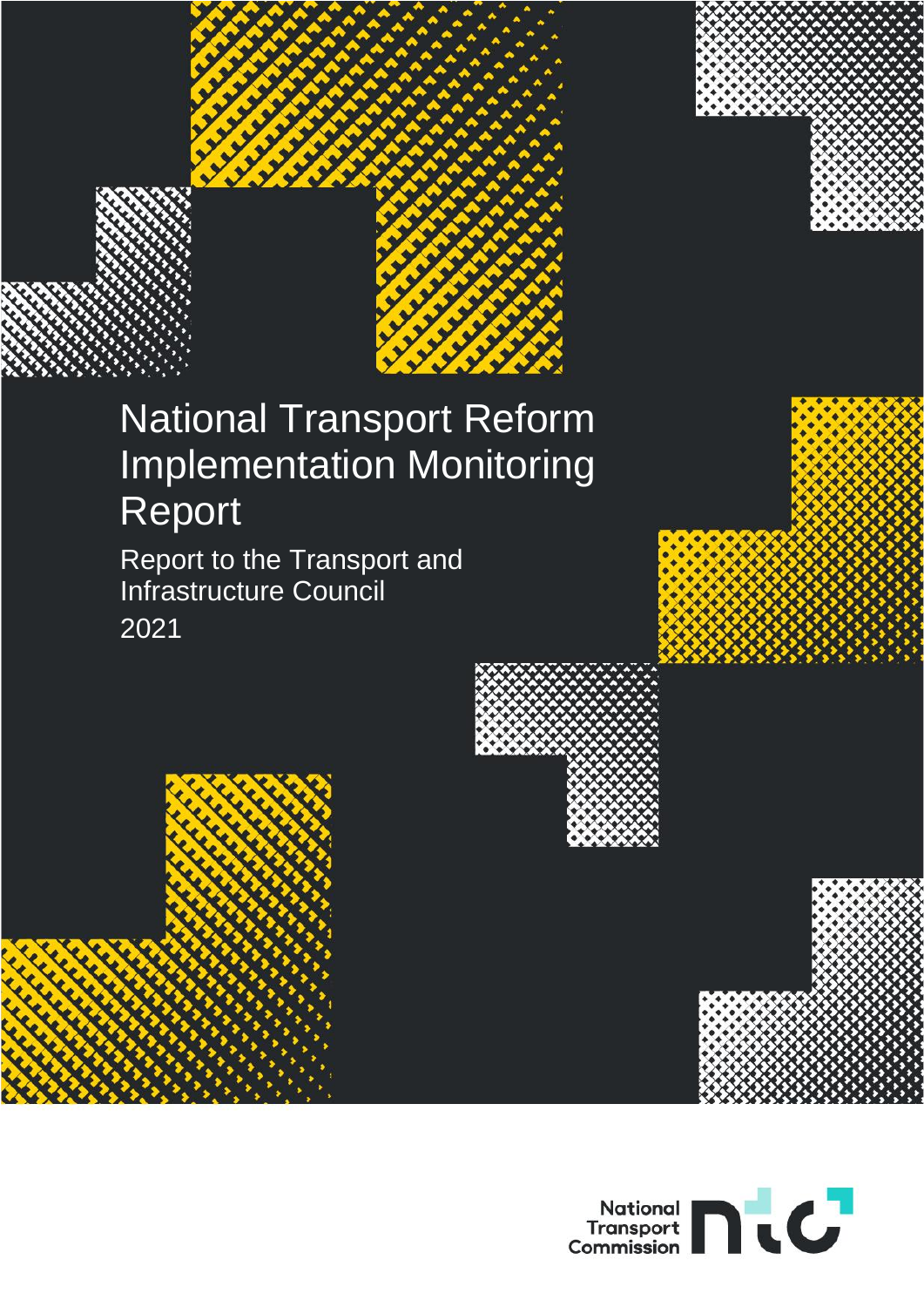# **Contents**

| 1. |  |             |                                                                         |                |  |  |  |
|----|--|-------------|-------------------------------------------------------------------------|----------------|--|--|--|
|    |  | 1.1 Purpose |                                                                         | $\overline{7}$ |  |  |  |
|    |  | 1.2 Method  |                                                                         | $\overline{7}$ |  |  |  |
|    |  |             | 1.3 Reforms and projects for monitoring                                 | $\overline{7}$ |  |  |  |
|    |  |             | 1.4 Structure of report                                                 | $\overline{7}$ |  |  |  |
|    |  |             | 1.5 Indicator of implementation status                                  | 8              |  |  |  |
|    |  |             |                                                                         | 9              |  |  |  |
|    |  |             | 2.1 Amendments to Heavy Vehicle National Law                            | 9              |  |  |  |
|    |  |             | 2.2 Implementation analysis                                             | 13             |  |  |  |
| 3  |  |             |                                                                         | 14             |  |  |  |
|    |  |             | 3.1 Amendments to Rail Safety National Law                              | 14             |  |  |  |
|    |  |             | 3.2 Implementation analysis                                             | 16             |  |  |  |
| 4  |  |             |                                                                         | 17             |  |  |  |
|    |  |             | 4.1 Australian Road Rules                                               | 17             |  |  |  |
|    |  | 4.1.1       | About the Australian Road Rules amendment package                       | 17             |  |  |  |
|    |  | 4.1.2       | Implementation analysis                                                 | 19             |  |  |  |
|    |  |             | 4.2 Australian Light Vehicle Standards Rules                            | 20             |  |  |  |
|    |  | 4.2.1       | About the Australian Light Vehicle Standards Rules                      | 20             |  |  |  |
|    |  | 4.2.2       | Implementation analysis                                                 | 22             |  |  |  |
|    |  |             | 4.3 Transport of Dangerous Goods laws                                   | 23             |  |  |  |
|    |  | 4.3.1       | About the Transport of Dangerous Goods Model Regulations and Code       | 23             |  |  |  |
|    |  | 4.3.2       | Implementation analysis                                                 | 25             |  |  |  |
|    |  |             | 4.4 Heavy Vehicle Charges Model Law                                     | 26             |  |  |  |
|    |  | 4.4.1       | About the Heavy Vehicle Charges Model Law                               | 26             |  |  |  |
|    |  | 4.4.2       | Implementation analysis                                                 | 27             |  |  |  |
|    |  |             |                                                                         |                |  |  |  |
|    |  |             | Appendix B: Summary of derogations for the Rail Safety National Law  18 |                |  |  |  |
|    |  |             |                                                                         |                |  |  |  |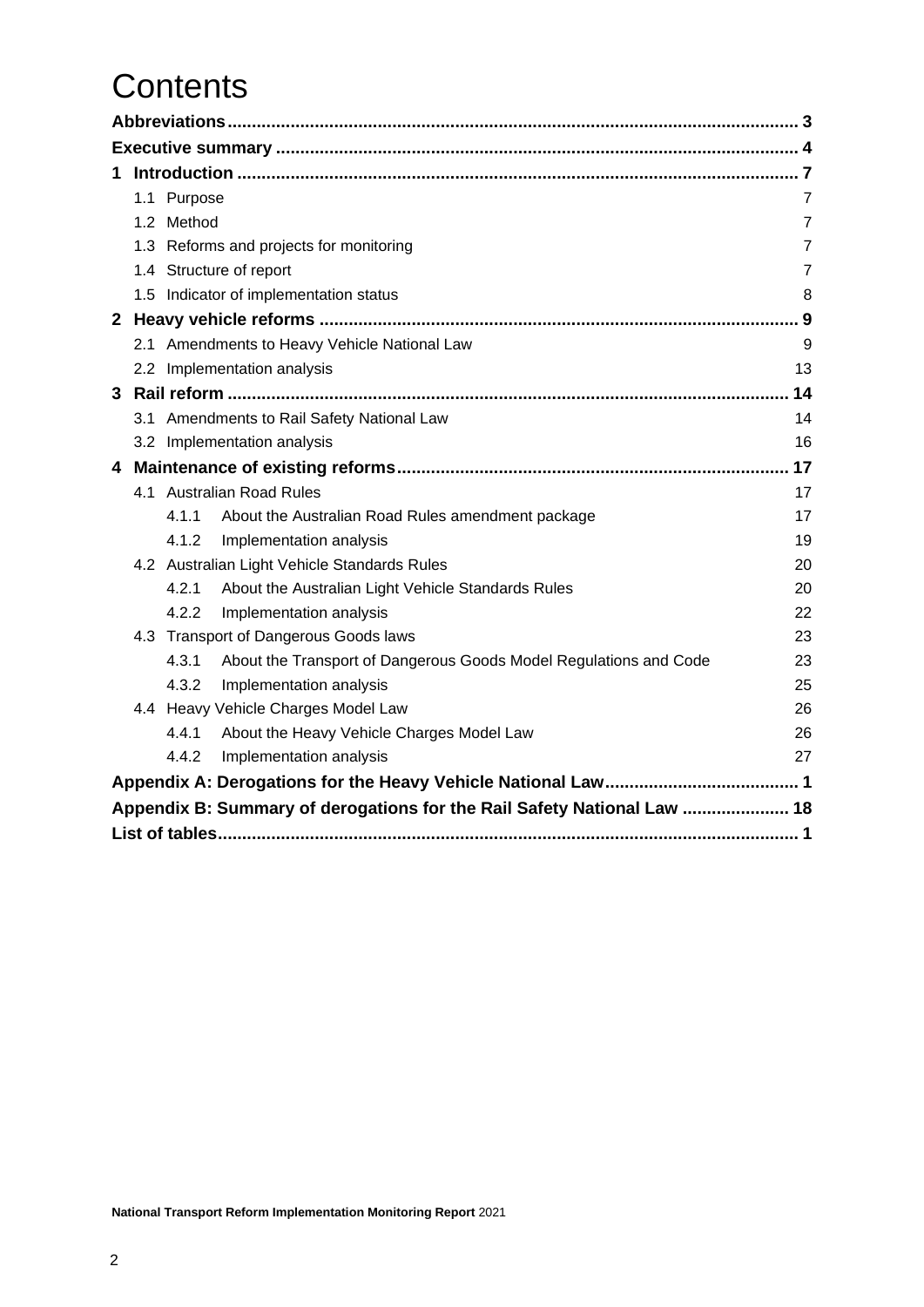# <span id="page-2-0"></span>Abbreviations

| <b>ACT</b>   | <b>Australian Capital Territory</b>          |
|--------------|----------------------------------------------|
| ATSB         | <b>Australian Transport Safety Bureau</b>    |
| <b>COAG</b>  | <b>Council of Australian Governments</b>     |
| <b>HVNL</b>  | <b>Heavy Vehicle National Law</b>            |
| <b>NHVR</b>  | National Heavy Vehicle Regulator             |
| <b>NSW</b>   | New South Wales                              |
| NT           | Northern Territory                           |
| <b>NTC</b>   | <b>National Transport Commission</b>         |
| <b>ONRSR</b> | Office of the National Rail Safety Regulator |
| QLD          | Queensland                                   |
| <b>RSNL</b>  | <b>Rail Safety National Law</b>              |
| SA           | South Australia                              |
| <b>TAS</b>   | Tasmania                                     |
| <b>VIC</b>   | Victoria                                     |
| WA           | Western Australia                            |

The NTC welcomes feedback that can help improve this report in the future. Please email the NTC at **[enquiries@ntc.gov.au](mailto:enquiries@ntc.gov.au)** or telephone (03) 9236 5000.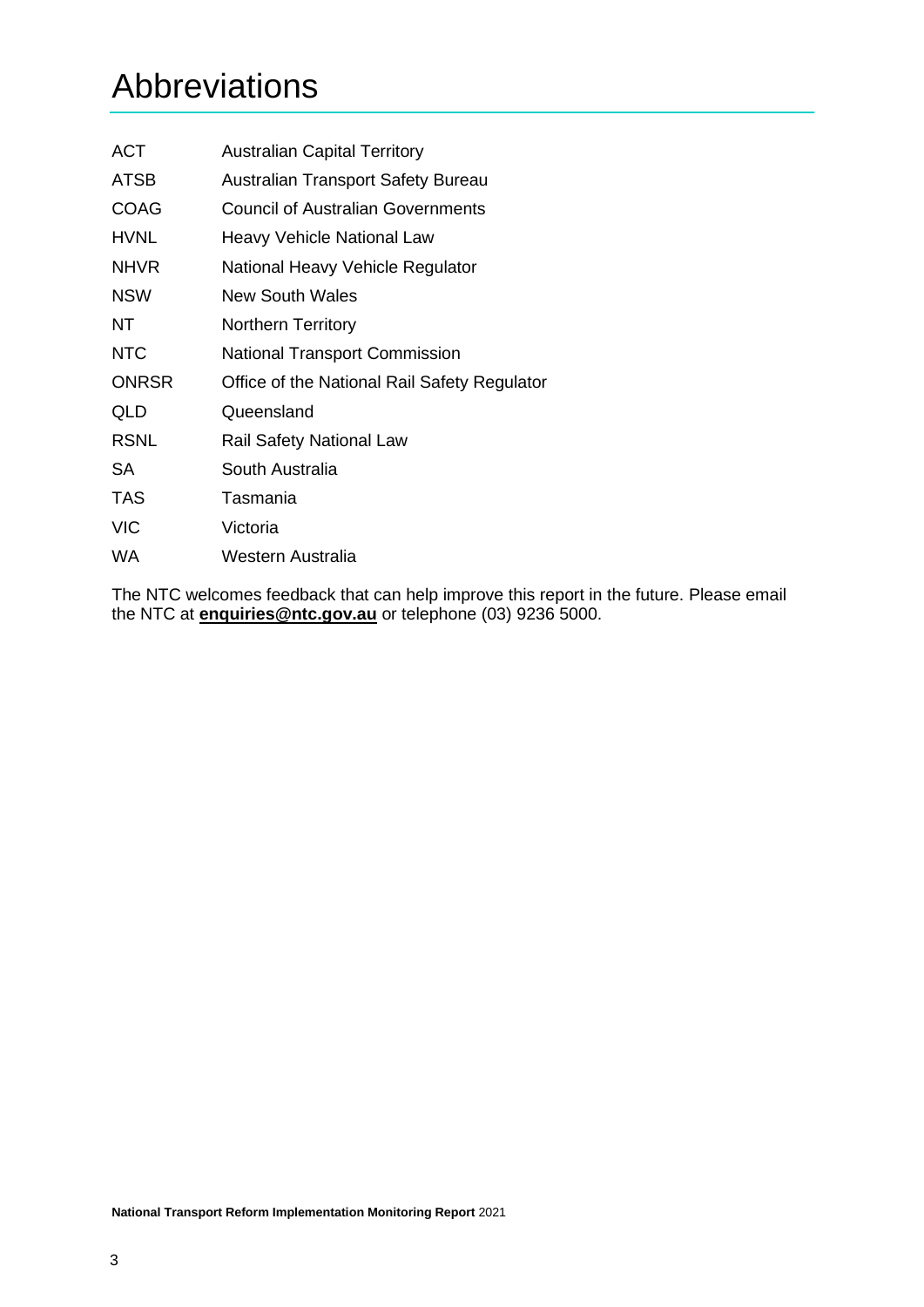# <span id="page-3-0"></span>Executive summary

The National Transport Commission (NTC) is a national transport reform agency that works with all Australian governments to advance social and economic outcomes through an efficient, integrated and nationally consistent land transport system. The NTC provides advice to the Infrastructure and Transport Ministers Meeting (ITMM) on regulatory and operational transport reforms.

Each year the NTC provides a progress report to the Council on the implementation status of nationally agreed reforms. The 2021 National Transport Reform Implementation Monitoring Report is the eighth report produced. The reporting period is from 1 July 2020 to 30 June 2021. Any implementation progress after 30 June 2021 will be included in the 2022 monitoring report.

## **Key points of this report**

Jurisdictions have made good progress over the 2019–20 period with implementing agreed reforms in the face of unforeseen challenges. Importantly, during this reporting period no amendment package the Heavy Vehicle National Law (HVNL) commenced. Any amendments are now being considered as part of the HVNL review.

The Council had approved amendments to the Rail Safety National Law (RSNL) that took effect from 1 July 2020. These have now been implemented by all participating jurisdictions.

Implementation of reform has taken place against the backdrop of COVID-19, which has had an impact on the resources available to progress implementation. Several jurisdictions have been forced to prioritise recovery activities. In some jurisdictions this has meant policy and drafting resources have been diverted to more immediate matters, while others have experienced an understandable refocus of parliamentary business onto COVID-19 related issues.

#### **Heavy Vehicle National Law**

All the participating jurisdictions to the Heavy Vehicle National Law (HVNL) scheme have implemented or are on track to implementing the most current amendment packages described at Table 2 of this report. Appendix A provides a high-level analysis of HVNL derogations by jurisdictions.

All participating jurisdictions have adopted and commenced HVNL amendments contained in the  $5<sup>th</sup>$ ,  $6<sup>th</sup>$  and  $7<sup>th</sup>$  amendment packages at the same time those amendments commenced in Queensland, the host jurisdiction. This includes the ACT which became a full participating jurisdiction in the HVNL scheme through incorporation of those chapters of the law that were previously disapplied on 1 July 2019.

Subject to ITMM consideration of the outcomes of the NTC's review of HVNL in May 2022, future HVNL arrangements will be available for implementation from 2023 onwards. Future amendment packages will then subsequently be considered.

#### **Rail Safety National Law**

All the participating jurisdictions to the Rail Safety National Law (RSNL) scheme, except WA, have implemented the fourth amendment package described at Table 4 of this report. Most jurisdictions have also implemented the fifth amendment package.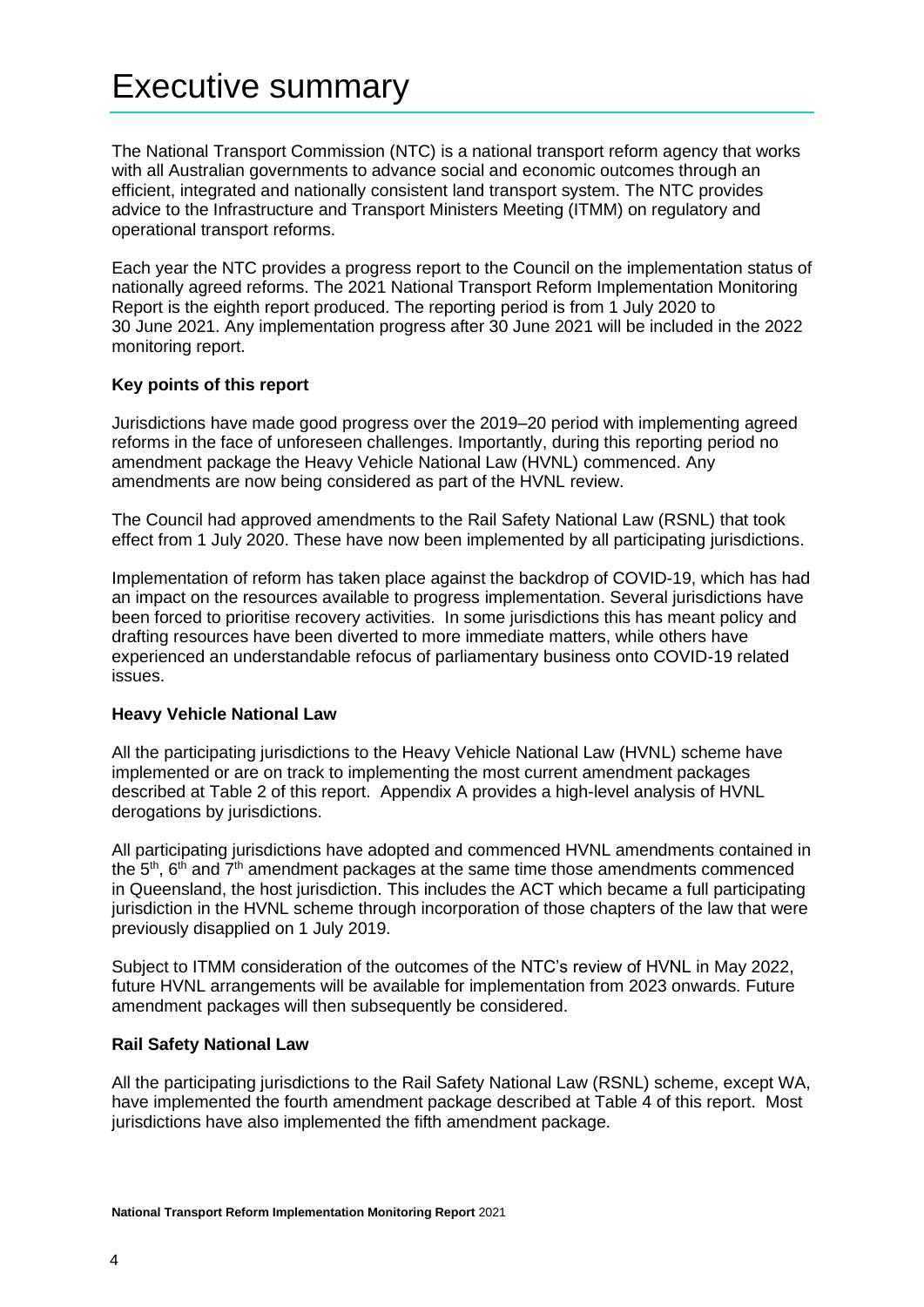The WA Government has approved a request to amend the Rail Safety National Law (WA) to include all outstanding amendments, which will better align WA with the scheme.

Appendix B provides a summary of derogations for the RSNL scheme.

### **Australian Road Rules**

The Australian Road Rules contain the rules of the road for motorists, motorcyclists, cyclists, pedestrians, passengers, and others. All jurisdictions have implemented the 9<sup>th</sup>, 10<sup>th</sup>, 11<sup>th</sup> and  $12<sup>th</sup>$  amendment packages. Jurisdictions are progressing implementation of the  $13<sup>th</sup>$ amendment package.

Given that most of these amendment packages are relatively minor in nature and improve clarity in the road rules, the variation in implementation dates for the  $13<sup>th</sup>$  amendment package is unlikely to affect safety or productivity.

### **Australian Light Vehicle Standards Rules**

The Australian Light Vehicle Standards Rules supersede the Australian Vehicle Standards Rules, which covered both light and heavy vehicle in-service standards. There was no change in policy when the Australian Light Vehicle Standards Rules were introduced. Therefore, a failure to adopt the Australian Light Vehicle Standards Rules had no practical effect.

The nature of the subsequent amendments means the impact of different implementation dates for jurisdictions will be minor because, even if their in-service standards are based on the Australian Vehicle Standards Rules, they have most of the Australian Light Vehicle Standards Rules already.

### **Australian Dangerous Goods Code**

All jurisdictions have implemented edition 7.6 of the Australian Dangerous Goods Code. The NT and ACT are yet to implement some or all the model subordinate law changes. Both jurisdictions are committed to implementing outstanding amendment packages subject to government legislative program priorities. Edition 7.7 has been implemented by all jurisdictions.

Implementation of edition 7.6 by all jurisdictions means that most of the reforms relating to the transport of limited quantities of dangerous goods that provide productivity benefits are realised. Implementation of edition 7.7 by all jurisdictions makes requirements for the transport of limited quantity dangerous goods in Australia consistent with accepted overseas practice, with minor differences aimed at addressing risks that are unique to the Australian transport environment.

#### **Heavy Vehicle Charges Model Law**

Implementation of the heavy vehicle registration charges set out in the Heavy Vehicle Charges Model Law is assessed for the first time in this report.

New national heavy vehicle registration charges to apply in 2021–22 were approved by ITMM in March 2021. All jurisdictions, except WA and NT have implemented the national registration charges. Heavy vehicle charges in WA and NT are not set independent of the national heavy vehicle charges.

WA and NT have historically implemented annual adjustments to heavy vehicle charges that are broadly similar to those applied by other jurisdictions.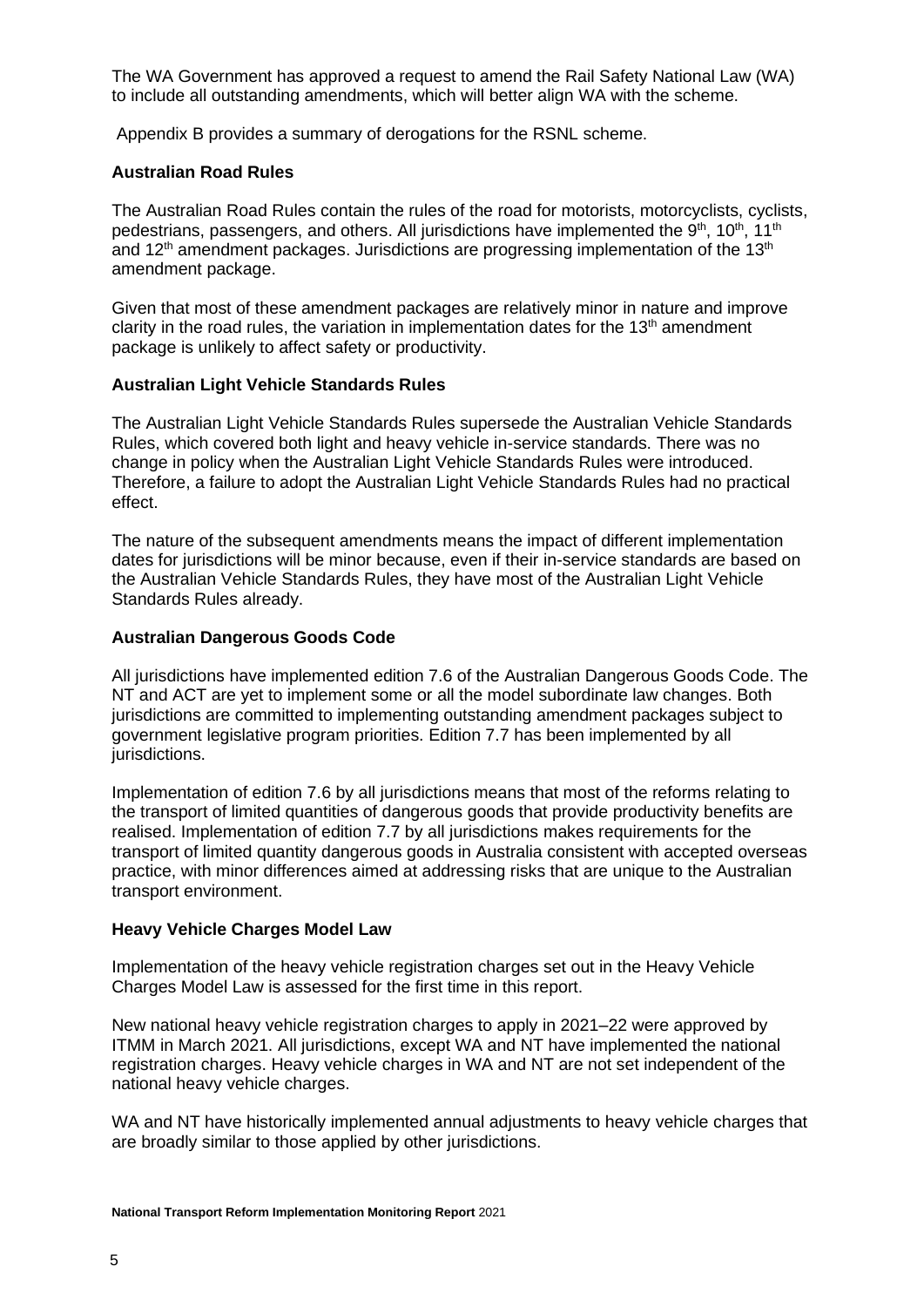The differences between national registration charges and those set in WA and NT are not significant enough to warrant concern that they would have a substantial effect on where vehicle operators choose to register their vehicles.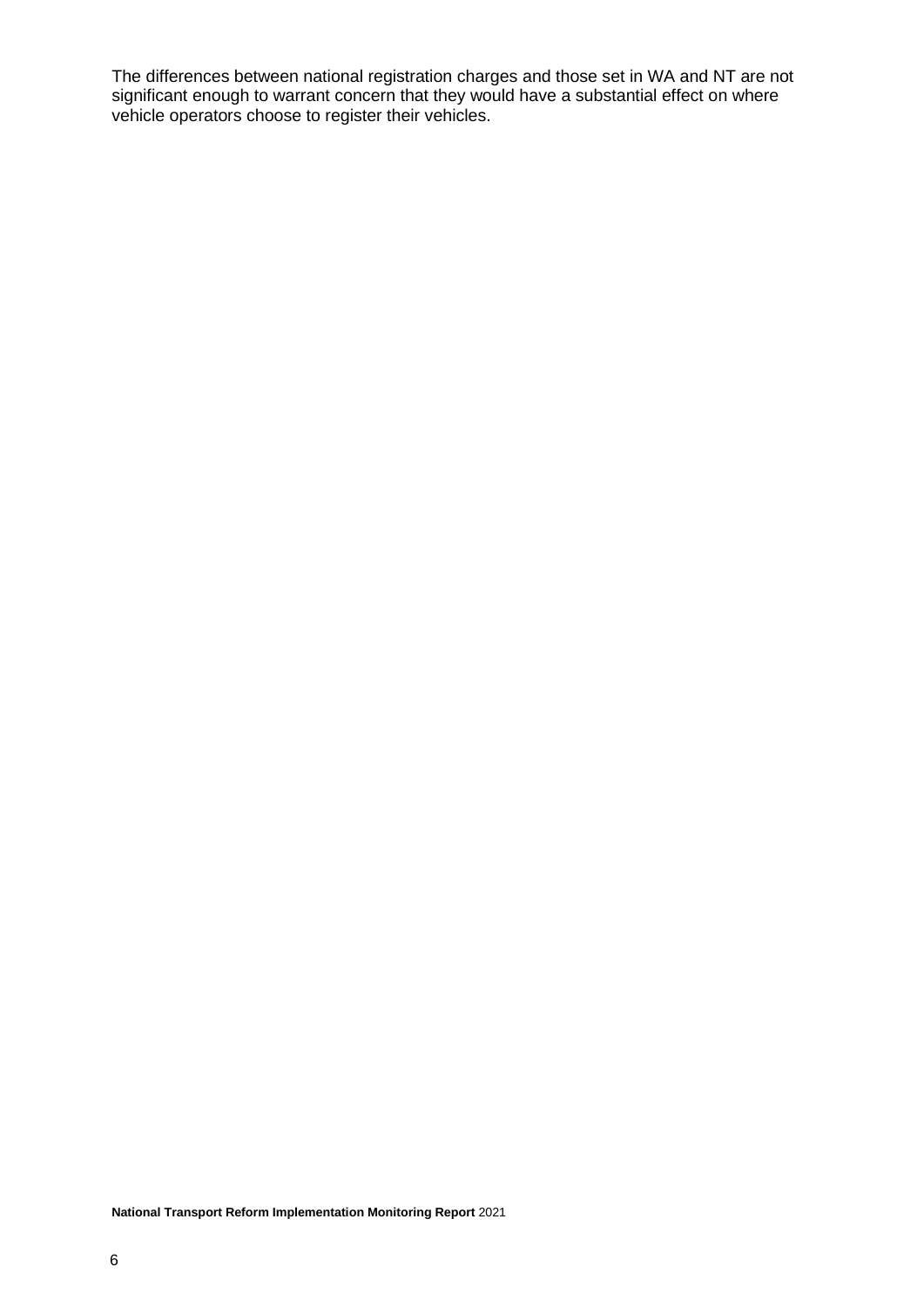# <span id="page-6-0"></span>1 Introduction

# <span id="page-6-1"></span>**1.1 Purpose**

This report provides the Council with an assessment of the implementation progress of national transport reforms and projects.

This report also provides stakeholders with information about reform implementation. It helps explain implementation issues, successes and departures from agreed recommendations.

# <span id="page-6-2"></span>**1.2 Method**

The report presents progress of national reforms by using 'traffic light' indicators and brief commentaries describing achievements, impediments and recommends corrective actions where required. The report also highlights state or territory-based variations to national laws that may affect the realisation of expected benefits of national reforms. In July 2021 the NTC sought updates on the progress of reforms or tasks from the states and territories.

# <span id="page-6-3"></span>**1.3 Reforms and projects for monitoring**

This report monitors the implementation of national transport reforms, projects and recommendations approved by the Council (or its predecessors) or the Council of Australian Governments (COAG) and work undertaken by the NTC. Annual monitoring will continue until either all participating jurisdictions have completed the final implementation milestone or if there is a nationally agreed direction from ministers or senior officials that reform monitoring is no longer required.

# <span id="page-6-4"></span>**1.4 Structure of report**

This report is divided into four areas:

- **Heavy vehicle reforms** monitors the heavy vehicle regulatory reform and amendments to the Heavy Vehicle National Law (HVNL) and regulations
- **Rail reforms** monitors the amendments to the Rail Safety National Law (RSNL) and regulations
- **Maintenance of existing reforms** monitors implementation of:
	- the Australian Road Rules
	- Australian Light Vehicle Standards Rules
	- Heavy Vehicle Vehicle Standards Rules
	- the Code for the Transport of Dangerous Goods by Road and Rail and model legislation
	- the Heavy Vehicle Charges Model Law
- **Derogations** assesses derogations to the Heavy Vehicle National Law and Rail Safety National Law (Attachments A and B).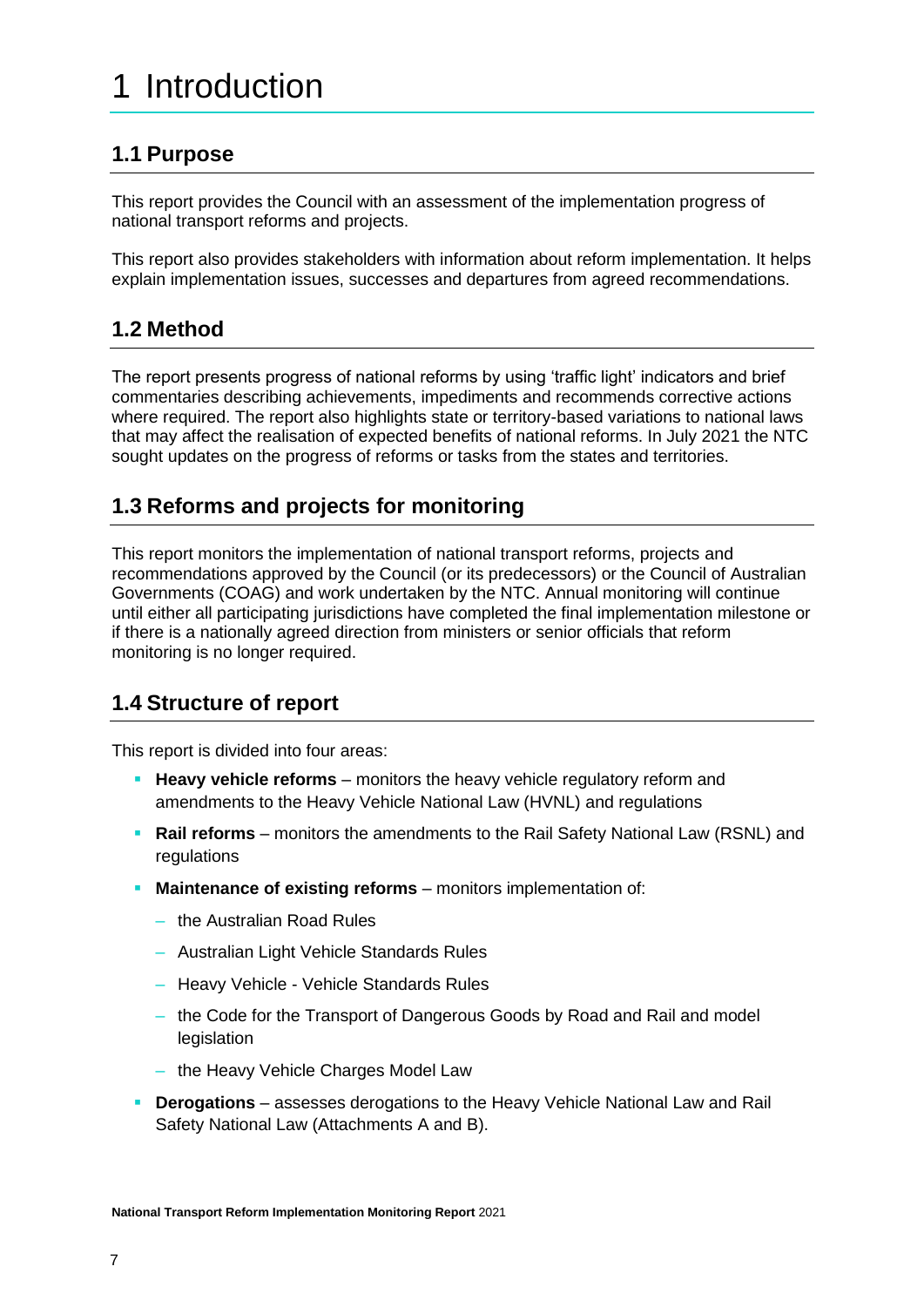<span id="page-7-0"></span>Each state and territory were asked to provide implementation status indicators and where relevant describe:

- **·** implementation progress
- **•** variations to the national approach and/or implementation challenges
- **•** possible solutions against each of the current national transport reforms and projects included in this report.

Definitions of implementation status indicators used in this report are provided below.

| <b>Implementation</b><br>status indicator | <b>Status definition</b>                                                                                                                          | <b>Progress comments</b><br>required                                                                                                    |  |
|-------------------------------------------|---------------------------------------------------------------------------------------------------------------------------------------------------|-----------------------------------------------------------------------------------------------------------------------------------------|--|
|                                           | Fully implemented in line with national/model<br>law, i.e., no material derogations<br>Or on track if the agreed start date is not yet<br>reached | Describe:<br>when and how the final<br>output was implemented<br>if any local variations were<br>$\bullet$<br>implemented, describe the |  |
|                                           | Fully implemented with material derogations<br>from national/model law<br>Or on track if the agreed start date is not yet<br>reached              | variation and how it impacts<br>on the ability to realise the<br>desired benefits of the<br>national reform                             |  |
|                                           | Delayed implementation with intent to align<br>with national/model law                                                                            | Describe:<br>progress made within the last                                                                                              |  |
|                                           | Delayed implementation with intent to derogate<br>materially from national/model law                                                              | 12 months<br>expected time for completion<br>reasons for any delays                                                                     |  |
| ℬ                                         | No intent to implement, but efforts to<br>harmonise with national/model law                                                                       | Describe how non-participation<br>will impact on the benefits of the                                                                    |  |
| x                                         | No intent to implement and no intent to<br>harmonise with national/model law                                                                      | national reform                                                                                                                         |  |
| n/a                                       | The jurisdiction is not responsible for<br>implementing the reform                                                                                | No comment required                                                                                                                     |  |

**Table 1. Reform implementation status indicators**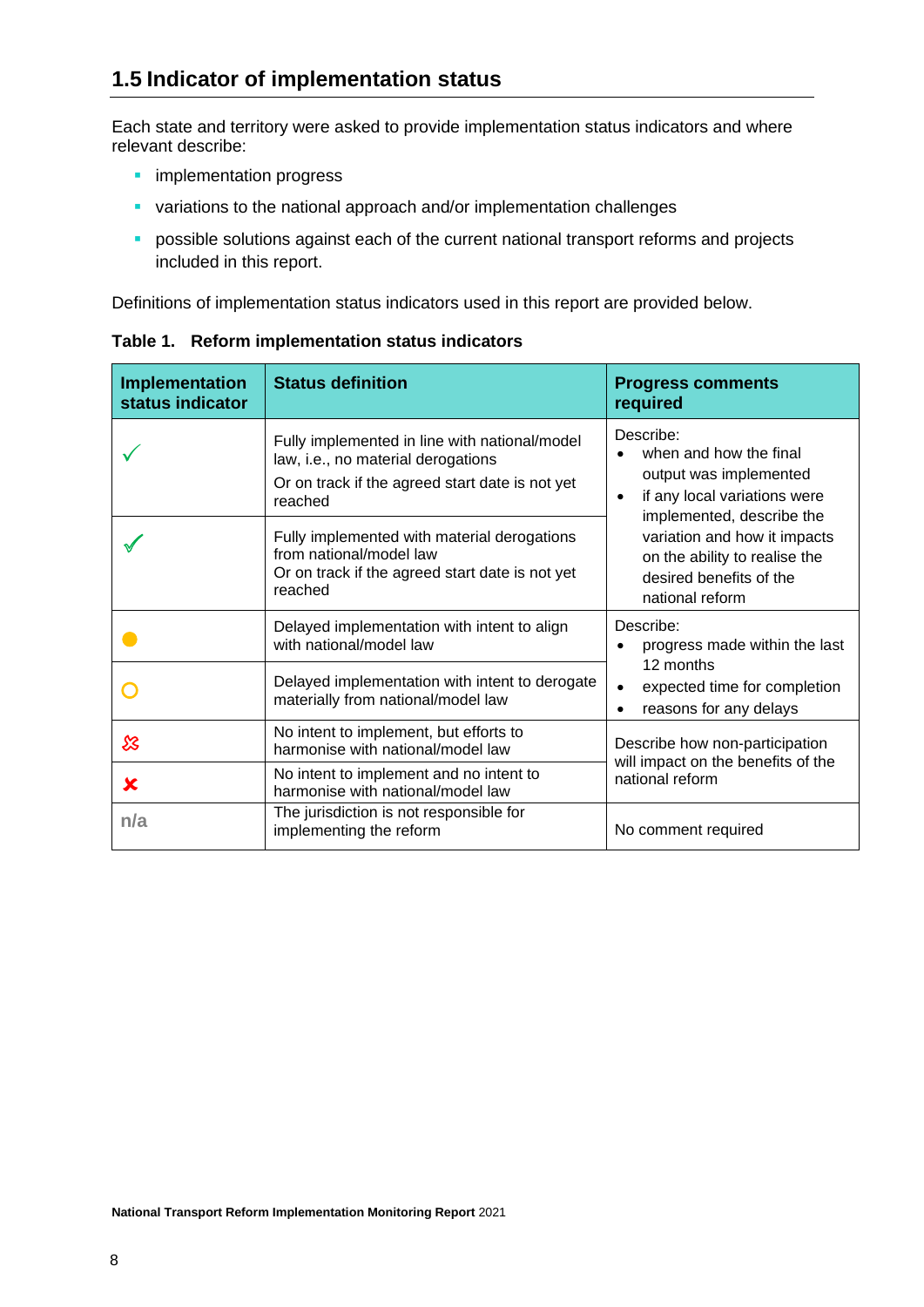## <span id="page-8-0"></span>**Key points**

- The 5<sup>th</sup> Heavy Vehicle National Law amendment package, the *Heavy Vehicle National Law and Other Legislation Amendment Act 2016,* was passed by the Queensland Parliament (host jurisdiction) in December 2016.
- The 6<sup>th</sup> Heavy Vehicle National Law amendment package, the *Heavy Vehicle National Law and Other Legislation Amendment Act 2018,* was passed by the Queensland Parliament in June 2018.
- The 7<sup>th</sup> Heavy Vehicle National Law amendment package, the *Heavy Vehicle National Law Amendment Act 2018,* was passed by the Queensland Parliament in September 2018.
- The 8<sup>th</sup> Heavy Vehicle National Law amendment package, the *Heavy Vehicle National Law Amendment Bill 2019,* was introduced into the Queensland Parliament in April 2019 and was assented to on 26 September 2019.
- **The registration related provisions contained in the**  $6<sup>th</sup>$  **amendment package** commenced on 1 July 2018.
- **The Council agreed that a common implementation date in the second half of** 2018 should apply to all chain of responsibility and executive officer liability amendments included in the  $5<sup>th</sup>$ ,  $6<sup>th</sup>$  and  $7<sup>th</sup>$  amendment packages. These amendments commenced on 1 October 2018.
- **All participating jurisdictions have implemented the**  $8<sup>th</sup>$  **amendment package**
- **EXECT** Subject to ITMM consideration of the outcomes of the NTC's review of HVNL in May 2022, future HVNL arrangements will be available for implementation from 2023 onwards. Future amendment packages will then subsequently be considered.

# <span id="page-8-1"></span>**2.1 Amendments to Heavy Vehicle National Law**

The 5th Heavy Vehicle National Law amendment package, the *Heavy Vehicle National Law and Other Legislation Amendment Act 2016* was passed by the Queensland Parliament and assented to in December 2016. Key items in the 5th amendment package include:

- changes to the chain of responsibility
- **EXECUTE:** executive officer liability obligations
- **·** investigation and enforcement powers
- self-clearing defect notices
- **■** display of accreditation labels.

Chapter 3 (maintenance amendments) commenced on 1 July 2017.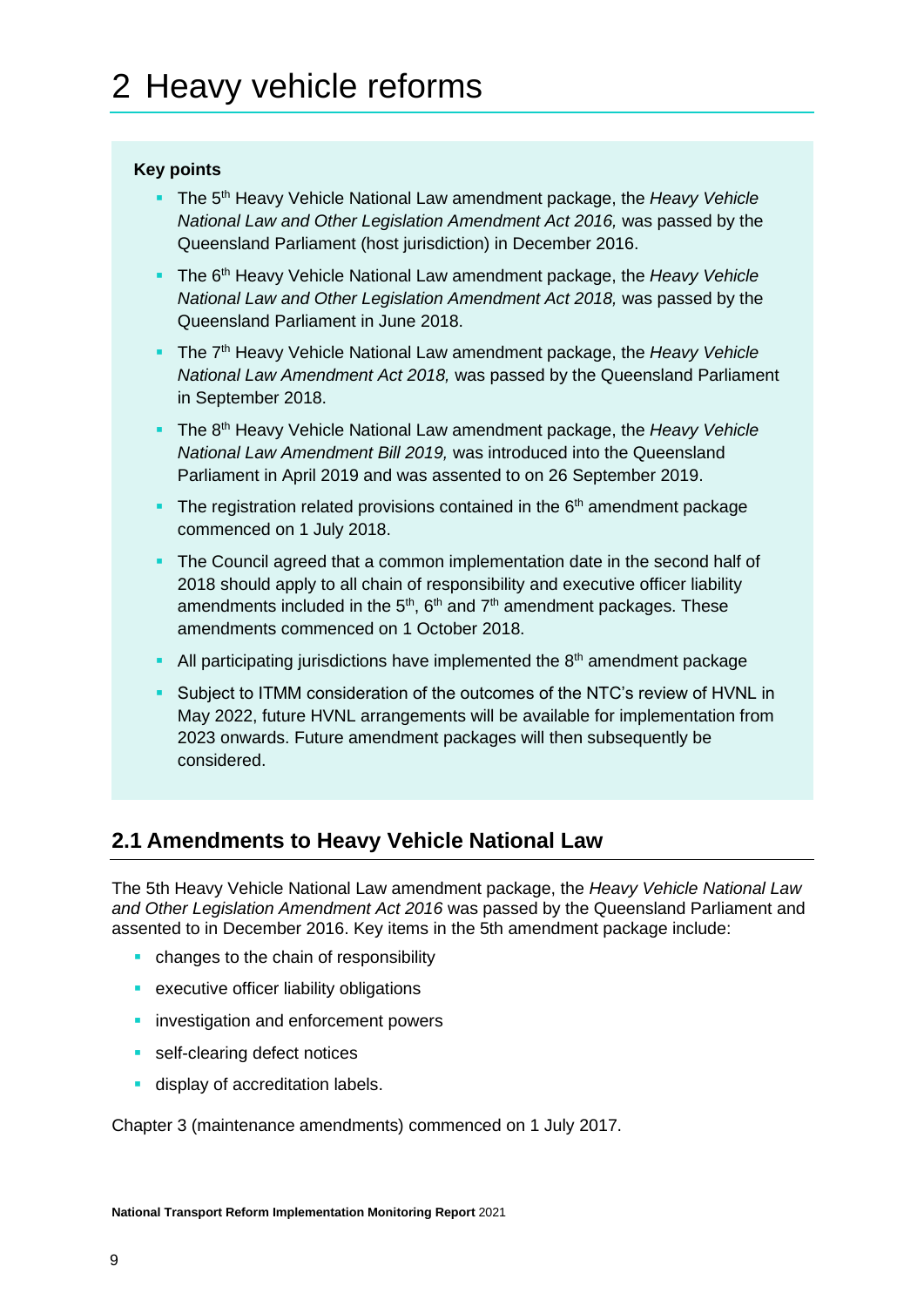The 6th Heavy Vehicle National Law amendment package, the *Heavy Vehicle National Law and Other Legislation Amendment Act 2018* was passed and assented to in June 2018. Key items in the 6th amendment package include:

- **EXECUTE:** extension of executive officers' due diligence obligation to incorporate other safety related offences
- **EXECT** amendments to the heavy vehicle national registration provisions that will enable consolidation of heavy vehicle registration information from jurisdictions in a single database.

Amendments related to heavy vehicle registration commenced on 1 July 2018. Extension of executive officers' due diligence obligations amendments commenced on 1 October 2018 as part of the chain of responsibility reform. The 7th Heavy Vehicle National Law amendment package, the *Heavy Vehicle National Law Amendment Act 2018*, was passed and assented to in September 2018 and commenced on 1 October 2018. Key items in the  $7<sup>th</sup>$  amendment package include:

- **EXECTED Strengthening of investigative and enforcement powers for authorised officers**
- **.** improved heavy vehicle access where mass of freight vehicles is not a constraint
- transfer of the performance standards for load restraint to the HVNL from the NTC's Load Restraint Guide.

In November 2018, the Council approved an 8th amendment package of the Heavy Vehicle National Law. The *Heavy Vehicle National Law Amendment Bill 2019* was introduced into the Queensland Parliament in April 2019 and was assented to on 26 September 2019. All provisions, other than sections 10 and 11 (that have been further deferred by the (Qld) *Heavy Vehicle National Law and Other Legislation Amendment (Postponement) Regulation 2020* until 6 September 2021) relating to amendment of sections 96 and 102 about compliance with mass and dimension requirements for PBS vehicles, commenced on 28 February 2020.

The amendments include:

- **•** harmonised penalties and make-good provisions for vehicles that exceed the general mass limits
- consequential amendments arising from the enactment of the Commonwealth *Road Vehicles Standards Act 2018*, which will repeal the *Motor Vehicle Standards Act 1989* (Cth)
- **changes to improve consistency between a vehicle defect notice and a self-clearing** defect notice
- **enabling recognition of modifications to heavy vehicles approved in non-participating** jurisdictions
- **•** providing that the giving of advice, information and education are functions of the Regulator and authorised officers
- **changes to improve productivity by allowing certain semitrailers greater access to the** road network where mass is not a constraint.

Tables 2 and 3 provide an overview of the progress of implementing the HVNL amendments.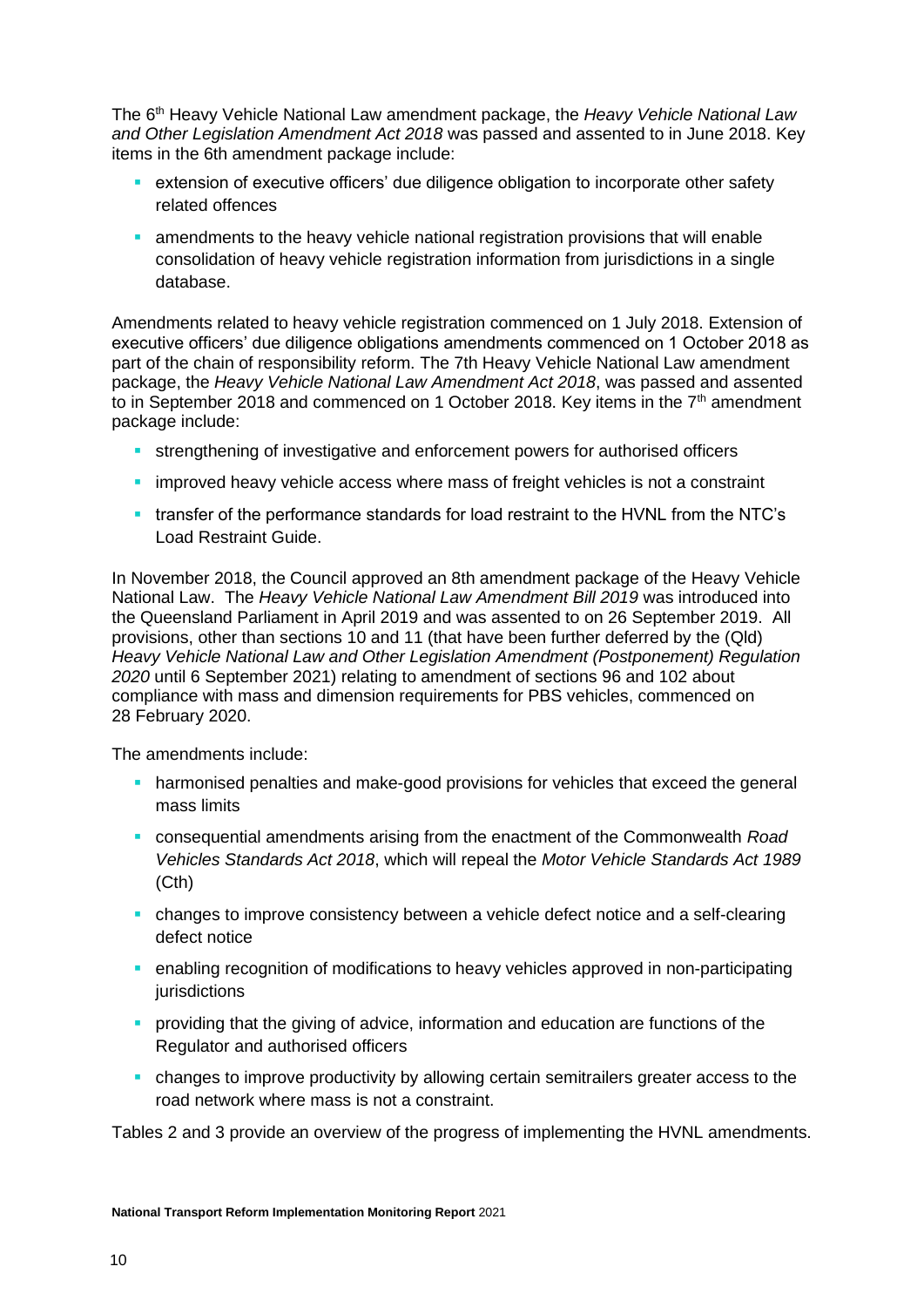Subject to the current review of the HVNL, the next package of proposed amendments to the HVNL is likely to be introduced in late 2021. Given the rationale and scope of the review, this is likely to be a more significant package of reforms and implementation monitoring will become significant.

|  |  |  | Table 2. Implementation summary of Heavy Vehicle National Law amendments |
|--|--|--|--------------------------------------------------------------------------|
|--|--|--|--------------------------------------------------------------------------|

| <b>Heavy Vehicle National Law</b>                                                                                |            | <b>Implementation status</b> |     |                         |           |            |            |           |  |
|------------------------------------------------------------------------------------------------------------------|------------|------------------------------|-----|-------------------------|-----------|------------|------------|-----------|--|
| <b>amendments</b>                                                                                                | <b>NSW</b> | <b>VIC</b>                   | QLD | <b>WA</b>               | <b>SA</b> | <b>TAS</b> | <b>ACT</b> | <b>NT</b> |  |
| Heavy Vehicle National Law and Other<br>Legislation Amendment Act 2016 (5th<br>amendment package)                |            |                              |     | $\overline{\mathbf{x}}$ |           |            |            |           |  |
| (Council approved draft amendments<br>in May 2016)                                                               |            |                              |     |                         |           |            |            |           |  |
| Heavy Vehicle National Law and Other<br>Legislation Amendment Act 2018 (6th<br>amendment package)                |            |                              |     | $\overline{\mathbf{x}}$ |           |            |            |           |  |
| (Council approved draft amendments<br>in May 2017)                                                               |            |                              |     |                         |           |            |            |           |  |
| Heavy Vehicle National Law<br>Amendment Act 2018 (7 <sup>th</sup> amendment<br>package)                          |            |                              |     | $\overline{\mathbf{x}}$ |           |            |            |           |  |
| (Council approved November 2017)                                                                                 |            |                              |     |                         |           |            |            |           |  |
| Heavy Vehicle National Law<br>Amendment Bill 2019 (8th amendment<br>package) (Council approved<br>November 2018) |            |                              |     | $\overline{\mathbf{x}}$ |           |            |            |           |  |

# **Table 3. Participating jurisdictions' comments on adopting the National Heavy Vehicle Law 5th, 6th, 7th and 8th Amendment Packages**

| <b>Jurisdiction</b> | <b>Implementation comments</b>                                                                                                                                                                                                                                                                         |
|---------------------|--------------------------------------------------------------------------------------------------------------------------------------------------------------------------------------------------------------------------------------------------------------------------------------------------------|
| <b>NSW</b>          | There were no amendment packages in 2020/2021. NSW is participating in<br>a review of the HVNL being led by the NTC.                                                                                                                                                                                   |
|                     | The registration-related provisions contained in the $6th$ and $7th$ amendment<br>packages commenced on 1 July 2018.                                                                                                                                                                                   |
|                     | The Chain of Responsibility amendments contained in the $5th$ , $6th$ and $7th$<br>amendment packages commenced on 1 October 2018, along with the<br>remaining provisions of the $7th$ amendment package.                                                                                              |
| <b>VIC</b>          | The 8th amendment package was assented to on 26 September 2019 as<br>part of the Heavy Vehicle National Law and Other Legislation Amendment<br>Act 2019. The majority of amendments to the Heavy Vehicle National Law<br>(HVNL) commenced in two packages on 10 December 2019 and 28<br>February 2020. |
|                     | Commencement of sections 10 and 11 of the Heavy Vehicle National Law<br>and Other Legislation Amendment Act 2019, which amend sections 96                                                                                                                                                              |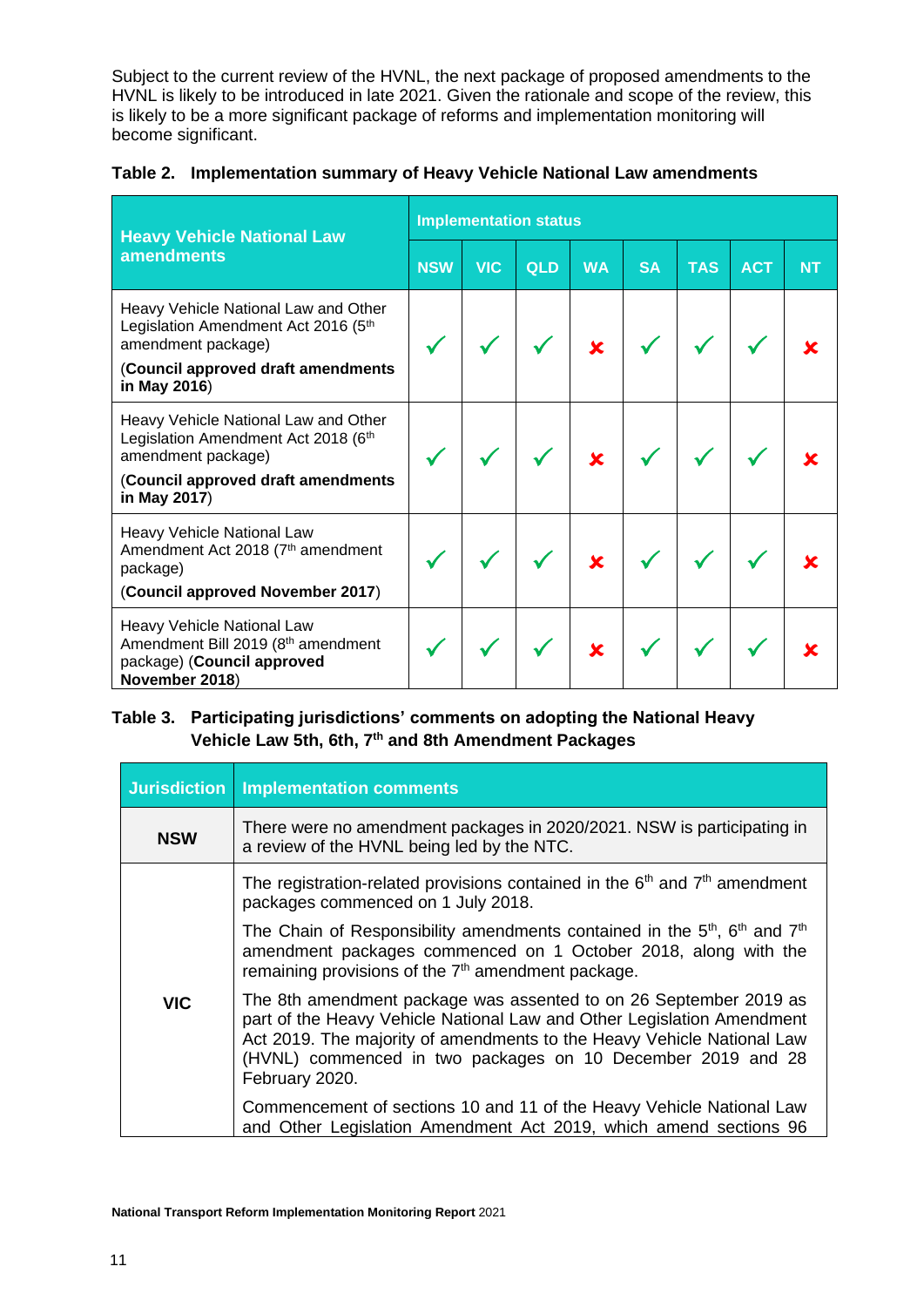|            | (Compliance with mass requirements) and 102 (Compliance with dimension<br>requirements) of the HVNL respectively, have been postponed to<br>September 2021 to allow time to resolve an issue relating to unintended and<br>inconsistent consequences in the enforcement outcomes for off route<br>Performance Based Standards vehicles.                                                                                                                                                                                                                                                               |
|------------|-------------------------------------------------------------------------------------------------------------------------------------------------------------------------------------------------------------------------------------------------------------------------------------------------------------------------------------------------------------------------------------------------------------------------------------------------------------------------------------------------------------------------------------------------------------------------------------------------------|
|            | Maintenance amendments contained in the 5 <sup>th</sup> amendment package<br>commenced on 1 July 2017.<br>The registration-related provisions contained in the $6th$ and $7th$ amendment                                                                                                                                                                                                                                                                                                                                                                                                              |
|            | packages commenced on 1 July 2018.<br>The Chain of Responsibility amendments contained in the $5th$ , $6th$ and $7th$<br>amendment packages commenced on 1 October 2018, along with the<br>remaining provisions of the 7 <sup>th</sup> amendment package.                                                                                                                                                                                                                                                                                                                                             |
| <b>QLD</b> | The 8 <sup>th</sup> amendment package was assented to on 26 September 2019 as<br>part of the Heavy Vehicle National Law and Other Legislation Amendment<br>Act 2019. The majority of amendments to the Heavy Vehicle National Law<br>(HVNL) commenced in two packages on 10 December 2019 and 28<br>February 2020.                                                                                                                                                                                                                                                                                    |
|            | Sections 10 and 11 of the Heavy Vehicle National Law and Other Legislation<br>Amendment Act 2019, which amend sections 96 (Compliance with mass<br>requirements) and 102 (Compliance with dimension requirements) of the<br>HVNL respectively, were repealed on 24 June 2021 to allow issues relating<br>to unintended and inconsistent consequences in the enforcement outcomes<br>for off route Performance Based Standards vehicles to be considered and<br>resolved through the HVNL Review reforms.                                                                                              |
|            | Part of the 5 <sup>th</sup> amendment package commenced on 1 July 2017, while the<br>remainder commenced on 1 October 2018.                                                                                                                                                                                                                                                                                                                                                                                                                                                                           |
|            | Similarly, part of the 6 <sup>th</sup> amendment package commenced on 1 July 2018,<br>while the remainder commenced on 1 October 2018.                                                                                                                                                                                                                                                                                                                                                                                                                                                                |
|            | The 7 <sup>th</sup> amendment package commenced on 1 October 2018.                                                                                                                                                                                                                                                                                                                                                                                                                                                                                                                                    |
| <b>SA</b>  | Part of the 8 <sup>th</sup> amendment package commenced operating in SA on<br>28 February 2020, with the Part 2, Division 1 changes in the Heavy Vehicle<br>National Law and Other Legislation Amendment Act 2019 (Qld) commenced<br>in SA on the same day that section 15 of the Road Vehicle Standards Act<br>2018 of the Commonwealth came into operation (i.e. 1 July 2021). Sections<br>10 and 11 of the Heavy Vehicle National Law and Other Legislation<br>Amendment Act 2019 (Qld) were drafted to commence operating in SA, on<br>the same day that they came into operation in Queensland*. |
|            | *The Defamation (Model Provisions) and Other Legislation Amendment Act<br>2021 (Queensland), assented to on 24 June 2021, omitted sections 10 and<br>11 from the HVNL (the current understanding is that nothing further is<br>required in SA to remove the provisions).                                                                                                                                                                                                                                                                                                                              |
|            | The remainder of the $5th$ and $6th$ amendment packages commenced in<br>Tasmania upon proclamation in October 2018.                                                                                                                                                                                                                                                                                                                                                                                                                                                                                   |
| <b>TAS</b> | The registration-related provisions contained in the $6th$ and $7th$ amendment<br>packages commenced on 1 July 2018.                                                                                                                                                                                                                                                                                                                                                                                                                                                                                  |
|            | The Chain of Responsibility amendments contained in the $5th$ , $6th$ and $7th$<br>amendment packages commenced on 1 October 2018, along with the<br>remaining provisions of the 7 <sup>th</sup> amendment package.                                                                                                                                                                                                                                                                                                                                                                                   |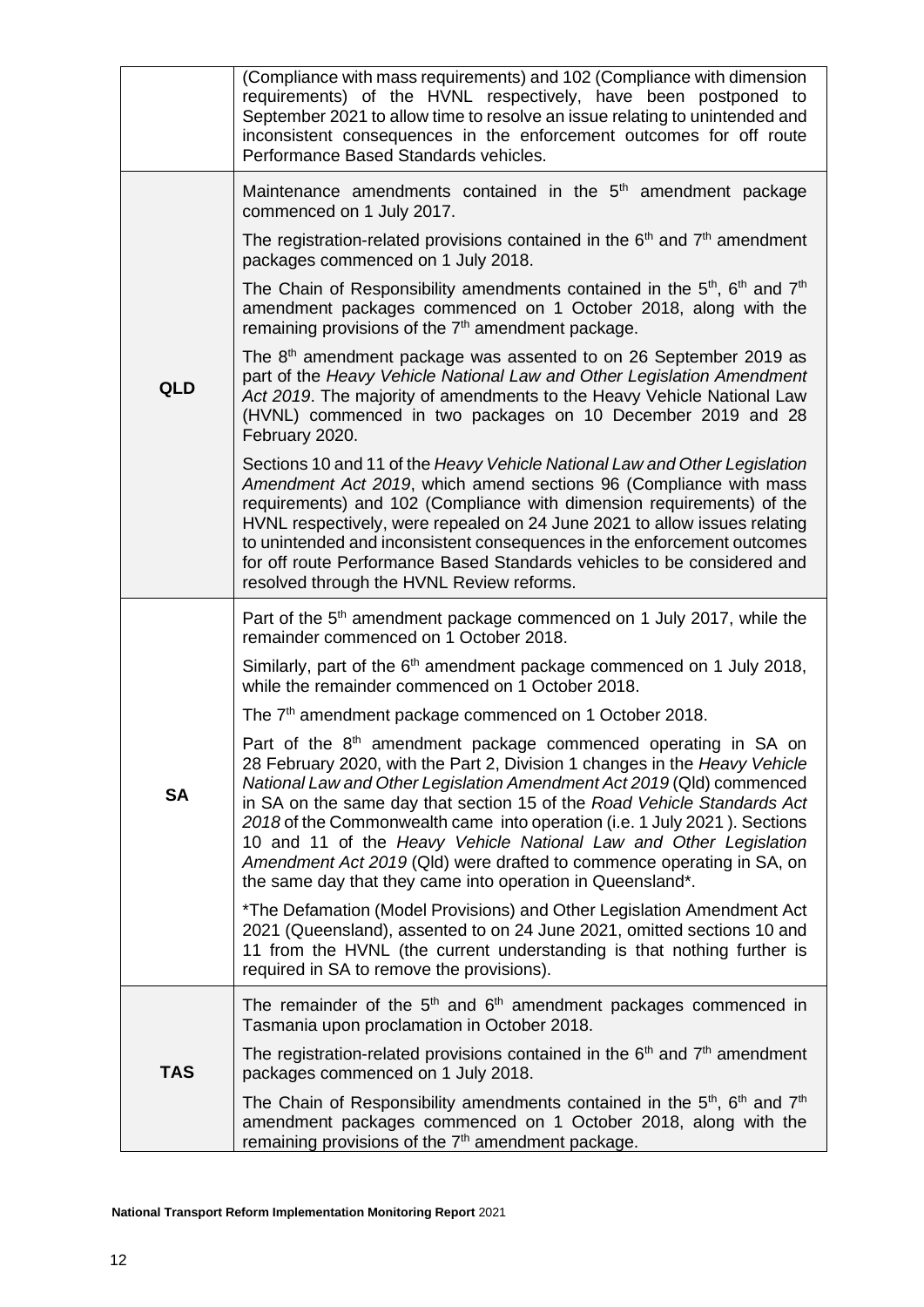|            | The 8 <sup>th</sup> amendment package was incorporated into the Heavy Vehicle<br>National Law and Other Legislation Amendment Act 2019, which was tabled<br>in Tasmania on 14 November 2019.                                                                                                                                                                                                                                                                                                                                                                                                                                                                                                                                                 |
|------------|----------------------------------------------------------------------------------------------------------------------------------------------------------------------------------------------------------------------------------------------------------------------------------------------------------------------------------------------------------------------------------------------------------------------------------------------------------------------------------------------------------------------------------------------------------------------------------------------------------------------------------------------------------------------------------------------------------------------------------------------|
|            | The Heavy Vehicle National Law (ACT) Act 2013 (the Act) which<br>commenced on 10 February 2014 provides that the Heavy Vehicle National<br>Law set out in the schedule to the Queensland Act, as amended from time<br>to time, applies as a territory law, as modified by schedule 1 of the Act, and<br>may be referred to as the Heavy Vehicle National Law (ACT).                                                                                                                                                                                                                                                                                                                                                                          |
|            | Amendments to the Heavy Vehicle National Law (HVNL) and regulations<br>(while needing to be tabled in the ACT Legislative Assembly and being<br>subject to disallowance) under the HVNL are adopted automatically in the<br>ACT.                                                                                                                                                                                                                                                                                                                                                                                                                                                                                                             |
|            | As such HVNL and regulation amendments commence in the ACT at the<br>same time as they commence in Queensland.                                                                                                                                                                                                                                                                                                                                                                                                                                                                                                                                                                                                                               |
|            | The registration-related provisions contained in the $6th$ and $7th$ amendment<br>packages commenced on 1 July 2018.                                                                                                                                                                                                                                                                                                                                                                                                                                                                                                                                                                                                                         |
| <b>ACT</b> | The Chain of Responsibility amendments contained in the $5th$ , $6th$ and $7th$<br>amendment packages commenced on 1 October 2018, along with the<br>remaining provisions of the 7 <sup>th</sup> amendment package.                                                                                                                                                                                                                                                                                                                                                                                                                                                                                                                          |
|            | Disapplied chapters of the HVNL were applied in the ACT on 1 July 2019<br>coinciding with transition of functions from Access Canberra to the National<br>Heavy Vehicle Regulator.                                                                                                                                                                                                                                                                                                                                                                                                                                                                                                                                                           |
|            | The 8 <sup>th</sup> amendment package as part of the (Qld) Heavy Vehicle National<br>Law and Other Legislation Amendment Act 2019 progressed through the<br>Queensland Parliament and was assented to on 26 September 2019. All<br>provisions, other than sections 10 and 11 (that were further deferred by the<br>(Qld) Heavy Vehicle National Law and Other Legislation Amendment<br>(Postponement) Regulation 2020 until the end of 26 September 2021 and<br>then subsequently repealed by the (Qld) Defamation (Model Provisions) and<br>Other Legislation Amendment Act 2021) relating to amendment of sections<br>96 and 102 about compliance with mass and dimension requirements for<br>PBS vehicles, commenced on 28 February 2020. |

# <span id="page-12-0"></span>**2.2 Implementation analysis**

All participating jurisdictions have adopted and commenced HVNL amendments contained in the  $5<sup>th</sup>$ ,  $6<sup>th</sup>$ ,  $7<sup>th</sup>$  and  $8<sup>th</sup>$  amendment packages at the same time those amendments commenced in Queensland, the host jurisdiction.

Western Australia and the Northern Territory are not implementing the HVNL.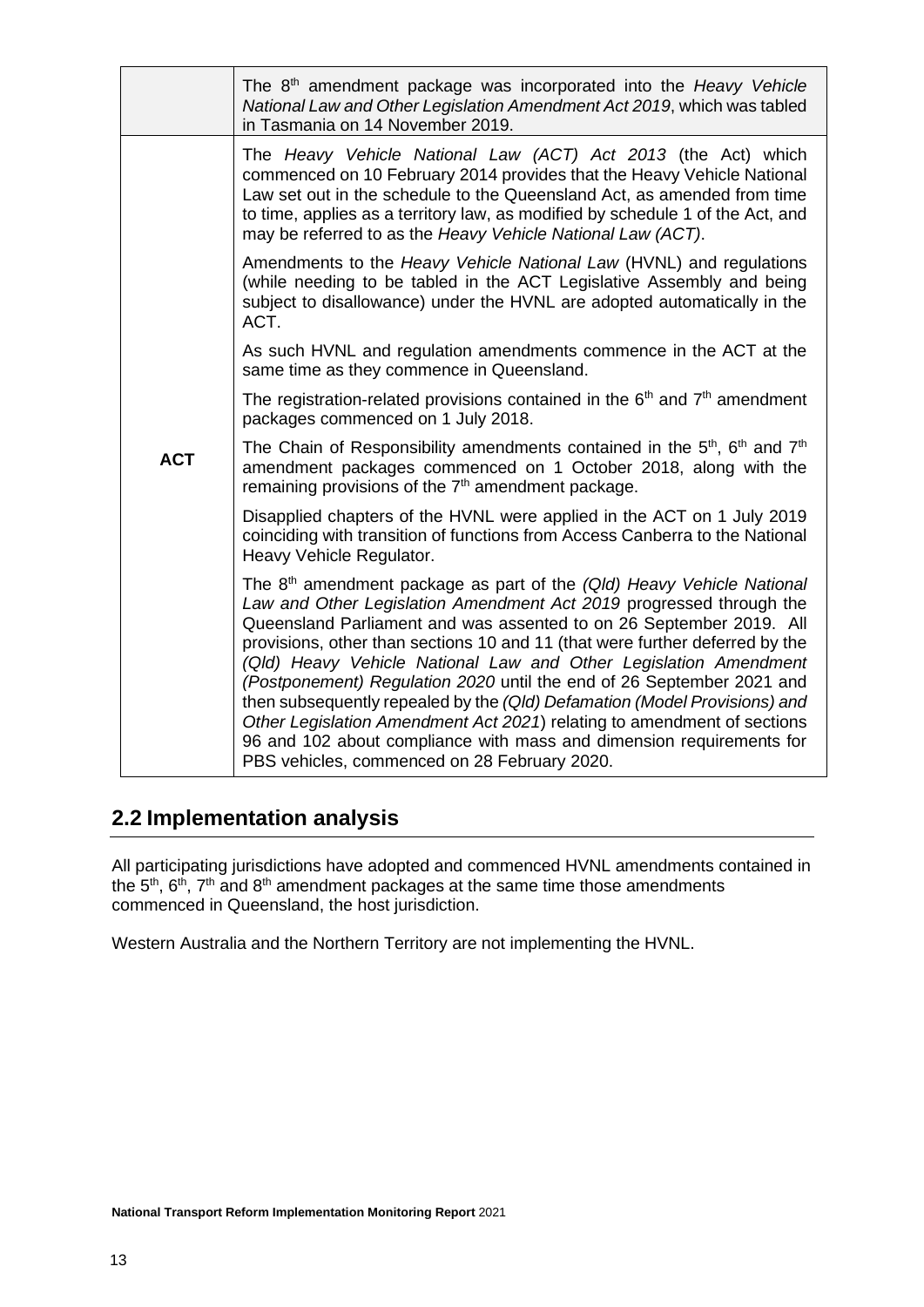## <span id="page-13-0"></span>**Key points**

The Council approved the 4<sup>th</sup> RSNL amendment package in November 2018. The Rail Safety National Law (South Australia)(Miscellaneous) Amendment Act 2019 was assented to on 11 April 2019 and commenced on 1 July 2019.

Council approved the 5<sup>th</sup> amendment package in November 2019 Rail Safety National Law (South Australia)(Rail Safety Work) Amendment Act 2019 which commenced on 1 July 2020. This has been implemented by the majority of jurisdictions.

# <span id="page-13-1"></span>**3.1 Amendments to Rail Safety National Law**

The Rail Safety National Law (South Australia)(Miscellaneous) Amendment Act 2019 commenced in RSNL participating jurisdictions, except WA, on 1 July 2019. Changes include:

- **Enabling the ONRSR to use oral fluid, urine or blood for drug testing**
- Mandating drug and alcohol testing by operators following prescribed incidents where ONRSR or police do not test except for NSW where arrangements for operator testing remain unchanged.
- **Offence provisions for tampering or interfering with a sample**
- Amendments to improve the application of the *Freedom of Information Act 1991* (SA)
- **Technical clarifications and administrative improvements.**

The WA Government has approved a request to amend the Rail Safety National Law (WA) to include all outstanding amendments, which will better align WA with the scheme.

In November 2019, Council approved the *Rail Safety National Law (South Australia)(Rail Safety Work) Amendment Act 2019,* the fifth amendment package to RSNL. The amendments ensure the definition of 'rail safety work' aligns with the objects of the RSNL, captures only work that could pose a risk to railway operations, current or future, and clearly distinguish between risk from the work and risk to the person performing the work. The amendments also remove risks to workers that are not specific to railway operations and therefore are adequately addressed under workplace health and safety laws.

Tables 4 and 5 provide an overview of jurisdictional progress in implementing RSNL amendments.

| <b>Rail Safety National Law</b>                                                                                                                   | <b>Implementation status</b> |            |            |           |           |            |            |           |  |
|---------------------------------------------------------------------------------------------------------------------------------------------------|------------------------------|------------|------------|-----------|-----------|------------|------------|-----------|--|
| amendments                                                                                                                                        | <b>NSW</b>                   | <b>VIC</b> | <b>QLD</b> | <b>WA</b> | <b>SA</b> | <b>TAS</b> | <b>ACT</b> | <b>NT</b> |  |
| The Rail Safety National Law (South<br>Australia) (Miscellaneous) Amendment<br>Act 2019 4th Amendment package<br>(Council approved November 2018) |                              |            |            |           |           |            |            |           |  |

#### **Table 4. Implementation summary of amendments to Rail Safety National Law**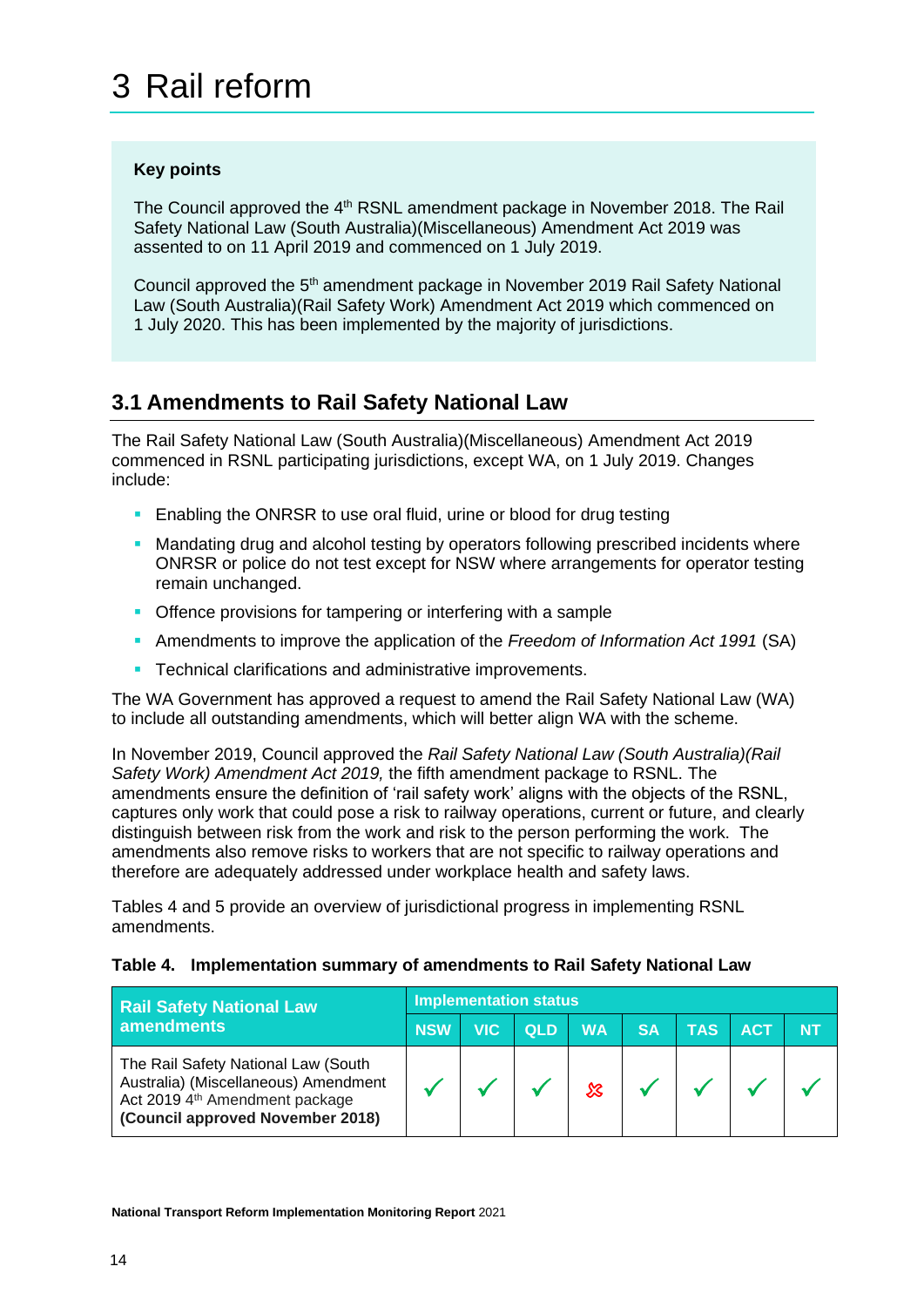| The Rail Safety National Law (South<br>Australia) (Rail Safety Work)<br>Amendment Act 2019 5 <sup>th</sup> Amendment<br>package (Council approved<br>November 2019) |  |  |  |  |  |  |  |  |  |
|---------------------------------------------------------------------------------------------------------------------------------------------------------------------|--|--|--|--|--|--|--|--|--|
|---------------------------------------------------------------------------------------------------------------------------------------------------------------------|--|--|--|--|--|--|--|--|--|

# **Table 5. Jurisdictions' comments on amendments to Rail Safety National Law**

| <b>Jurisdiction</b> | <b>Implementation comments</b>                                                                                                                                                                                                                                                                                                                                                 |
|---------------------|--------------------------------------------------------------------------------------------------------------------------------------------------------------------------------------------------------------------------------------------------------------------------------------------------------------------------------------------------------------------------------|
| <b>NSW</b>          | The 5 <sup>th</sup> Amendment Package commenced on 1 July 2020, the same day as it<br>commenced in South Australia.                                                                                                                                                                                                                                                            |
| <b>VIC</b>          | The 4th amendment package commenced on 1 July 2019.                                                                                                                                                                                                                                                                                                                            |
| <b>QLD</b>          | The Rail Safety National Law is applied in Queensland by the Rail Safety<br>National Law (Queensland) Act 2017. Amendments to the Rail Safety National<br>Law (SA) commence in Queensland at the same time as they commence in<br>South Australia.                                                                                                                             |
|                     | The 4th amendment package commenced on 1 July 2019.                                                                                                                                                                                                                                                                                                                            |
|                     | The 5th amendment package commenced on 1 July 2020.                                                                                                                                                                                                                                                                                                                            |
| <b>WA</b>           | The WA Government has approved a request to amend the Rail Safety<br>National Law (WA) to include all outstanding amendments. Ministerial and<br>legislative priority will dictate the timeframe for introduction of the<br>amendments.                                                                                                                                        |
| <b>SA</b>           | The 4th amendment package commenced on 1 July 2019. The 5th<br>Amendment Package commenced on 1 July 2020.                                                                                                                                                                                                                                                                     |
| <b>TAS</b>          | The components of the 4th amendment package were tabled in Parliament<br>over July/August 2019. The Rail Safety National Law (South Australia) (Rail<br>Safety Work) Amendment Act 2020 commenced on 1 July 2020 and was<br>tabled in each House of Parliament in Tasmania in September 2020.                                                                                  |
| <b>ACT</b>          | The Rail Safety National Law (ACT) Act 2014 (the Act) which commenced in<br>May and November 2014, adopts the Rail Safety National Law set out in the<br>schedule to the Rail Safety National Law (South Australia) Act 2012 (SA). This<br>schedule as amended from time to time, applies as a territory law, and may be<br>referred to as the Rail Safety National Law (ACT). |
|                     | Amendments to the Rail Safety National Law (SA) are adopted automatically<br>in the ACT and commence at the same time as they commence in South<br>Australia.                                                                                                                                                                                                                  |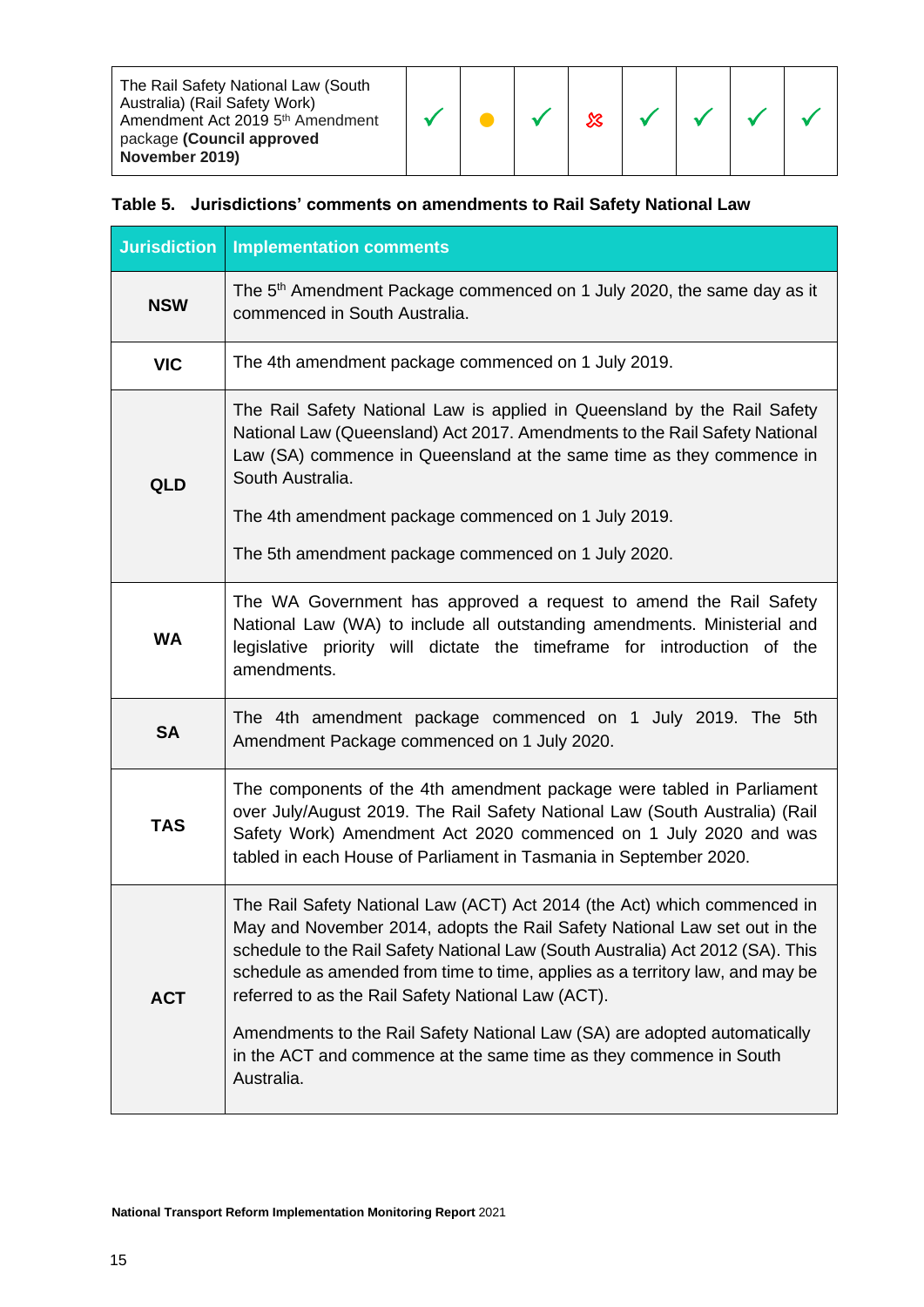|           | National regulations made under the RSNL must be tabled in the ACT<br>Legislative Assembly within 20 sittings day of being notified. All national<br>regulations have been tabled: |
|-----------|------------------------------------------------------------------------------------------------------------------------------------------------------------------------------------|
|           | The ACT in adopting the RSNL, adopted its own alcohol and drug testing<br>provisions to align with its road drink and driving laws                                                 |
| <b>NT</b> | Amendments to the Rail Safety National Law (SA) are adopted automatically<br>in the NT and commence at the same time as they commence in South<br>Australia.                       |

# <span id="page-15-0"></span>**3.2 Implementation analysis**

As noted in table 5 above, there has been progress with the WA Government approving a request to amend the Rail Safety National Law (WA) to include all outstanding amendments, noting that Ministerial and legislative priority will dictate the timeframe for implementation.

The delay in implementation means that the ONRSR and industry continue to operate under differing requirements in WA compared to the rest of Australia. Appendix B provides a summary of derogations for the RSNL scheme.

Most jurisdictions have implemented the  $5<sup>th</sup>$  amendment package.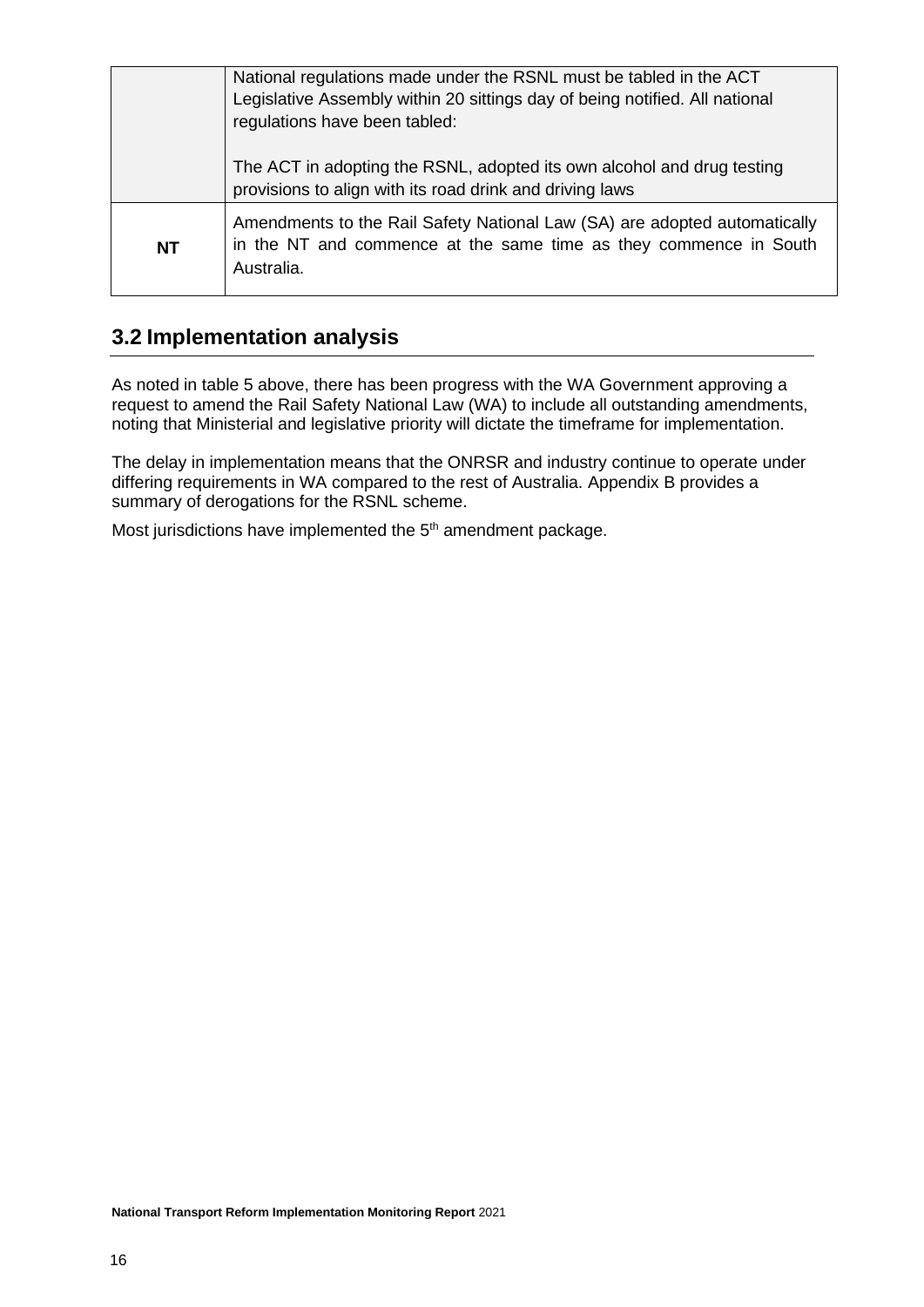# <span id="page-16-1"></span><span id="page-16-0"></span>**4.1 Australian Road Rules**

### **Key points**

- **•** Most jurisdictions have implemented the  $9<sup>th</sup>$ , 10<sup>th</sup>, 11<sup>th</sup> and 12<sup>th</sup> amendment packages.
- The 13<sup>th</sup> amendment package was endorsed by Council in November 2019 and is being progressively implemented by jurisdictions.

### <span id="page-16-2"></span>**4.1.1 About the Australian Road Rules amendment package**

The Australian Road Rules set out the basic rules of the road for motorists, motorcyclists, cyclists, pedestrians, passengers and other road users. The purpose of a single national set of road rules is to provide uniformity across Australia so that people are not confronted with different requirements as they travel from one state or territory to another.

The road rules are model laws that have no legislative force of their own and need to be adopted in each jurisdiction's laws before they can take effect. The rules have been broadly adopted and now form the basis of the road rules in each state and territory.

The 9th amendment package included changes relating to portable warning triangles and the use of disability parking permits.

The 10th included changes relating to bicycle crossing lights, level crossing line markings, and driver's aids such as navigation devices.

The 11th included changes relating to motorcycles, cycling on footpaths for children and people with a medical condition and their companions, as well as driver distraction (mobile phones and video displays).

The 12th amendment package included:

- specifying load restraint performance standards in the law, rather than relying on jurisdictions to reference the standards with variation
- **·** improving consistency in rules for road crossings by pedestrians and cyclists
- **introducing nationally consistent rules relating to motorcycle lane-filtering and** approved motorcycle helmets
- **removing barriers to access for larger vehicles through small roundabouts, and**
- several technical clarifications.

In November 2019, Council approved the 13<sup>th</sup> amendment package to the Australian Road Rules, which includes:

- Creating an offence for a driver to interrupt a funeral procession
- **.** Inserting technology neutral terminology about payment of parking fees
- **Providing model rules about the use of 'Bus Only' lanes**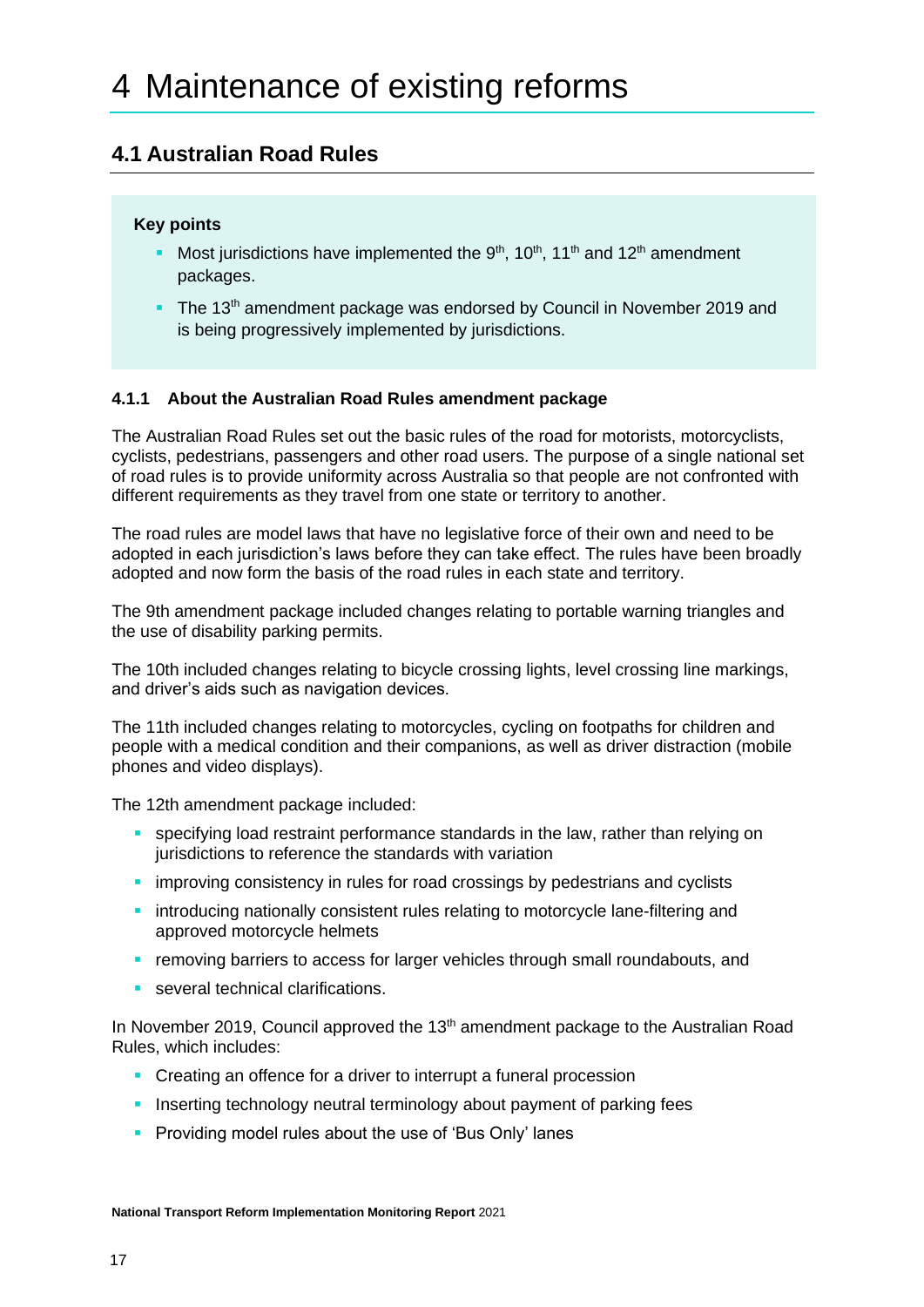- **Providing model rules and signage about parking of electric vehicles, including when** being charged
- Clarifying rules about motorcyclists with respect to signalling a change of direction and removal of feet from footrests

Tables 6 and 7 provide an overview of progress in delivering the Australian Road Rules amendment packages.

| <b>Australian Road Rules</b>                                                                                               | <b>Implementation status</b>                                |            |     |           |           |            |            |           |  |
|----------------------------------------------------------------------------------------------------------------------------|-------------------------------------------------------------|------------|-----|-----------|-----------|------------|------------|-----------|--|
| <b>amendments</b>                                                                                                          | <b>NSW</b>                                                  | <b>VIC</b> | QLD | <b>WA</b> | <b>SA</b> | <b>TAS</b> | <b>ACT</b> | <b>NT</b> |  |
| Adopt the 9 <sup>th</sup> amendment package<br>(Council approved December 2011)                                            |                                                             |            |     |           |           |            |            |           |  |
| Adopt the 10 <sup>th</sup> amendment package<br>(Council approved November 2013)                                           |                                                             |            |     |           |           |            |            |           |  |
| Adopt the 11 <sup>th</sup> amendment package<br>(Council approved November 2015)                                           |                                                             |            |     |           |           |            |            |           |  |
| Adopt the 12 <sup>th</sup> amendment package<br>(Council approved November 2017)                                           |                                                             |            |     |           |           |            |            |           |  |
| Adopt the 13 <sup>th</sup> amendment package<br>(Council approved November 2019)                                           |                                                             |            |     |           |           |            |            |           |  |
| Adopt the Australian Road Rules<br>(Personal Mobility Devices) Amendment<br>2021 (ITMM approved amendments in<br>May 2021) | Included for completeness, but out of scope for this report |            |     |           |           |            |            |           |  |

## **Table 6. Implementation summary of the Australian Road Rules amendment package**

# **Table 7. Jurisdictions' comments on implementing the Australian Road Rules amendment package**

|            | Jurisdiction   Implementation comments                                                                                                                                                                                                                                                                                                                                  |
|------------|-------------------------------------------------------------------------------------------------------------------------------------------------------------------------------------------------------------------------------------------------------------------------------------------------------------------------------------------------------------------------|
| <b>NSW</b> | NSW (TfNSW) is in the process of developing an amending regulation<br>which will include proposed amendments from the 13 <sup>th</sup> amendment<br>package. The package is on hold pending the outcomes of the Austroads<br>Standardised signage and pavement symbols for low and zero emission<br>vehicles project which may impact proposed new rules 203B and 203C. |
| <b>VIC</b> | The new Victorian Road Safety Road Rules 2017, which commenced on 1<br>July 2017, includes the 11th amendment package of changes. The 12th<br>amendment package was incorporated into the Victorian Road Safety Rules<br>2017 which commenced on 26 June 2018. The 13 <sup>th</sup> package was<br>implemented in November 2020.                                        |
| QLD        | Queensland implemented the relevant sections of the $12th$ amendment<br>package on 23 November 2018. Only minor drafting variations are present,<br>preserving the intent of the national rules.                                                                                                                                                                        |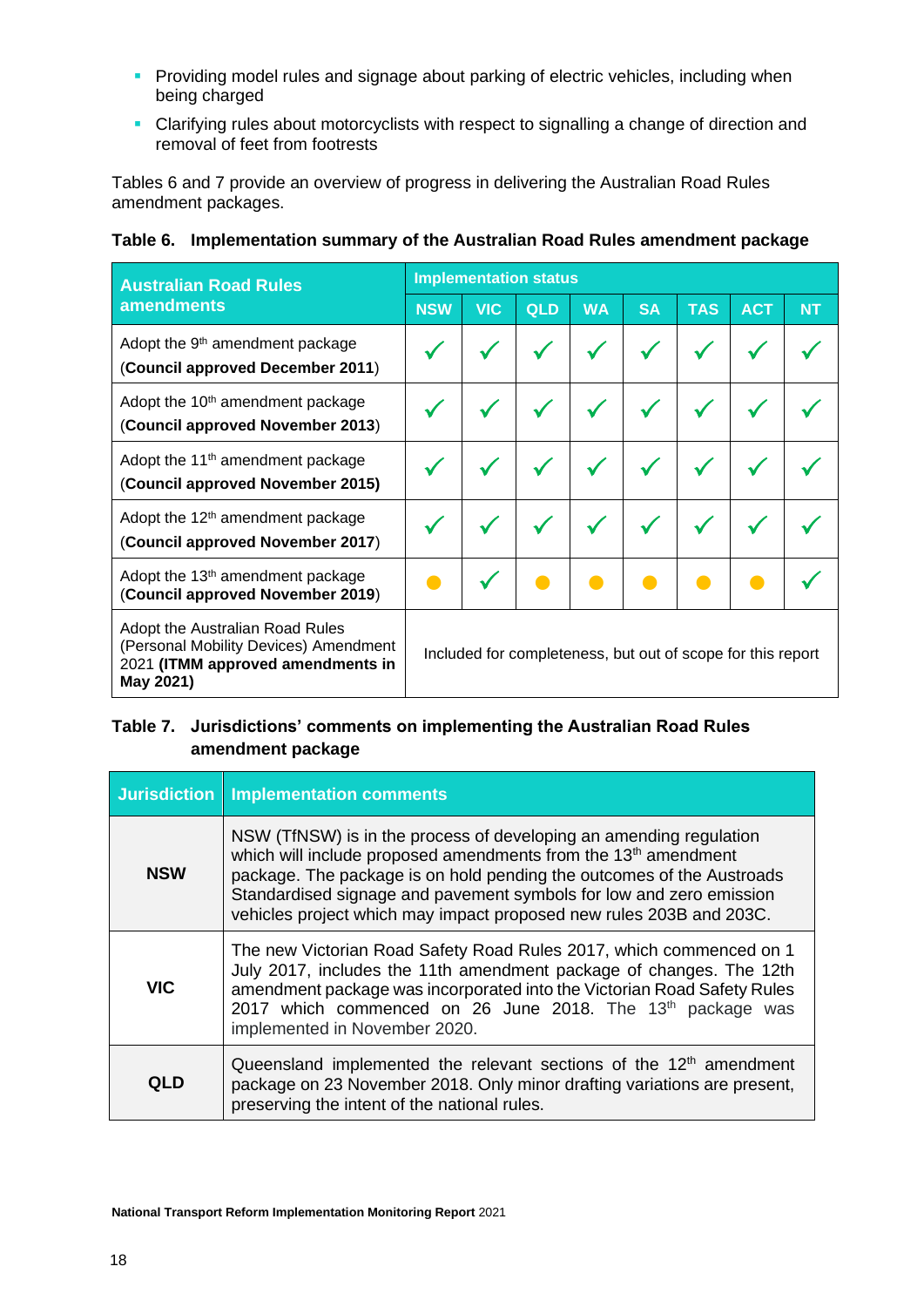|            | Queensland is yet to implement the agreed elements of the 13 <sup>th</sup> package of<br>Road Rules amendments. Implementation is likely to be late 2021 or early<br>2022, depending on the timing of other Queensland Road Rules<br>amendments.                                                                                                                          |
|------------|---------------------------------------------------------------------------------------------------------------------------------------------------------------------------------------------------------------------------------------------------------------------------------------------------------------------------------------------------------------------------|
| <b>WA</b>  | The 11 <sup>th</sup> and 12 <sup>th</sup> packages were implemented in December 2020. WA is<br>currently developing reforms based on the Personal Mobility Device<br>amendments for implementation in late 2021. The 13 <sup>th</sup> amendment package<br>will be considered for implementation together with Driver Distraction<br>amendments in 2022.                  |
| <b>SA</b>  | SA implemented the 12 <sup>th</sup> package on 1 December 2019. SA is aiming to<br>implement the 13 <sup>th</sup> package amendments by the end of 2021.                                                                                                                                                                                                                  |
| <b>TAS</b> | The remaining elements of the 12 <sup>th</sup> amendment package were implemented<br>with the remake of the Tasmanian Road Rules in 2019. Adoption of the 13 <sup>th</sup><br>amendment package will occur when the Road Rules are next amended,<br>which will likely be in late 2021.                                                                                    |
| <b>ACT</b> | Amendments from the 12 <sup>th</sup> package were incorporated into the Road<br>Transport (Road Rules) Regulation 2017 and commenced on 1 July 2019.<br>In adopting the $12th$ package a minor variation to the lane filtering<br>requirements were maintained to keep the existing ACT conditions relating<br>to lane filtering.                                         |
|            | The electric vehicle parking amendments from the 13 <sup>th</sup> package are<br>currently being progressed and are expected to be in place by late 2021 or<br>early 2022. The ACT progressed PMD regulations in late 2018.<br>Assessment of whether any further amendments are required will be<br>undertaken as the rest of the 13 <sup>th</sup> package is progressed. |
| <b>NT</b>  | The 13 <sup>th</sup> amendment package was adopted in the Northern Territory and<br>commenced on 5 August 2020.                                                                                                                                                                                                                                                           |

### <span id="page-18-0"></span>**4.1.2 Implementation analysis**

The 9th,  $10<sup>th</sup>$  and  $11<sup>th</sup>$  and  $12<sup>th</sup>$  amendment packages have now been implemented by all jurisdictions except WA.

For WA, the 11<sup>th</sup> and 12<sup>th</sup> packages will be considered together for implementation. Given other high priority matters on the Government's legislative reform agenda, the packages are unlikely to be implemented until 2020-21.

Most jurisdictions have clear plans to implement the 13<sup>th</sup> package in either late 2021 or 2022. VIC and the NT have already implemented it.

Given that most of the amendment packages are relatively minor in nature and improve clarity in the road rules, the variation in implementation dates is unlikely to affect safety or productivity.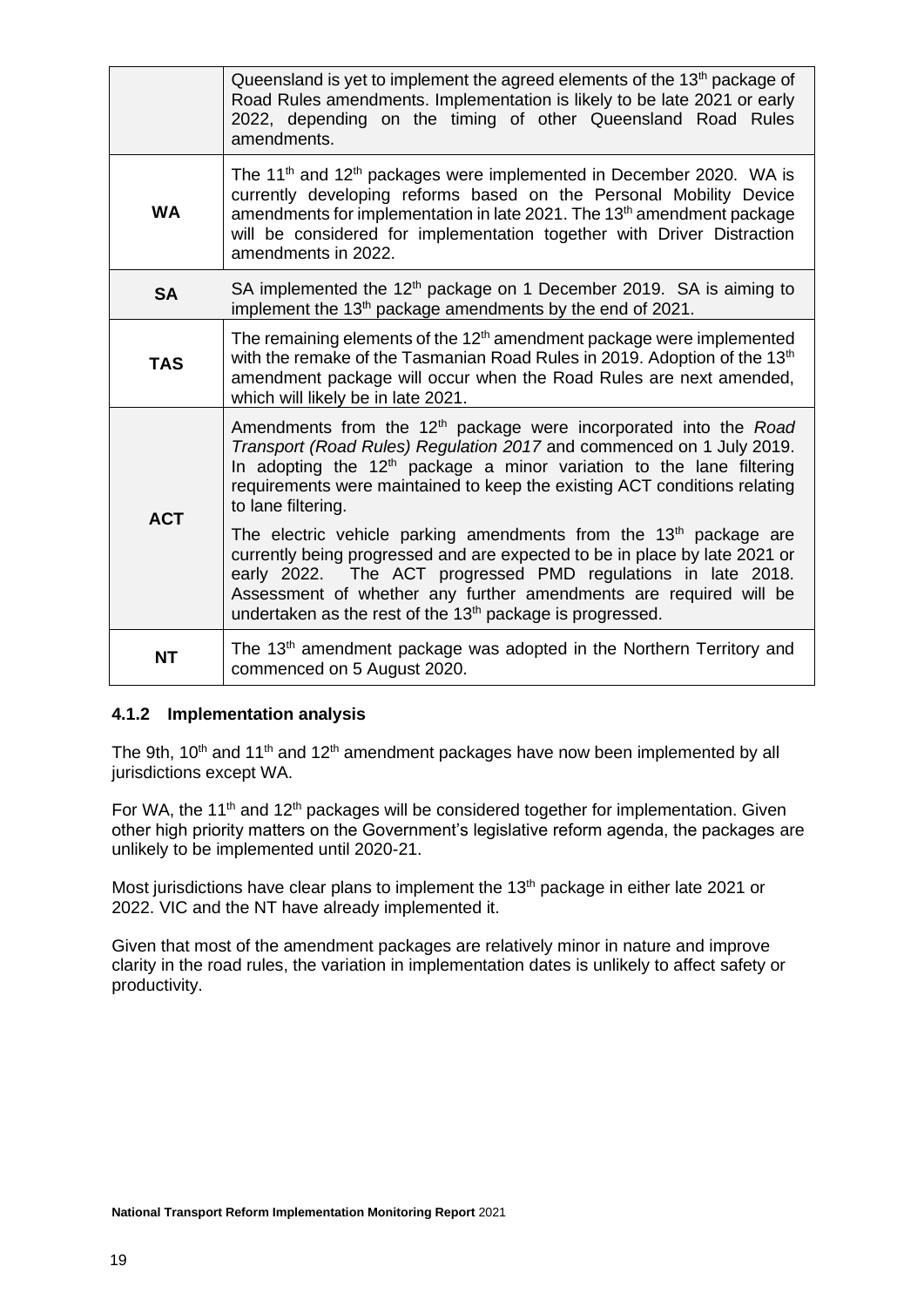## <span id="page-19-0"></span>**Key points**

- The Australian Light Vehicle Standards Rules supersede the Australian Vehicle Standards Rules, which covered both light and heavy vehicle in-service standards.
- **The nature of the subsequent amendments means the impact of different** implementation dates for jurisdictions will be minor because, even if their inservice standards are based on the Australian Vehicle Standards Rules, they have most of the Australian Light Vehicle Standards Rules already.

# <span id="page-19-1"></span>**4.2.1 About the Australian Light Vehicle Standards Rules**

In November 2015 Council approved the Australian Light Vehicle Standards Rules. Heavy Vehicles Standards Rules are now included in the Heavy Vehicle National Law. There have been three amendment packages for the Australian Light Vehicle Standards Rules.

The  $3<sup>rd</sup>$  amendment package was approved in November 2018. This package better aligns the Australian Light Vehicle Standards Rules with the Australian Design Rules, clarifies requirements and terminology, introduces safety improvements and amends requirements for labelling for hydrogen and electric vehicles.

The 4<sup>th</sup> amendment package was approved in November 2019. These better align both the Light Vehicle Standards Rules with the Heavy Vehicle National Law with the Australian Design Rules and clarify requirements and terminology and introduce safety improvements.

The 5<sup>th</sup> amendment package was approved in November 2020. These amendments align aspects of the Australian Light Vehicle Standards with the Australian Design Rules and AS/NZ standards to remove unintended inconsistency. The package amended the Heavy Vehicle Standard Rules to enable safety improvements on heavy vehicles.

Tables 8 and 9 provide an overview of progress in delivering the Australian Light Vehicle Standards Rules.

## **Table 8. Implementation summary of the Australian Light Vehicle Standards Rules and amendment packages**

|                                                                                                                               | <b>Implementation status</b> |            |            |           |           |            |     |           |
|-------------------------------------------------------------------------------------------------------------------------------|------------------------------|------------|------------|-----------|-----------|------------|-----|-----------|
| <b>Adoption of amendment packages</b>                                                                                         |                              | <b>VIC</b> | <b>QLD</b> | <b>WA</b> | <b>SA</b> | <b>TAS</b> | ACT | <b>NT</b> |
| Adopt the Australian Light Vehicle<br>Standards Rules (Council approved<br>November 2015)                                     |                              |            |            |           |           |            |     |           |
| Adopt the 1 <sup>st</sup> amendment package to the<br>Australian Light Vehicle Standards<br>Rules (Council approved May 2016) |                              |            |            |           |           |            |     |           |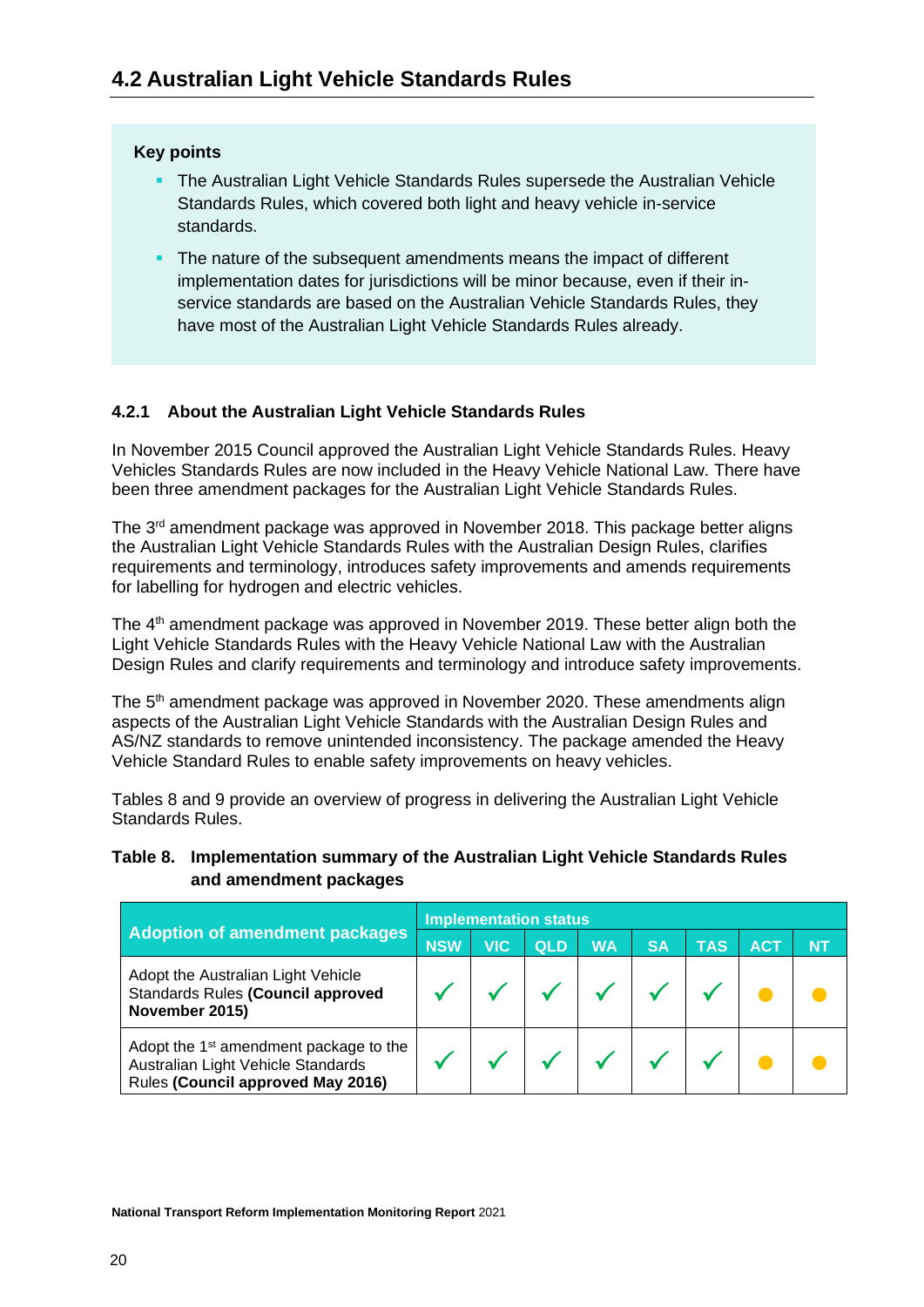| Adopt the 2 <sup>nd</sup> amendment package to<br>the Australian Light Vehicle Standards<br>Rules (Council approved May 2017)                |  |  |  |  |
|----------------------------------------------------------------------------------------------------------------------------------------------|--|--|--|--|
| Adopt the 3 <sup>rd</sup> amendment package to<br>the Australian Light Vehicle Standards<br><b>Rules (Council approved November</b><br>2018) |  |  |  |  |
| Adopt the $4th$ amendment package to<br>the Australian Light Vehicle Standards<br><b>Rules (Council approved November</b><br>2019)           |  |  |  |  |
| Adopt the 5 <sup>th</sup> amendment package to<br>the Australian Light Vehicle Standards<br><b>Rules (ITMM approved November</b><br>2020)    |  |  |  |  |

# **Table 9. Jurisdictions' comments on implementing the Australian Light Vehicle Standards Rules and amendment packages**

| <b>Jurisdiction</b> | <b>Implementation comments</b>                                                                                                                                                                                                                                                                                                                                                                                                                                                                           |
|---------------------|----------------------------------------------------------------------------------------------------------------------------------------------------------------------------------------------------------------------------------------------------------------------------------------------------------------------------------------------------------------------------------------------------------------------------------------------------------------------------------------------------------|
| <b>NSW</b>          | The 5 <sup>th</sup> amendment package to the Australian Light Vehicle Standards<br>Rules came into force on 25 June 2021 through the Road Transport<br>Amendment (Vehicle Registration) Regulation 2021.                                                                                                                                                                                                                                                                                                 |
| <b>VIC</b>          | The 4 <sup>th</sup> amendment package has been implemented in Victoria. The rules<br>came into effect as of 1 July 2021 through the Road Safety Vehicles<br>(Interim) Regulations 2020. A new set of remade regulations is expected<br>to replace the interim regulations in October 2021 through Victoria's<br>automatic regulation sun-setting process, and the 5 <sup>th</sup> amendment package<br>including any further updates, are planned to be implemented in the newly<br>created regulations. |
| <b>QLD</b>          | TMR has adopted the $4th$ and $5th$ amendment package for inclusion in<br>Queensland's Vehicle Standards and Safety (VSS) Regulation in<br>September 2021 as part of the regulation remake currently underway.                                                                                                                                                                                                                                                                                           |
| <b>WA</b>           | WA has amended the regulations to be consistent with the Australian Light<br>Vehicle Standards Rules (ALVSR) 2015 and the 1st amendment package.<br>WA is preparing a regulatory reform package for the $2^{nd}$ and $3^{rd}$ packages<br>and plans to commence work during 2021-22.                                                                                                                                                                                                                     |
| <b>SA</b>           | The 3 <sup>rd</sup> package was implemented on 1 July 2019. The 4 <sup>th</sup> package will<br>be implemented in early 2022, now that the Road Vehicle Standards Act<br>2018 (Cth) has commenced. SA implemented the $5th$ package<br>amendments in October 2020.                                                                                                                                                                                                                                       |
| <b>TAS</b>          | Tasmania implemented the 2016 ALVSR and both the 1 <sup>st</sup> and 2 <sup>nd</sup><br>amendment packages in 2018. Implementation of the 3rd, 4th and 5th<br>amendment packages is still to be determined, subject to business and<br>legislative priorities in 2021/2022.                                                                                                                                                                                                                              |
| <b>ACT</b>          | The ACT has begun work to progress adoption of the Australian Light<br>Vehicle Standards Rules and the amendment packages to those rules. It<br>is now expected that this work will be completed through 2021-22, noting                                                                                                                                                                                                                                                                                 |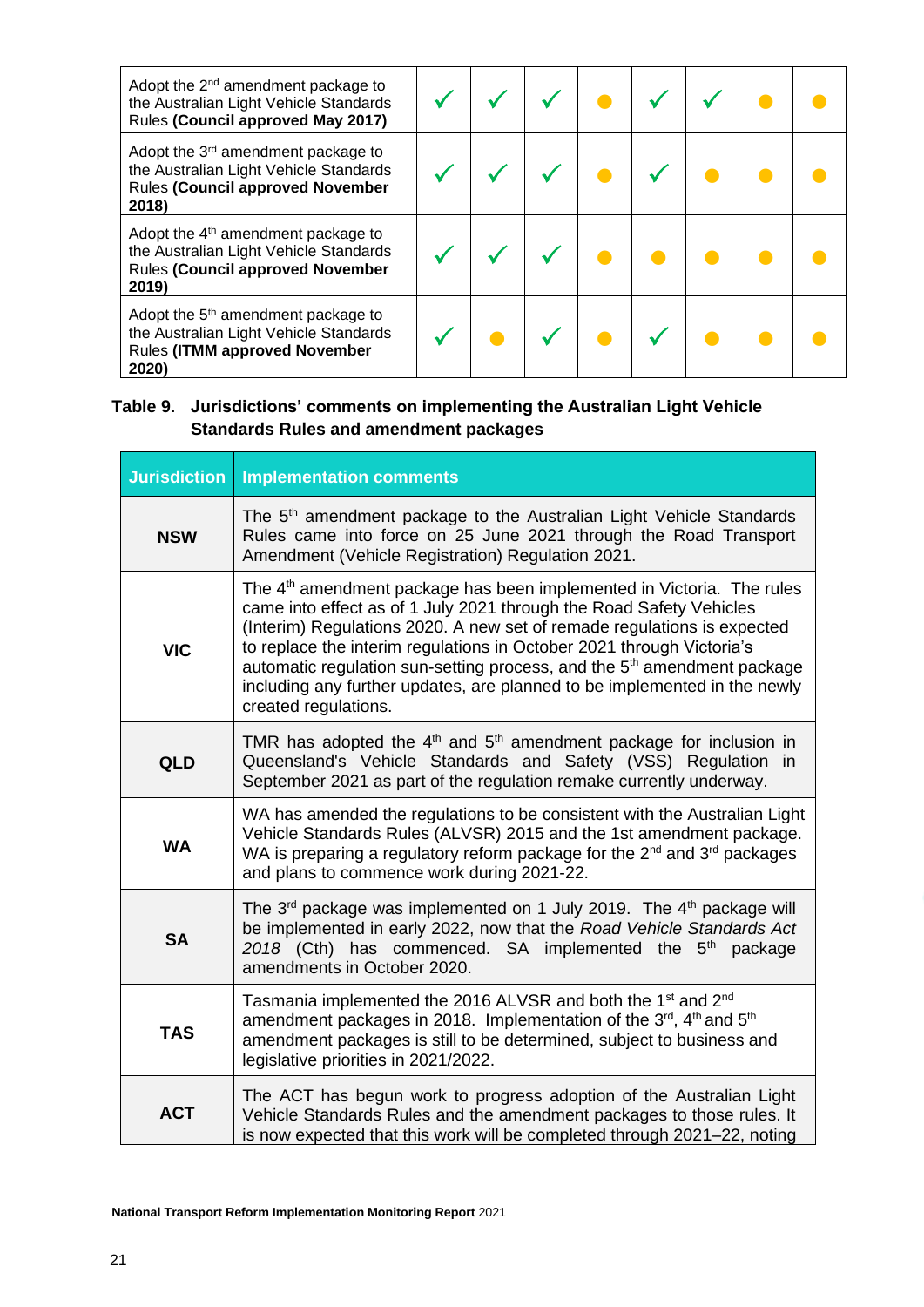| <b>NT</b> | Standards Act 2018.<br>The NT has commenced analysis of options for either adapting its<br>combined in-service light and heavy vehicle standards regulations to<br>reflect amendments in the outstanding packages (of the Australian Vehicle<br>Standards Rules and Australian Light Vehicle Standards Rules) or<br>separating the light and heavy vehicle standards to allow direct adoption<br>of the Australian Light Vehicle Standards Rules including any outstanding<br>packages. Timing of implementation is subject to advice on the options<br>and the Government's legislative drafting priorities.                                                                                                                                                                                                                                          |
|-----------|--------------------------------------------------------------------------------------------------------------------------------------------------------------------------------------------------------------------------------------------------------------------------------------------------------------------------------------------------------------------------------------------------------------------------------------------------------------------------------------------------------------------------------------------------------------------------------------------------------------------------------------------------------------------------------------------------------------------------------------------------------------------------------------------------------------------------------------------------------|
|           | that the existing standards for light vehicles in the Road Transport (Vehicle<br>Registration) Regulation 2000 are already very similar to the requirements<br>of the Australian Light Vehicle Standards Rules, and relaxations to vehicle<br>standards as a result of those packages have been managed through an<br>exemption instrument until regulation changes can be progressed. The<br>requirements for labelling electric and hydrogen powered vehicles was<br>progressed out of sequence and commenced on 1 January 2019, noting<br>the ACT has not, as yet, been able to identify a consistent supply of labels<br>that owners of affected vehicles can purchase to fit to their vehicles. The<br>ACT also recently progressed local amendments commencing on 1 July<br>2021 to take account of the commencement of the (Cwith) Road Vehicle |

## <span id="page-21-0"></span>**4.2.2 Implementation analysis**

The Australian Light Vehicle Standards Rules supersede the Australian Vehicle Standards Rules, which covered both light and heavy vehicle in-service standards. There was no change in policy when the Australian Light Vehicle Standards Rules were introduced. Therefore, a failure to adopt the Australian Light Vehicle Standards Rules had no practical effect.

The nature of the subsequent amendments means the impact of different implementation dates for jurisdictions will be minor because, even if their in-service standards are based on the Australian Vehicle Standards Rules, they have most of the Australian Light Vehicle Standards Rules already.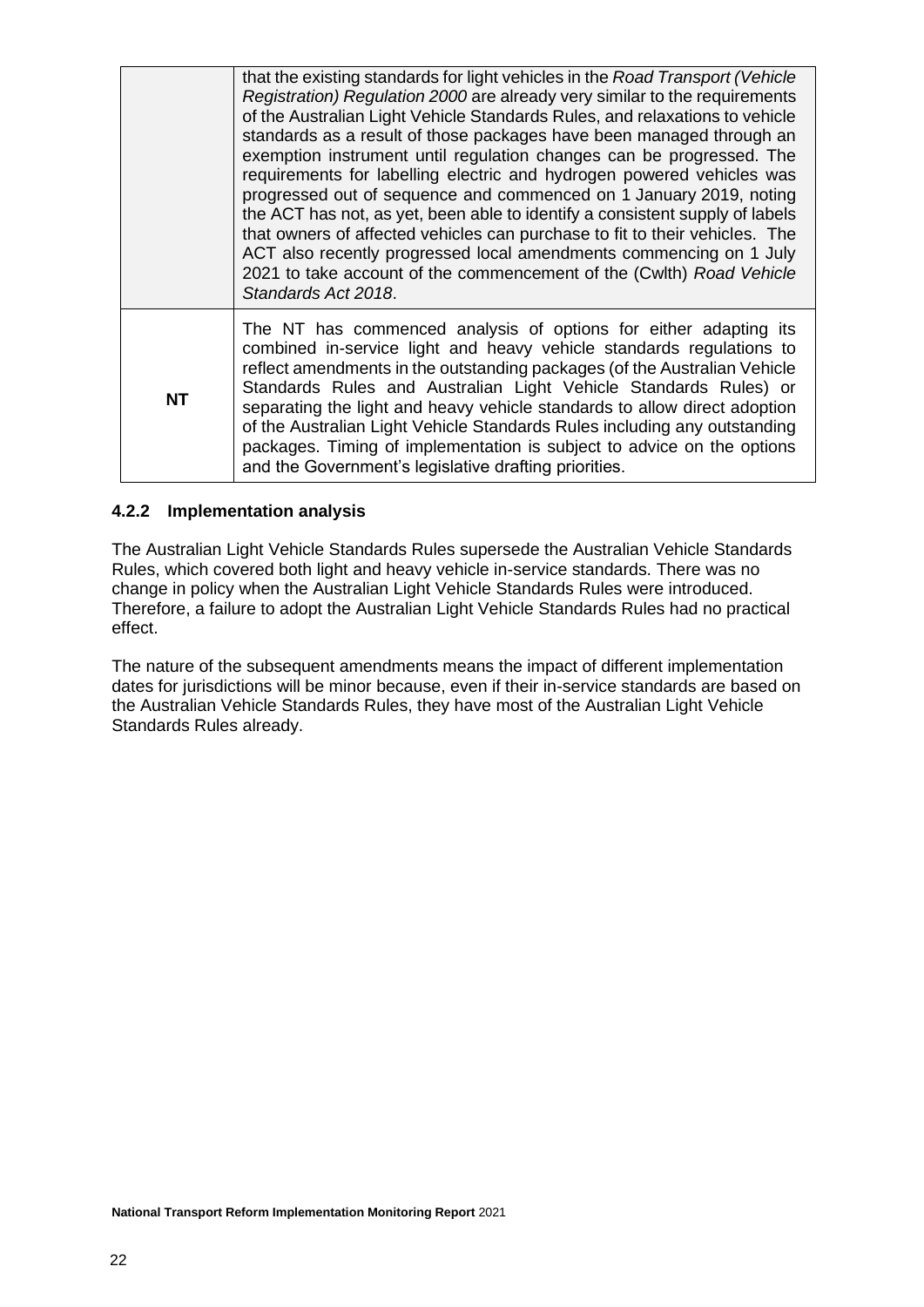# <span id="page-22-0"></span>**4.3 Transport of Dangerous Goods laws**

## <span id="page-22-1"></span>**4.3.1 About the Transport of Dangerous Goods Model Regulations and Code**

The transport of dangerous goods laws provides a single national set of laws to reduce the risks of personal injury, death, property damage and environmental harm arising from the transport of dangerous goods by road or rail. The laws consist of a model law, model subordinate law and the Australian Code for the Transport of Dangerous Goods by Road and Rail.

### **Key points**

- **EXTENDITION** All jurisdictions apart from the Australian Capital Territory and the Northern Territory have implemented the Dangerous Goods model regulations and Code. These two territories will progress implementation when resources are available.
- **The most recent package of amendments, which addresses inconsistencies** between Australian-specific requirements and UN requirements, including changes to the regulation of limited quantity dangerous goods.

The model regulations and the code set out the requirements for transporting dangerous goods by road or rail. The objectives of these are to:

- **EXECUTE:** ensure dangerous goods are transported safely
- **E** ensure uniformity and consistency in technical requirements across jurisdictions for transporting dangerous goods by road and rail
- **harmonise Australian regulations with international intermodal regulations**
- **E** maintain a single set of laws governing the transport of dangerous goods by road and rail.

Tables 12 and 13 provide an overview of the progress of states and territories in implementing Council reforms.

In June 2020, Council endorsed the most recent amendment package to the model regulations and code (edition 7.7 of the code) which includes:

- **.** the removal of inconsistencies between Australian specific requirements and UN requirements to prevent an unfair advantage to overseas manufacturers
- **E** amendments to minimum fire extinguisher requirements and personal protective and safety equipment
- extend offences that previously only applied to the driver of a vehicle about where a road vehicle may be parked, unloading of dangerous goods and detaching of trailers, to the prime contractor responsible for the transport of the dangerous goods.

The changes reduce the compliance burden for duty holders by removing previously introduced sub-categories of limited quantity dangerous goods, that resulted in disproportionately complex compliance requirements. The amendments make requirements for the transport of limited quantity dangerous goods in Australia consistent with accepted overseas practice, with minor differences aimed at addressing risks that are unique to the Australian transport environment (e.g., the use of higher capacity vehicles).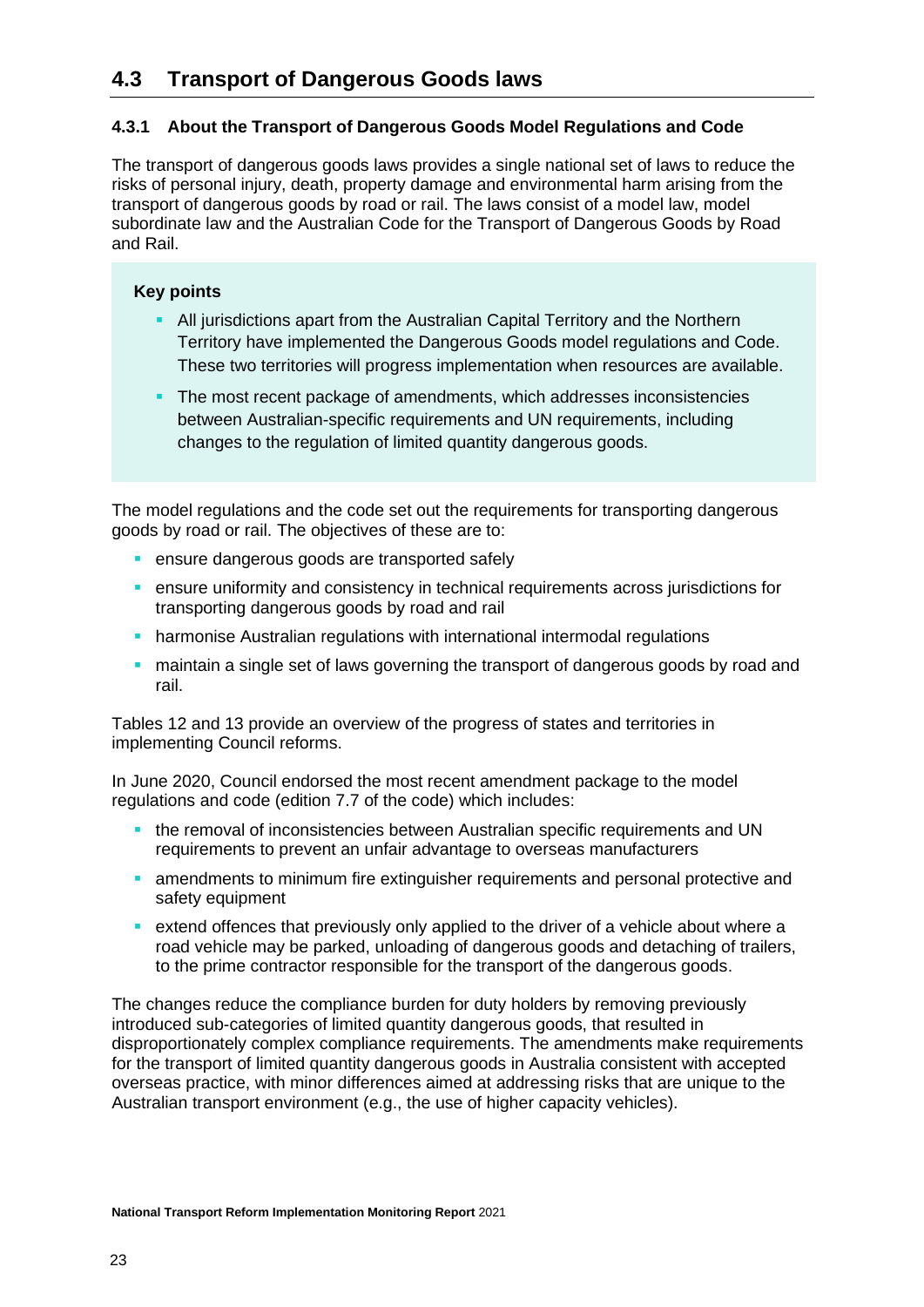# **Table 10. Implementation summary of the Transport of Dangerous Goods model regulations and Code**

| <b>Model Subordinate Law and</b>                                                                                                                                    |            | <b>Implementation status</b> |     |           |           |            |            |           |  |  |
|---------------------------------------------------------------------------------------------------------------------------------------------------------------------|------------|------------------------------|-----|-----------|-----------|------------|------------|-----------|--|--|
| <b>Australian Dangerous Goods</b><br><b>Code Amendments</b>                                                                                                         | <b>NSW</b> | <b>VIC</b>                   | QLD | <b>WA</b> | <b>SA</b> | <b>TAS</b> | <b>ACT</b> | <b>NT</b> |  |  |
| Amendments to the Model Subordinate<br>Law on the Transport of Dangerous<br>Goods by Road or Rail 2007<br>(Amendment package 3) (Council<br>approved May 2015)      |            |                              |     |           |           |            |            |           |  |  |
| Edition 7.5 of the Australian Dangerous<br>Goods code (Council approved<br>November 2016)                                                                           |            |                              |     |           |           |            |            |           |  |  |
| Amendments to the Model Subordinate<br>Law on the Transport of Dangerous<br>Goods by Road or Rail 2007<br>(Amendment package 4) (Council<br>approved November 2016) |            |                              |     |           |           |            |            |           |  |  |
| Amendments to the Model Subordinate<br>Law on the Transport of Dangerous<br>Goods by Road or Rail 2007<br>(Amendment package 5) (Council<br>approved May 2018)      |            |                              |     |           |           |            |            |           |  |  |
| Edition 7.6 of the Australian Dangerous<br>Goods code (Council approved May<br>2018)                                                                                |            |                              |     |           |           |            |            |           |  |  |
| Amendments to the Model Subordinate<br>Law on the Transport of Dangerous<br>Goods by Road or Rail 2007<br>(Amendment package 6) (Council<br>approved June 2020)     |            |                              |     |           |           |            |            |           |  |  |
| Edition 7.7 of the Australian Dangerous<br>Goods code (Council approved June<br>2020)                                                                               |            |                              |     |           |           |            |            |           |  |  |

# **Table 11. Jurisdictions' comments on implementing the Australian Dangerous Goods Code**

|            | Jurisdiction   Implementation comments                                                                                                                                                                                                 |
|------------|----------------------------------------------------------------------------------------------------------------------------------------------------------------------------------------------------------------------------------------|
| <b>NSW</b> | NSW amended its regulation to reflect changes in the model subordinate<br>law, with changes taking effect from 9 October 2020.                                                                                                         |
|            | Edition 7.7 of the ADG Code took effect on 9 October 2020 in NSW.                                                                                                                                                                      |
|            | This is administered by the NSW Environment Protection Authority (EPA).                                                                                                                                                                |
| <b>VIC</b> | Victoria amended its regulations to reflect changes in the model<br>subordinate law, with changes taking effect from 1 April2021. The ADG<br>Code Edition 7.7 came into force on 1 April 2021 with a transition period of<br>6 months. |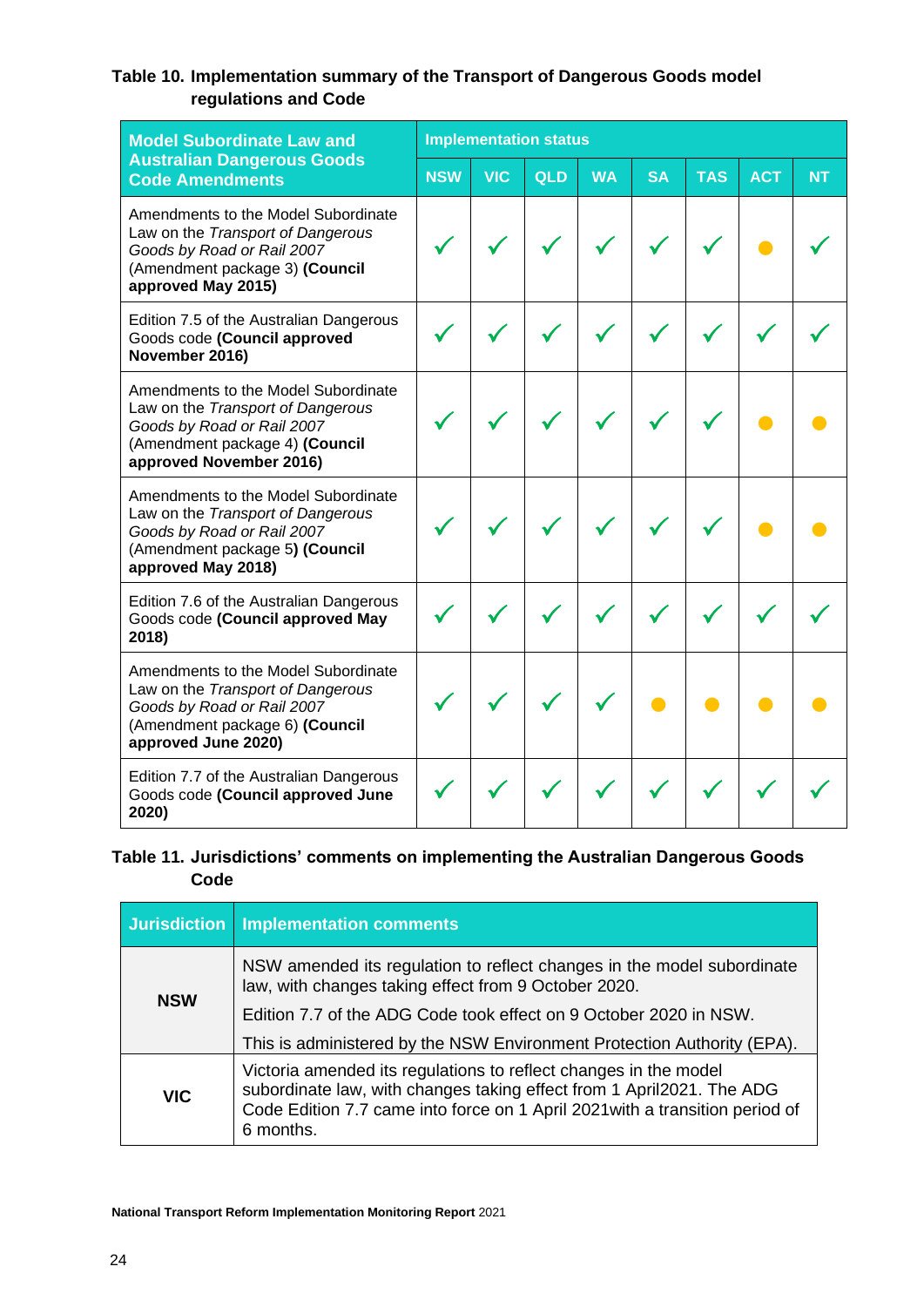| <b>QLD</b> | Amendment Package 6 and ADG 7.7 commenced operation on 1 October<br>2020.                                                                                                                                                                                                                                                                                                                                                                                                    |
|------------|------------------------------------------------------------------------------------------------------------------------------------------------------------------------------------------------------------------------------------------------------------------------------------------------------------------------------------------------------------------------------------------------------------------------------------------------------------------------------|
| <b>WA</b>  | Amendment Package 6 and ADG 7.7 commenced on 10 October 2020.                                                                                                                                                                                                                                                                                                                                                                                                                |
| <b>SA</b>  | The Dangerous Substances (Dangerous Goods Transport) Regulations<br>2008 provide for the code as in force from time to time. As such, ADG 7.7<br>commenced on 1 October.                                                                                                                                                                                                                                                                                                     |
| <b>TAS</b> | The Dangerous Goods (Road and Rail Transport) Regulations 2021 refer<br>to the ADG Code 'as in force or remade from time to time'. Edition 7.7<br>therefore took effect on 1 October 2020 and will become mandatory on 1<br>October 2021. Drafting is underway to give effect to the amendments to<br>the model subordinate law. They are expected to be implemented before<br>the end of 2021.                                                                              |
| <b>ACT</b> | The Dangerous Goods (Road Transport) Regulation 2010 provides that<br>the code in force in the ACT is the Australian Code for the Transport of<br>Dangerous Goods by Road and Rail, 7th edition, as approved from time to<br>time. As such, edition 7.7 is in force in the ACT.<br>The ACT is currently progressing amendments to the model subordinate<br>law on the transport of dangerous goods by road or rail and expects to be<br>fully up to date by the end of 2021. |
| <b>NT</b>  | Code 7.7 implemented. Implementation of updated model subordinate law<br>are on NT Worksafe's reform agenda. Timing will be subject to<br>Government's legislative drafting priorities.                                                                                                                                                                                                                                                                                      |

## <span id="page-24-0"></span>**4.3.2 Implementation analysis**

All jurisdictions have implemented edition 7.6 of the Australian Dangerous Goods Code. The NT and ACT are yet to implement some of the model subordinate law changes. Both jurisdictions are committed to implementing outstanding amendment packages subject to government legislative program priorities. Edition 7.7 has been implemented by all jurisdictions.

Implementation of edition 7.6 by all jurisdictions means that most of the reforms relating to the transport of limited quantities of dangerous goods that provide productivity benefits are realised. Implementation of edition 7.7 by all jurisdictions makes requirements for the transport of limited quantity dangerous goods in Australia consistent with accepted overseas practice, with minor differences aimed at addressing risks that are unique to the Australian transport environment.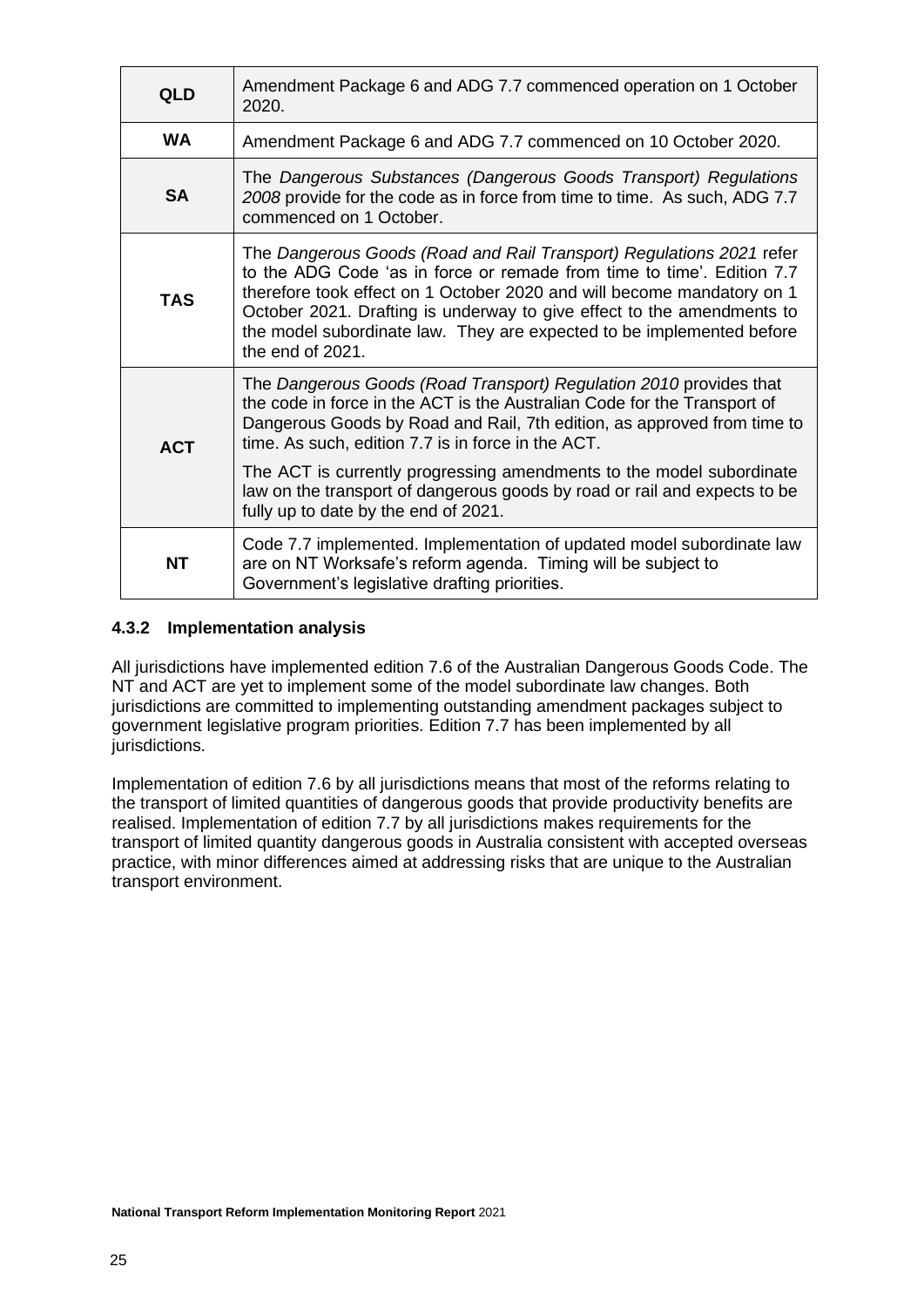# <span id="page-25-1"></span><span id="page-25-0"></span>**4.4.1 About the Heavy Vehicle Charges Model Law**

The Heavy Vehicle Charges Model Law sets out a set of national heavy vehicle registration charges, as approved by ITMM from time to time. The intent of setting heavy vehicle registration charges on a national basis is to provide a neutral competitive environment for heavy vehicle operators, and to avoid providing incentives to register heavy vehicles in a particular location to benefit from differences in registration charges between jurisdictions.

# **Key points**

- **EXTEND 15 All jurisdictions apart from WA and NT have adopted the heavy vehicle charges** for 2021-22 set out in the Heavy Vehicle Charges Model Law.
- **EXECT** Heavy vehicle registration charges in WA and the NT are set independently of the national charges.
- WA and NT have historically implemented annual adjustments to heavy vehicle charges that are broadly like those applied by other jurisdictions.

Tables 12 and 13 provide an overview of the progress of states and territories in implementing the heavy vehicle registration charges set out in the Heavy Vehicle Charges Model Law.

## **Table 12. Implementation summary of heavy vehicle registration charges for 2021–22**

| <b>Heavy Vehicle Charges</b>                                                 | <b>Implementation status</b> |  |  |   |  |                           |  |
|------------------------------------------------------------------------------|------------------------------|--|--|---|--|---------------------------|--|
|                                                                              |                              |  |  |   |  | NSW VIC QLD WA SA TAS ACT |  |
| Heavy Vehicle Registration Charges for<br>2021-22 (ITMM approved March 2021) |                              |  |  | ⅏ |  |                           |  |

# **Table 13. Jurisdictions' comments on implementing the 2021–22 heavy vehicle registration charges**

| Jurisdiction | <b>Implementation comments</b>                                                                                                                                                                                                               |
|--------------|----------------------------------------------------------------------------------------------------------------------------------------------------------------------------------------------------------------------------------------------|
| <b>NSW</b>   | New charges in effect from 1 July 2021 - no derogations.                                                                                                                                                                                     |
| <b>VIC</b>   | The necessary changes were to Victorian Government motor vehicles<br>registration fees to match the changes made in the heavy vehicle model<br>charges law.                                                                                  |
| <b>QLD</b>   | Charges implemented.                                                                                                                                                                                                                         |
| <b>WA</b>    | WA's heavy motor vehicle licence fees are set independently of national<br>heavy vehicle charging decisions. WA increased heavy motor vehicle<br>licence fees by 2.5% in 2021-22, in line with the increases made by other<br>jurisdictions. |
| <b>SA</b>    | The nationally agreed charges were implemented with effect from 1 July<br>2021.                                                                                                                                                              |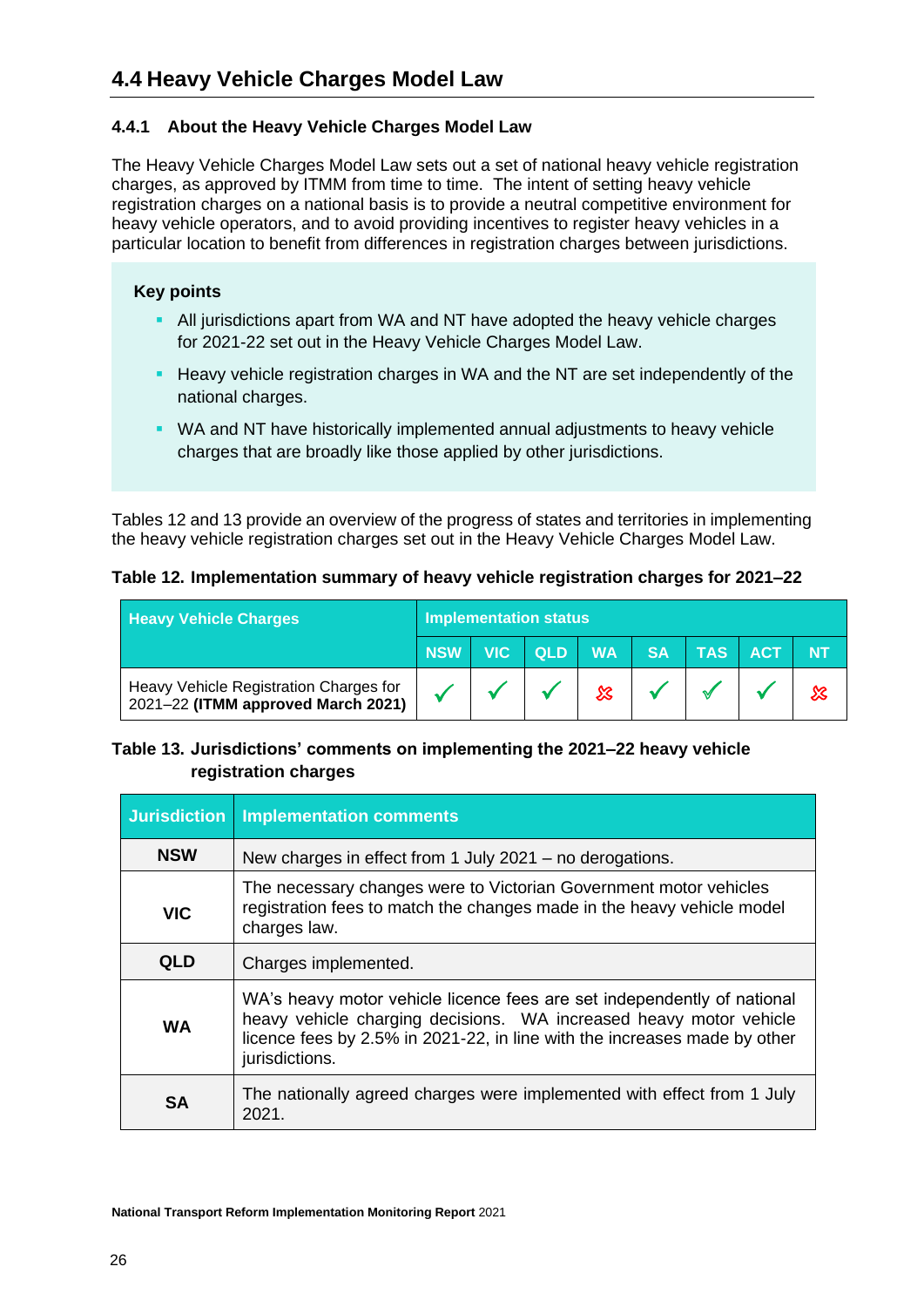|            | The amended heavy vehicle charges were implemented in Tasmania<br>through an amendment to the Vehicle and Traffic (Heavy Vehicle Charges)<br>Regulations 2017 (Tas).                                                                                                                                                                                                                                                                |
|------------|-------------------------------------------------------------------------------------------------------------------------------------------------------------------------------------------------------------------------------------------------------------------------------------------------------------------------------------------------------------------------------------------------------------------------------------|
| <b>TAS</b> | The making of the amendments was notified in the Gazette of 25 June<br>2021. This means that the revised charges were not available for<br>registration renewals that fell due during July 2021.                                                                                                                                                                                                                                    |
|            | While ITMM approved the charges on 30 March 2021, we did not receive<br>notice that ITSOC had endorsed the charges until 5 May 2021.<br>Amendment of our regulations could not commence until that date.                                                                                                                                                                                                                            |
|            | In implementation, Tasmania charges lower rates for good carrying trailers<br>with GVM between 4.5 tonnes and 9 tonnes. This differentiation applies in<br>both the road and regulatory components of motor tax.                                                                                                                                                                                                                    |
| <b>ACT</b> | Agreed HV charges were implemented with effect from 11 May 2021 by<br>the Road Transport (General) Vehicle Registration and Related Fees<br>Determination 2021 (No 1) for registrations commencing on or after 1 July<br>2021                                                                                                                                                                                                       |
| <b>NT</b>  | The Northern Territory does not directly apply the Heavy Vehicle Charges<br>Model Law. Prior to the March 2021 amendments, the Territory was<br>transitioning towards parity with the national charges, but now intends to<br>adopt a 1.5% increase in 2021. The Northern Territory will continue to work<br>with the local transport industry on further adjustments and as the national<br>charges model methodology is reviewed. |

### <span id="page-26-0"></span>**4.4.2 Implementation analysis**

Implementation of the heavy vehicle registration charges set out in the Heavy Vehicle Charges Model Law is assessed for the first time in this report.

New national heavy vehicle registration charges to apply in 2021–22 were approved by ITMM in March 2021. All jurisdictions, except WA and NT have implemented the national registration charges. Heavy vehicle charges in WA and NT are set independent of the national heavy vehicle charges.

WA and NT have historically implemented annual adjustments to heavy vehicle charges that are broadly similar to those applied by other jurisdictions.

The differences between national registration charges and those set in WA and NT are not significant enough to warrant concern that they would have a substantial effect on where vehicle operators choose to register their vehicles.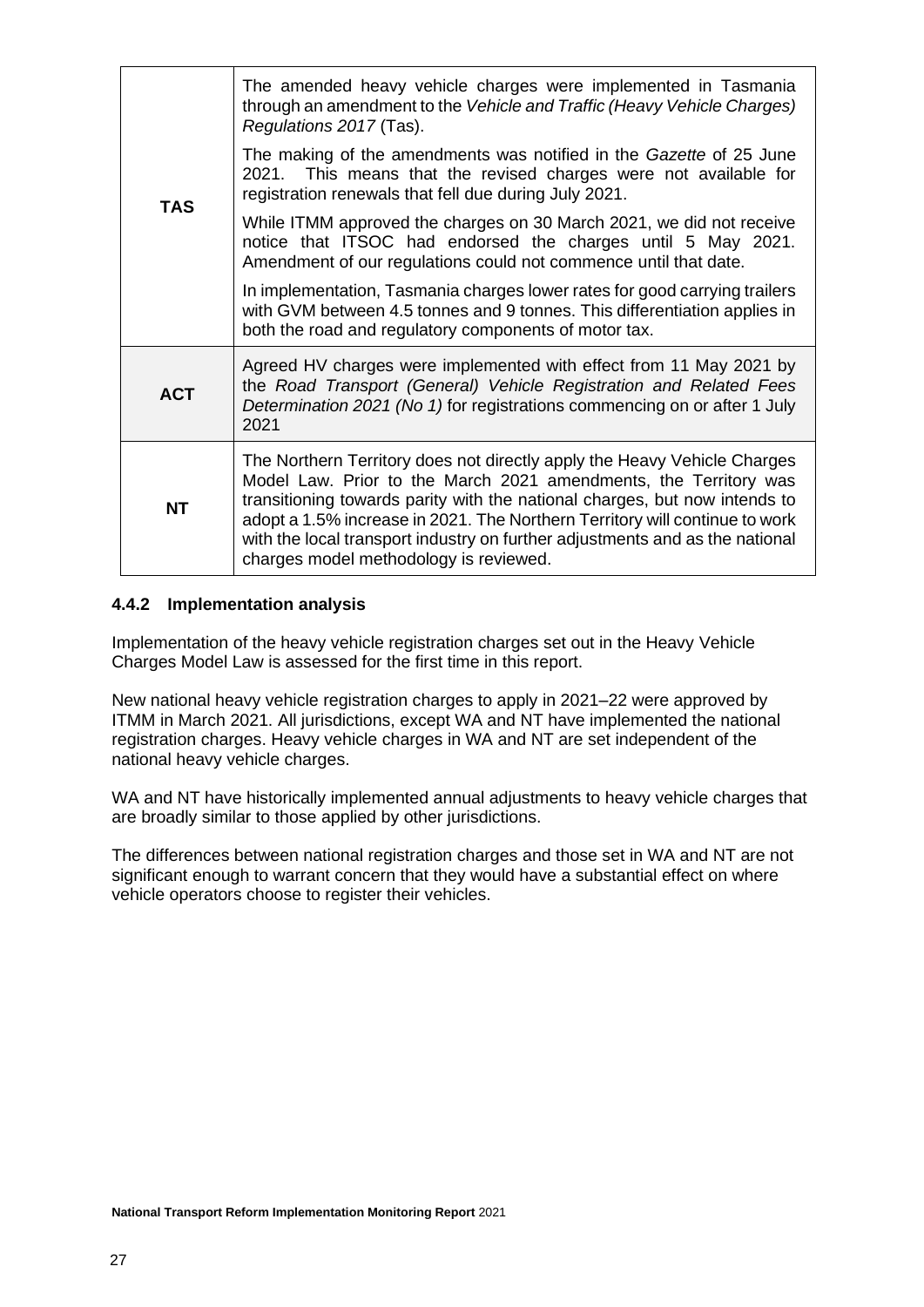# Appendix A: Derogations for the Heavy Vehicle National Law

In analysing the derogations, the NTC has examined the type and impact of derogations. We have used the following categories to classify derogation type:

- **Addition:** refers to the inclusion of a new section or subsection by the adopting jurisdiction that was not included in the model law.
- **Omission:** refers to the exclusion of a section or subsection of the model law by the adopting jurisdiction.
- **EXTER Alteration:** refers to the amendment of a specific detail in a section or subsection of the model law by the adopting jurisdiction.

**Reference:** refers to a clarifying note that explains how a related piece of legislation is affected by the adoption of the HVNL in that jurisdiction.

#### **Chapter 1 - Preliminary**

Chapter 1 of the HVNL sets out a number of introductory matters, including the object of the law, the regulatory framework to achieve the object of the law, definitions, and the application and operation of the HVNL. Part 1.4 also sets out provisions in relation to Performance Based Standards (PBS) vehicles.

#### **NSW derogations: Heavy Vehicle (Adoption of National Law) Act 2013 No 42**

The definition of Roads and Maritime Services was removed due to machinery of government changes in NSW. The Statute Law (Miscellaneous Provisions) Act 2020 No 30 was assented to on 27 October 2020 to give effect to this change.

<span id="page-27-0"></span>**Addition of definition of hire vehicle**: This definition is not in the HVNL. It is defined as a hire vehicle within the meaning of the *Point to Point Transport (Taxis and Hire Vehicles) Act 2016* of New South Wales.

**Description:** This definition relates to a derogation under section 26J and 222B of the Heavy Vehicle National Law (NSW), where hire vehicles are exempt from certain provisions in relation to speed and fatigue. The definition is inserted to reflect NSW legislation.

**Addition of definition of Public Passenger Service**: means the transport, by a motor vehicle, vessel, aircraft, train, or other vehicles prescribed by the regulations for the purpose of this decision, of passengers within, or partly within, NSW for a fare.

**Description:** This definition relates to a further derogation under section 203B of the Act.

#### **Queensland derogations: Heavy Vehicle National Law Act 2012 (Qld)**

**Addition of definitions relating to s 118 - Commissioner's consent required for a mass or dimension exception notice:** *commissioner, critical area, critical road, non-critical area, relevant map, public safety condition, commissioner's amendment or cancellation decision, commissioner's conditional decision, commissioner's refusal decision, review and appeal information.*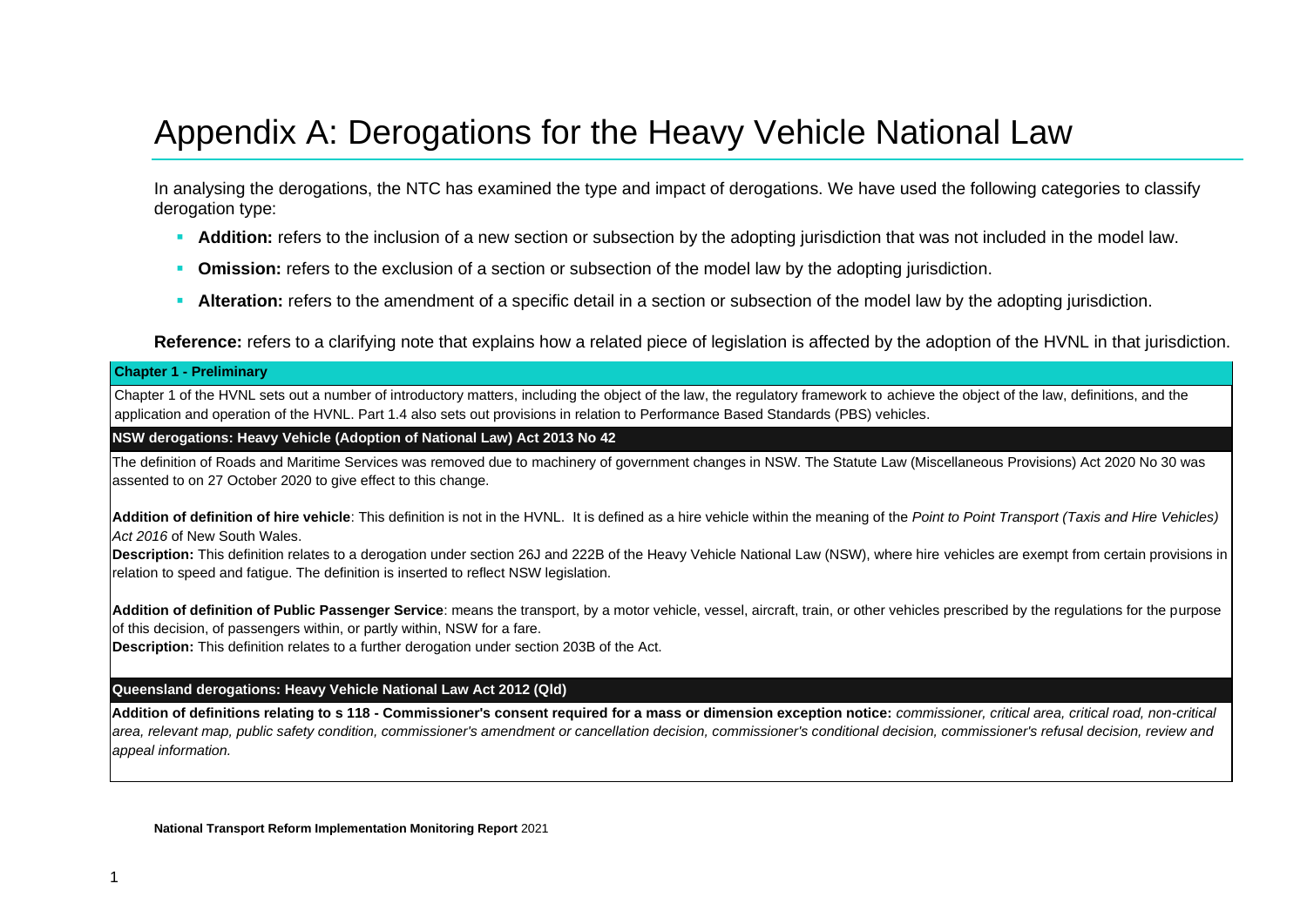**Description:** These definitional derogations facilitate a derogation under s 118 of the Queensland legislation.

#### **Chapter 1A - Safety duties**

Chapter 1A of the HVNL establishes a chain of responsibility to ensure that both on-road and off-road parties in a position of control or influence in the supply chain are held accountable to their actions.

#### **NSW derogations: Heavy Vehicle (Adoption of National Law) Act 2013 No 42**

**Addition of schedule 1 section 26I:** Exemptions for emergency services from the operation of section 26C of the HVNL. **Description:** This provision exempts emergency service operators from the primary duty in the chain of responsibility duties, but only in relation to speed and fatigue

**Addition of schedule 1 section 26J:** Exemptions for hire vehicles and buses.

**Description:** This provision exempts operators of hire vehicles and buses from the primary duty in the chain of responsibility (26C) as well as the prohibited requests and contracts (26E).

#### **Chapter 3 - Vehicle operations - standards and safety**

The purpose of chapter 3 is to ensure heavy vehicles used on roads are of a standard and in a condition that prevents or minimises safety risks (s 58). This chapter provides power for the prescribing of regulations about vehicle standards. Under this chapter it is an offence for a person to use or permit to be used, a heavy vehicle that contravenes a heavy vehicle standard applying to the vehicle (s 60). This chapter also provides a scheme under which the Regulator may provide a vehicle standards exemption.

#### **NSW derogations: Heavy Vehicle (Adoption of National Law) Act 2013 No 42**

Addition of section 93(8A) Person must not tamper with speed limiter fitted to heavy vehicle: Nothing in this section limits the application of Part 6.2 (Speed limiting of heavy *vehicles) of the Road Transport Act 2013 of New South Wales to a heavy vehicle to which that Part applies.*

**Addition of section 93A: Monitoring of heavy vehicles and vehicles carrying dangerous goods**: *(1) Part 6.1 of the Road Transport Act 2013 of New South Wales makes provision for the monitoring of the journeys on roads of certain heavy vehicles with GVMs or GCMs exceeding 13.9 tonnes and vehicles carrying dangerous goods. (2) The requirements of that Part are in addition to, and do not limit the effect of, any other provisions of this Law concerning the use of monitoring devices or equipment (such as intelligent transport systems) and the keeping of journey documentation or other records for a heavy vehicle*.

Section 157 of the *Road Transport Act 2013 No 18:* While not technically a derogation from the HVNL, this provision provides penalties for tampering with monitoring devices or vehicle movement records in NSW local legislation.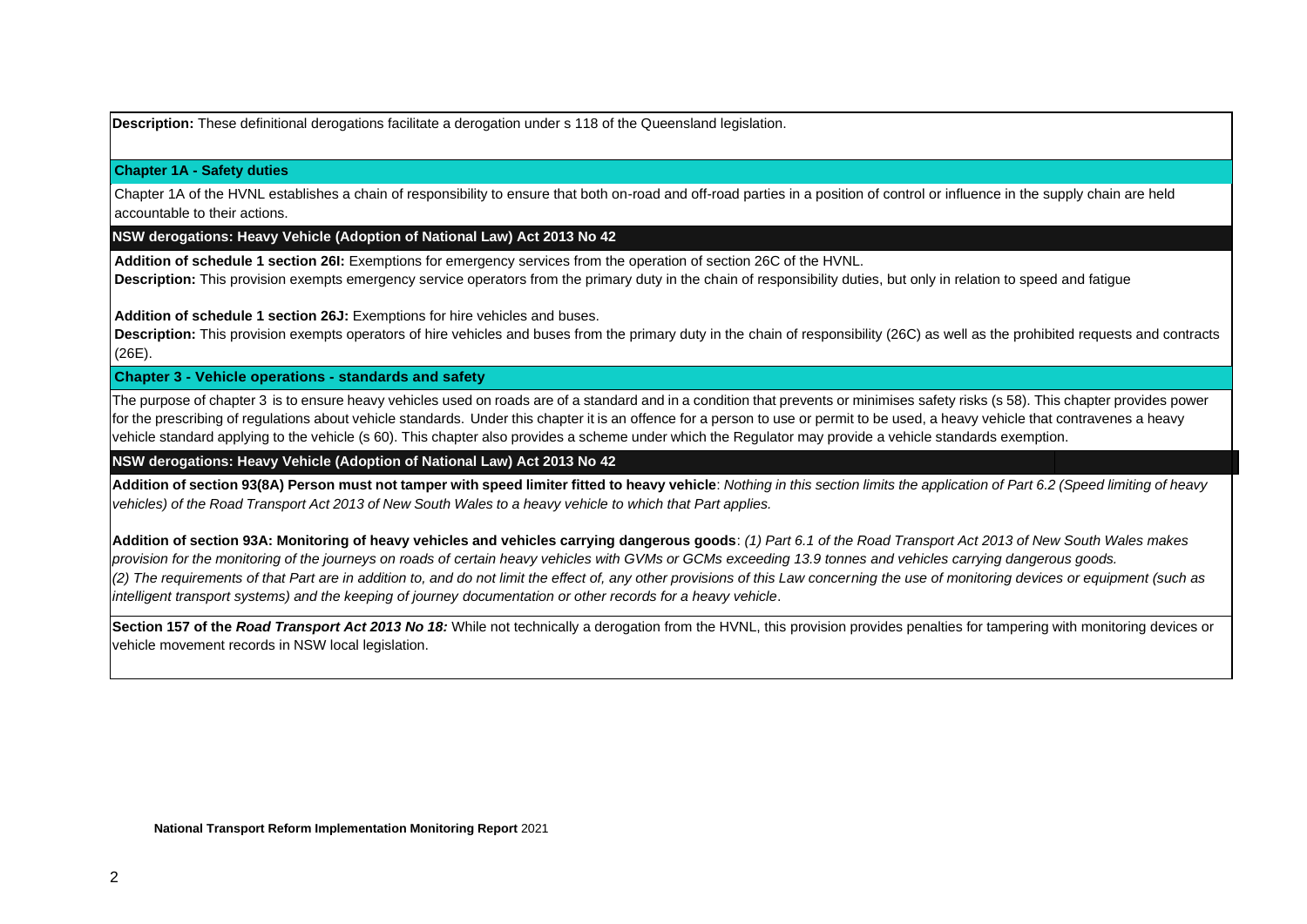#### **SA derogations: Heavy Vehicle National Law (South Australia) Act 2013**

**Omission - section 93 (Person must not tamper with speed limiter fitted to heavy vehicle)**—*applies as if subsection (8) were deleted.* Description: This derogation omits the reasonable steps defence from the offence of tampering with a speed limiter fitted to a heavy vehicle. Currently this derogation has implications for national consistency of enforcement of the HVNL, however the 2016 HVNL Amendment Bill will remove the reasonable steps defence, and the mistake of fact defence will be made available.

**Addition to section 20—Person must not possess certain devices:** *(1) A person must not, without reasonable excuse, have in his or her possession a device that is designed, or is adapted, to enable tampering with a speed limiter (a tampering device). Maximum penalty: (a) if the offender is a natural person—\$10 000; (b) if the offender is a body corporate—\$50 000. (2) An authorised officer may seize, retain and test any device that he or she has reasonable cause to suspect is a tampering device. (3) A court that has convicted a person of an offence against this section may order that the tampering device in relation to which the offence was committed be forfeited to the Crown. (4) In*  proceedings for an offence against this section, an allegation in the complaint that a specified device is designed, or is adapted, to enable tampering with a speed limiter is, in the absence of proof to the contrary, proof of the matter so alleged. (5) For the purposes of this section, a reference to a tampering device includes a reference to a computer or other *electronic device on which a software program that is intended, or able, to be used to tamper with a speed limiter is installed or stored.* **Description:** This provision is an additional provision, inserted into the South Australian Act to create an offence for possessing a device that enables tampering with a speed limiter.

.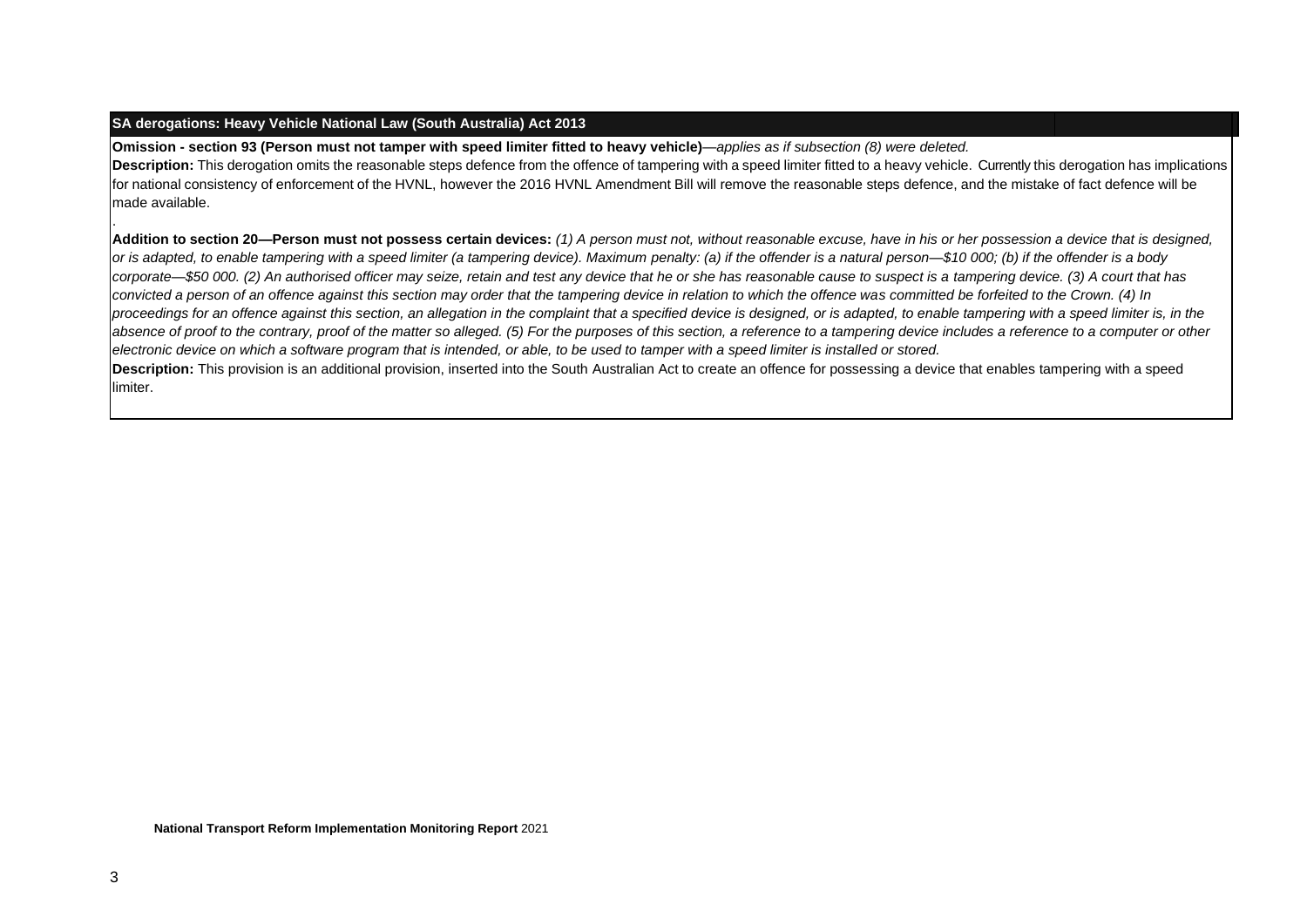#### **Queensland derogations: Heavy Vehicle National Law Act 2012 (Qld)**

**Addition - section 40 Commissioner consent for grant of blue light vehicle standards exemption**

*(1) The Regulator may, under the Law, grant a blue light vehicle standards exemption only with the consent of the commissioner.*

*(2) The Regulator must ask the commissioner for the consent.*

*(3) The commissioner must decide to give or not to give the consent within 28 days after the request is made.*

(4) The commissioner may decide to give the consent only if the commissioner is satisfied that the blue light vehicle standards exemption will not, or is not likely to, adversely affect *public safety.*

*(5) Without limiting subsection (4), the commissioner must be satisfied that the exemption will not, or is not likely to, operate to reduce the effectiveness of using blue lights to clearly identify to other road users' vehicles being used for law*

*(6) Also, in deciding whether or not to give the consent, the commissioner must have regard to the approved guidelines for granting vehicle standards exemptions. enforcement or for an emergency.*

*(7) The commissioner may decide to consent to the grant of a blue light vehicle standards exemption subject to a condition that a stated public safety condition is imposed on the exemption.*

*(8) If the commissioner decides to consent in a way mentioned in subsection (7), the Regulator must impose the public safety condition on the exemption.*

*(9) Section 26 applies to a blue light vehicle standards exemption (notice) as if the exemption were a mass or dimension exemption (notice) for which the commissioner's consent was given.*

*(10) Section 27, other than section 27(5)(b) and (c), applies to a blue light vehicle standards exemption (permit) as if the exemption were a mass or dimension exemption (permit) for which the commissioner's consent was given.*

*(11) This section applies in relation to a blue light whether or not it is a light that flashes.*

**Addition - section 41 Commissioner permission for fitting of blue light if vehicle standards exemption is not required**

*(1) This section applies to a heavy vehicle, other than a police vehicle, that under the heavy vehicle standards may be fitted with a blue light.*

*(2) The heavy vehicle standards are taken to further provide that the heavy vehicle may be fitted with a blue light only if the commissioner has given written permission for the fitting of the light.*

*(3) A written permission for the fitting with a blue light of a heavy vehicle to which this section applies, given by the commissioner before the commencement of this section and still in force immediately before the commencement, is taken to be a written permission for the fitting of the light given under subsection (2).*

*(4) This section applies in relation to a blue light whether or not it is a light that flashes.*

*(5) In this section—police vehicle means a heavy vehicle driven by a police officer in the course of the police officer's duty.*

**Description:** These provisions prevent heavy vehicles from being fitted with blue lights unless there is consent for a blue light vehicle standards exemption from the Commissioner. This is a local Queensland issue relating to Queensland light vehicle standards and heavy vehicle standards.

**Chapter 4 - Vehicle operations - mass, dimension and loading**

Chapter 4 is about minimising the risk to public safety caused by excessively loaded or large heavy vehicles. This chapter also recognises that the use of particular heavy vehicles that do not comply with mass and dimension requirements, may be permitted on roads in particular circumstances and subject to particular conditions.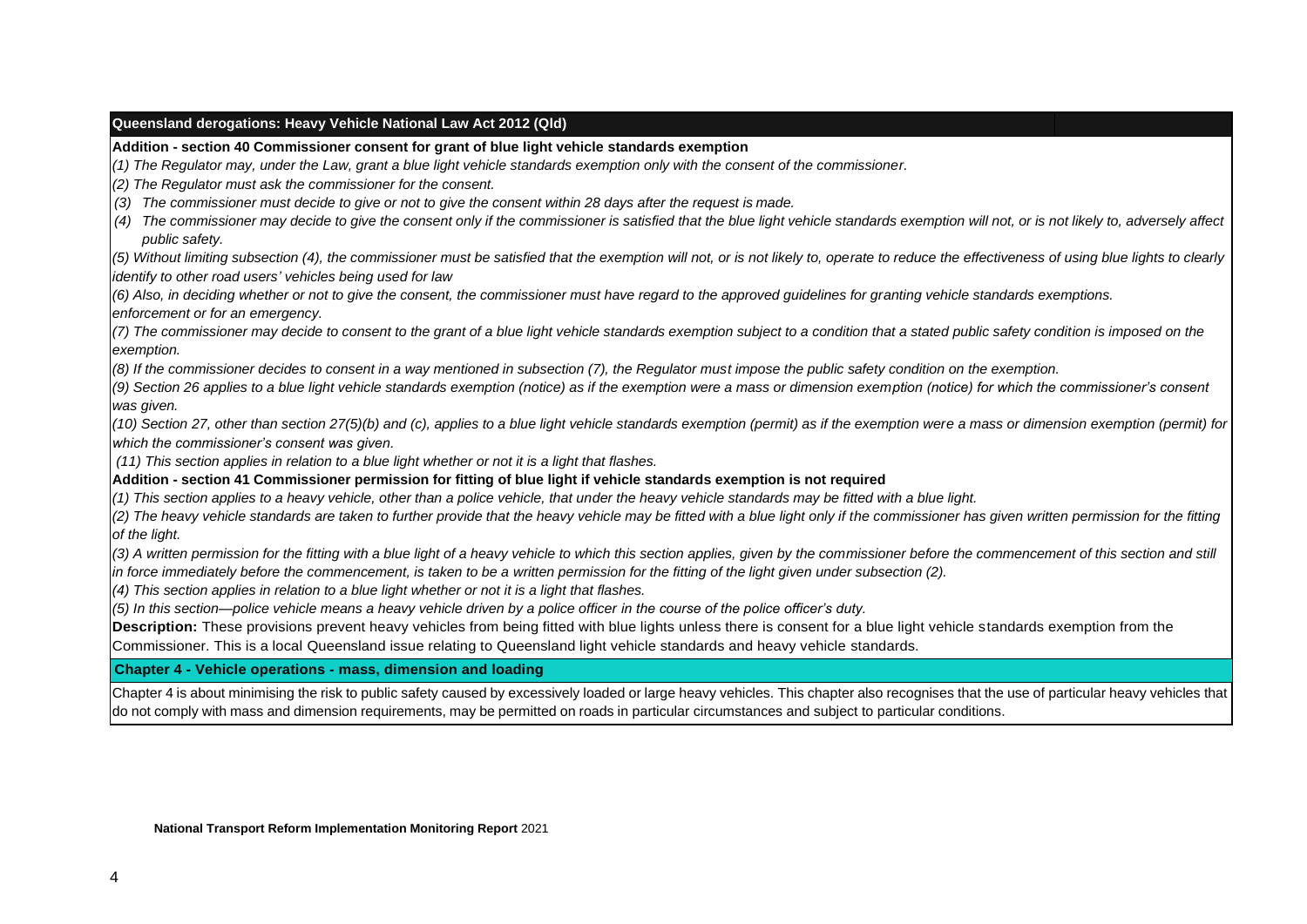#### **Queensland derogations: Heavy Vehicle National Law Act 2012 (Qld)**

**Alteration of s 118: Commissioner's consent required for a mass or dimension exception notice.** 

*(1) For section 118(1)(c) of the Law, the consent of the commissioner is required for a mass or dimension exemption (notice).*

*(2) However, a consent is required under subsection (1) for a mass or dimension exemption (notice) only to the extent the exemption applies to any of the following—*

(a) the use of class 1 heavy vehicles, of more than a width or length prescribed under a regulation for this paragraph, in a critical area or on a critical road; (b)the use of class 1 *heavy vehicles, of more than a width or length prescribed under a regulation for this paragraph, in the non-critical area.*

*(3) To remove any doubt, it is declared that subsection (1), as limited by subsection (2), is, for section 167(2)(d) of the Law, a law of this jurisdiction that requires consultation with third parties.*

**Description:** This derogation materially changes the intent an operation of the HVNL by putting another layer of statutory consent requirements in place for a s 118 mass or dimension exemption notice.

#### **Alteration of s 124: Other consents under s 124 of the Law**

*(1) For section 124(1)(c) of the Law, the consent of the commissioner is required for a mass or dimension exemption (permit).*

*(2) However, a consent is required under subsection (1) for a mass or dimension exemption (permit) only to the extent the exemption applies to any of the following—*

(a) the use of a class 1 heavy vehicle, of more than a width or length prescribed under a regulation for this paragraph, in a critical area or on a critical road; (b) the use of a class 1 *heavy vehicle, of more than a width or length prescribed under a regulation for this paragraph, in the non-critical area.*

*(3) To remove any doubt, it is declared that subsection (1), as limited by subsection (2), is, for section 167(2)(d) of the Law, a law of this jurisdiction that requires consultation with third parties.*

**Description:** This derogation materially changes the intent an operation of the HVNL by putting another layer of statutory consent requirements in place for a s 124 mass or dimension exemption notice.

Addition of sections: s 22 (Deciding request for consent generally), 23 (Imposition of conditions), 24 (Information notice for decision to refuse application because commissioner did not give consent), 25 (Information notice for imposition of condition requested by commissioner), 26 (Amendment or cancellation of mass or **dimension exemption (notice) on request by commissioner), 27 (Amendment or cancellation of mass or dimension exemption (permit) on request by commissioner), 28 (Reviewable decision), 29 (Applying review and appeal provisions of the Law).**

**Description:** The addition of these provisions is a necessary consequence of the derogations which alter sections 118 and 124 (above). Together these sections create a scheme that materially changes the intent and operation of the HVNL by putting another layer of statutory consent requirements in place for a mass or dimension exemption notice or permit.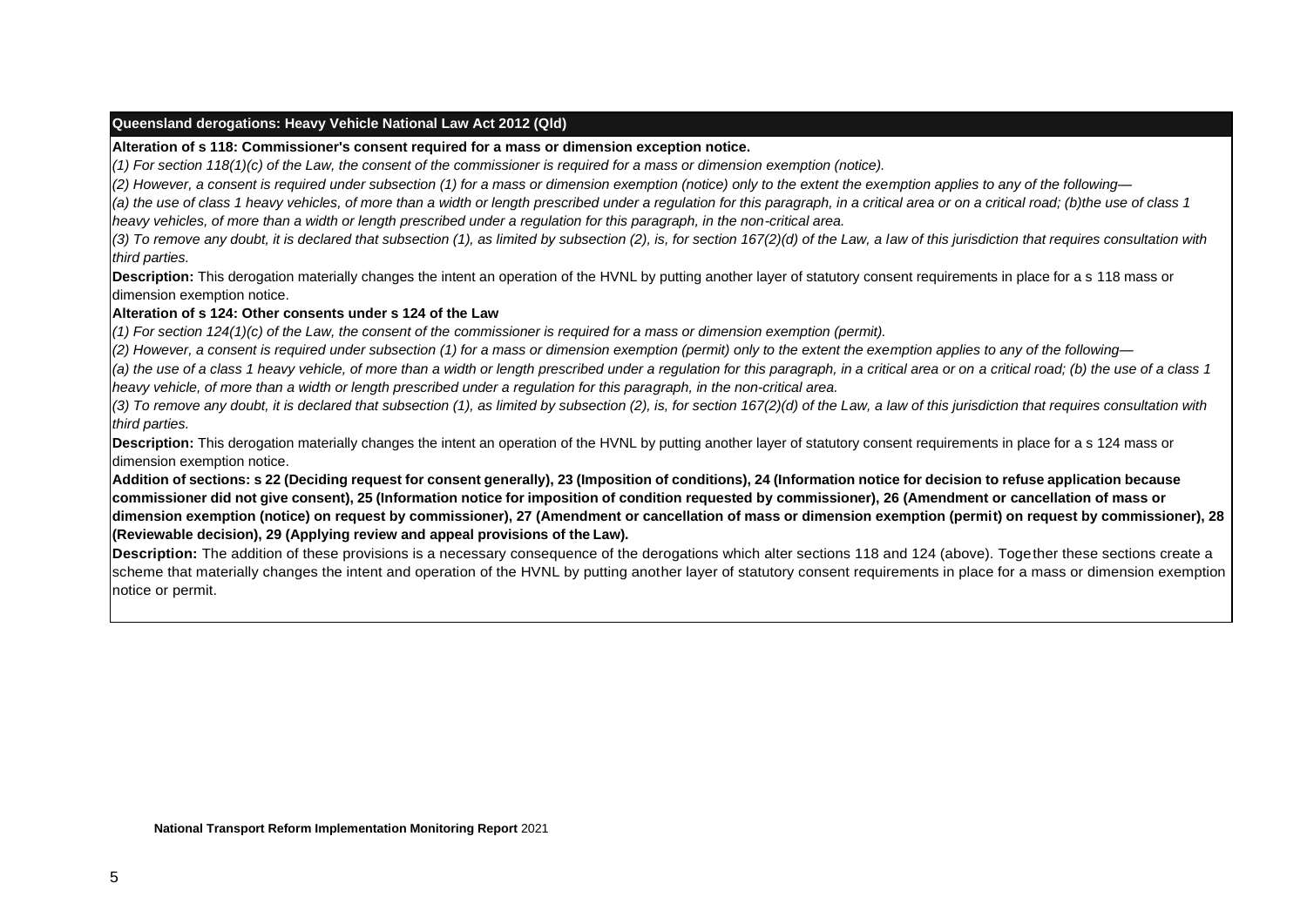#### **Tasmanian derogations: Heavy Vehicle National Law (Tasmania) Act 2013**

**Addition of s 24 Determination of wheel load, single axle load, axle group load or aggregate axle load:** 

*(1) An authorised officer may, in accordance with the local application regulations, determine the wheel load, single axle load, axle group load or aggregate axle load of a vehicle or combination for the purposes of the Heavy Vehicle National Law (Tasmania).*

*(2) The local application regulations may make provision in relation to –*

*(a) methods for determining the mass and dimensions of vehicles, combinations and their loads; and*

*(b) the issue of certificates in relation to wheel, single axle, axle group and aggregate axle loads; and*

*(c) methods for testing instruments used for determining the mass and dimensions of vehicles, combinations and their loads.*

Description: This derogation is likely related to historical, local practice of authorised officers in determining wheel load, single axle load, axle group load or aggregate axle load, and to put beyond doubt that regulations may be made with respect to testing methods and the issuing of certificates on these matters.

**Alteration of section 25 Contravening condition of mass or dimension exemption relating to escort vehicle**

Section 130 of the Heavy Vehicle National Law, as that Law applies as a law of this jurisdiction, does not apply to the driver of the escort vehicle accompanying the heavy vehicle, *and the operator of the heavy vehicle, if the driver of the escort*

*vehicle –*

*(a) is an authorised officer; and*

*(b) does not comply with a condition of the mass or dimension exemption that relates to –*

*(i) the positioning of the escort vehicle; or*

*(ii) the escorting distance; and*

*(c) is satisfied that the failure to comply with the condition is necessary for public safety.*

**Description:** This derogation effectively means that an authorised officer driving a pilot or escort vehicle must comply with the conditions of the mass or dimension exemption of that vehicle, unless the condition relates to the positioning or distance of the escort vehicle, and breaching a condition is necessary for public safety. The policy intent of this derogation is to preserve public safety.

#### **Chapter 6 - Vehicle operations - driver fatigue**

The purpose of chapter 6 of the HVNL is to provide safe management of the fatigue of drivers of fatigue-regulated heavy vehicles while they are driving on the road.

**NSW derogations: Heavy Vehicle (Adoption of National Law) Act 2013 No 42**

**Addition of section 222A Exemptions for accredited service operators and their drivers:** 

*(1) Section 459 (3) and (4) do not apply in relation to an accredited service operator.*

(2) The BFM standards and AFM standards relating to assessing a driver's health to determine his or her fitness to drive do not apply in relation to an accredited service operator to

*the extent that those standards are relevant for the purposes of*

*sections 459 and 467.*

(3) Section 468 does not apply to the driver of a bus that is a fatigue-regulated heavy vehicle when the driver is driving the bus for an accredited service operator if-

*(a) the bus is on a journey that is less than 100 kilometres from the driver's base; or*

(b) the bus is being used to provide a regular bus service under a service contract (regardless of the distance travelled).

*(4) In this section—*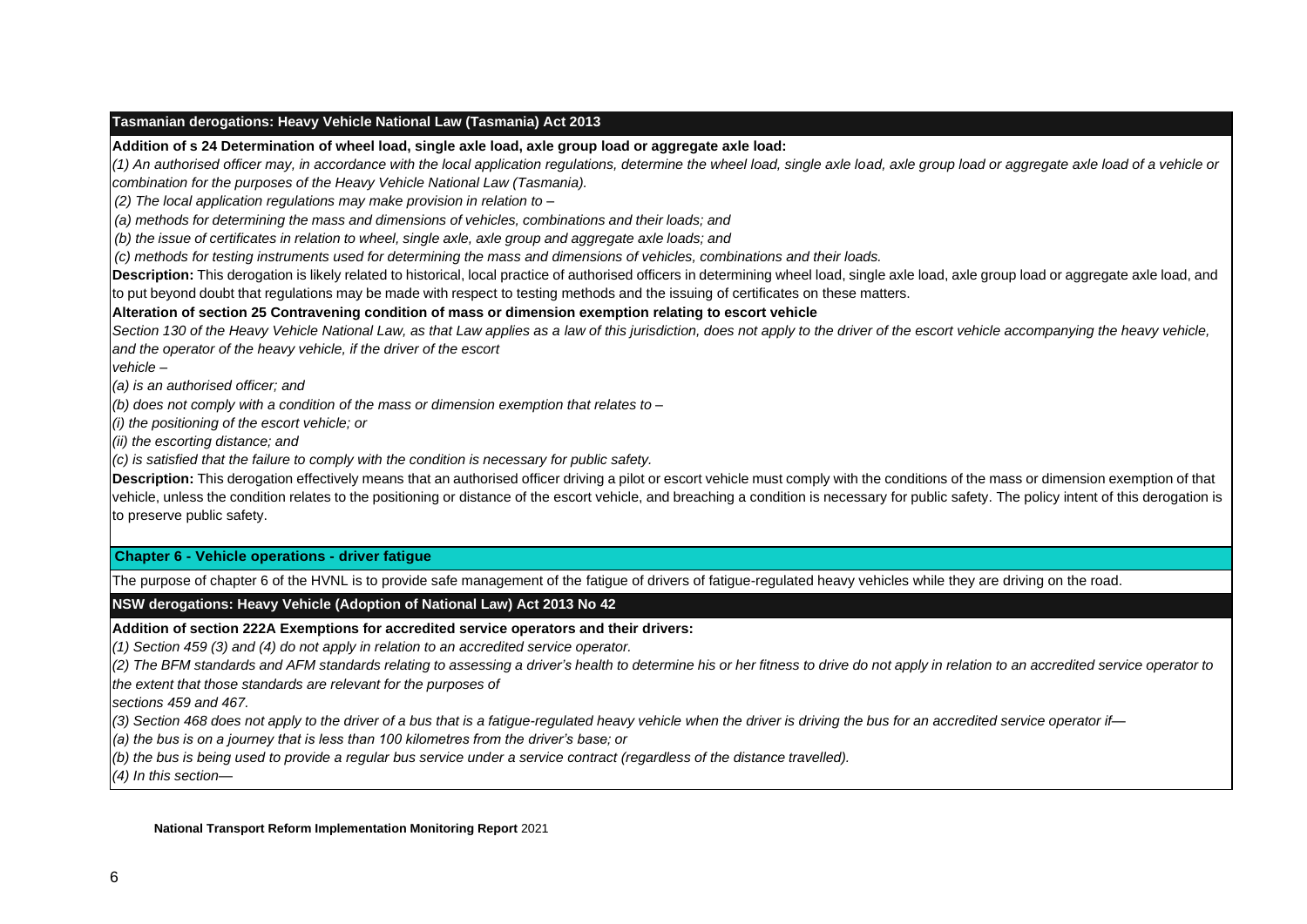*accredited service operator, regular bus service and service contract have the same meanings as in the Passenger Transport Act 1990 of New South Wales.* **Description:**

**s 222A(1)**: has the effect that an operator who applies for heavy vehicle accreditation under the HVNL does not need to include a declaration that they have not committed a crime against the HVNL or a crime of fraud or dishonesty (punishable on conviction by imprisonment for 6 months or more).

**s 222A(2):** has the effect that for an application for heavy vehicle accreditation under the HVNL, the BFM and AFM standards relating to assessing a driver's health to determine his or her fitness to drive, do not apply.

**s** 222(3): has the effect that the offence under section 468 of the HVNL (relating to failure to carry certain documents) does not apply in relation to a driver of a bus travelling less than 100km or, a bus being used to provide a regular bus service under a service contract.

#### **Addition of section 222B Exemptions for certain buses and private hire vehicles:**

*(1) A person is exempt from the requirements of this Chapter (other than those of Division 2 of Part 6.2) in relation to the driving of a private hire vehicle, or the driving of a bus, that is a fatigue-regulated heavy vehicle.*

*(2) Subsection (1) does not apply to the driving of a bus for the purpose of providing a public passenger service.*

**Description:** section 222B has the effect that private hire vehicles or buses that are fatigue related heavy vehicles, are excluded from the requirements of Chapter 6 (which contains duties and requirements in relation to fatigue).

#### **Alteration of section 246 Counting periods of less than 15 minutes**:

(6) This section does not apply to the work time and rest time of a driver of a fatigue-regulated heavy vehicle that is a bus on a journey undertaken in accordance with a service *contract entered into under Part 3 of the Passenger Transport Act 1990 of New South Wales.*

Description: Section 246(6) exempts certain fatigue related buses from the rounding rule, which applies to counting periods of less than 15 minutes. This was inserted to maintain the status quo for these operators that record actual time of work for these periods.

#### **Addition of section 248A Occupying driver's seat to count as rest time in certain circumstances**:

(1) A period during which the driver of a fatique-regulated heavy vehicle occupies the driver's seat of the vehicle while its engine is running counts as rest time rather than work time *if—*

*(a) the vehicle is stationary during that period; and*

*(b) the driver is not subject to work demands during that period; and*

*(c) the period is at least 15 minutes or forms part of a period of rest time of at least 15 minutes.*

*Note— Section 246 provides for the manner in which periods of rest time are to be calculated.*

*(2) This section has effect despite paragraph (d) of the definition of work in section 221.*

*Note— This section is inserted for New South Wales.*

**Description:** This provision provides for circumstances in which occupying a driver's seat may be counted as rest time.

.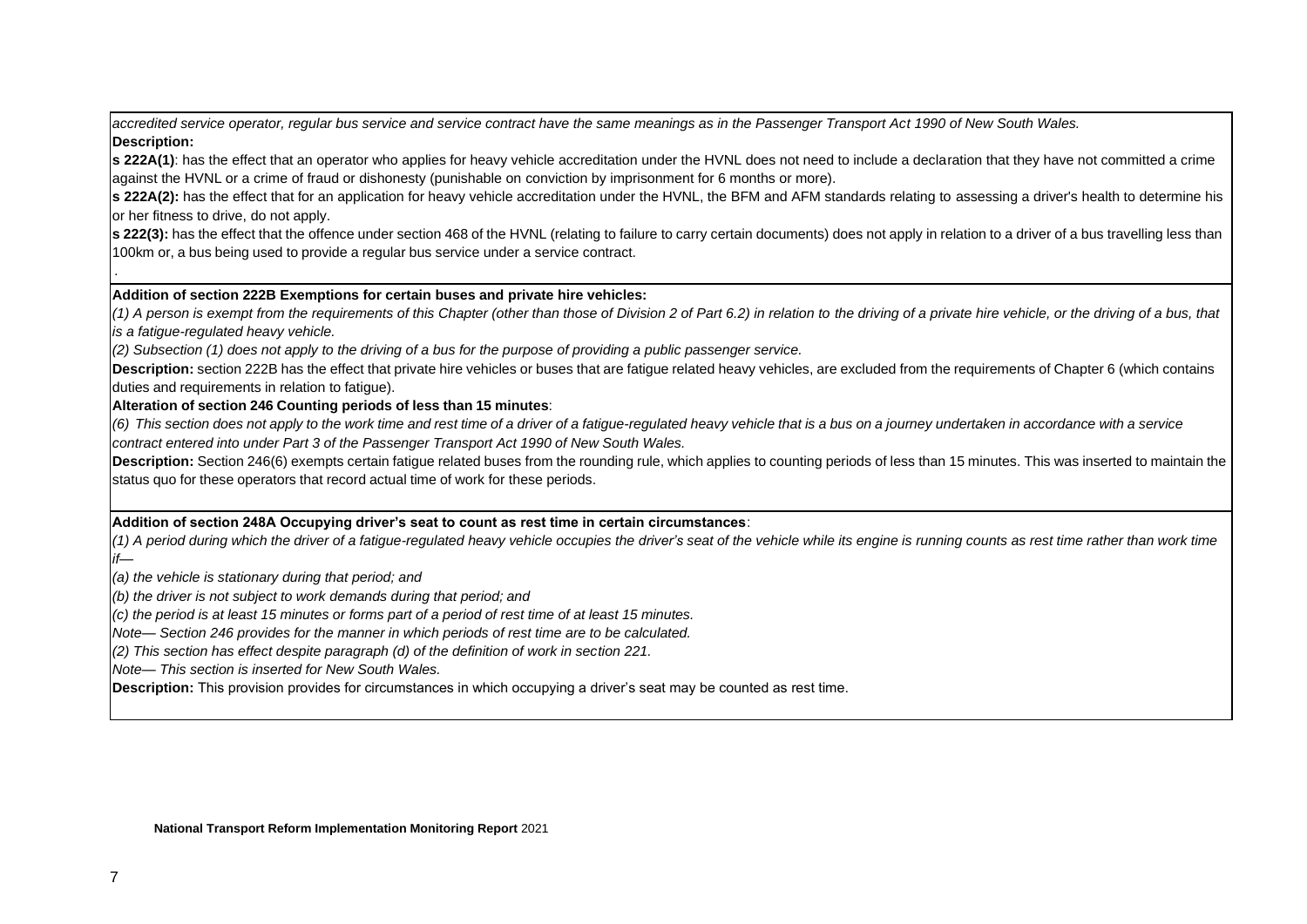#### **Addition of section 248B Certain personal activities may be counted as part of rest time**:

*(1) A rest period of at least 24 continuous hours of stationary rest time that is required to be taken by a driver of a fatigue-regulated heavy vehicle under this Chapter may include a period of up to one continuous hour of permitted personal activity that is to be treated as part of that rest time, but only if—*

*(a) the permitted personal activity is not done at the direction of the driver's employer or for fee or reward; and*

*(b) the beginning of the period of permitted personal activity occurs at least 3 hours after the beginning of the 24-hour rest period; and*

*(c) the end of the period of permitted personal activity occurs at least 3 hours before the end of the 24-hour rest period.*

*(2) A permitted personal activity means any of the following—*

*(a) cleaning or refuelling a fatigue-regulated heavy vehicle;*

*(b) driving a fatigue-regulated heavy vehicle.*

*(3) This section has effect despite the definitions of rest and work in section 221.*

**Description:** This section makes provision for certain personal activities to be counted as rest time.

#### **Alteration of section 265 Exemptions for emergency services:**

(*1) A person who is an officer, member or member of staff of an emergency service is exempt from the provisions of this Chapter, but only in relation to the driving of a fatigueregulated heavy vehicle in the course of undertaking work for an emergency service.*

*(2) An emergency service is any of the following—*

*(a) the NSW State Emergency Service established under the State Emergency Service Act 1989 of New South Wales;* 

(b) Fire and Rescue NSW and any permanent fire brigade or volunteer fire brigade within the meaning of the Fire Brigades Act 1989 of New South Wales;

*(c) the NSW Rural Fire Service established by the Rural Fires Act 1997 of New South Wales;*

*(d) the Ambulance Service of NSW within the meaning of the Health Services Act 1997 of New South Wales;*

*(e) the NSW Police Force established by the Police Act 1990 of New South Wales;*

*(f) New South Wales Volunteer Rescue Association Inc;*

*(g) a government agency of another jurisdiction, or a body authorised under the law of another jurisdiction, that has corresponding functions to the bodies referred to in any of the above paragraphs.*

*(3) The exemption provided by this section is in addition to, and does not limit the effect of, the exemption provided by section 265A.*

**Description:** This provision exempts emergency services staff from obligations concerning fatigue compliance, but only in the course of undertaking work for an emergency service.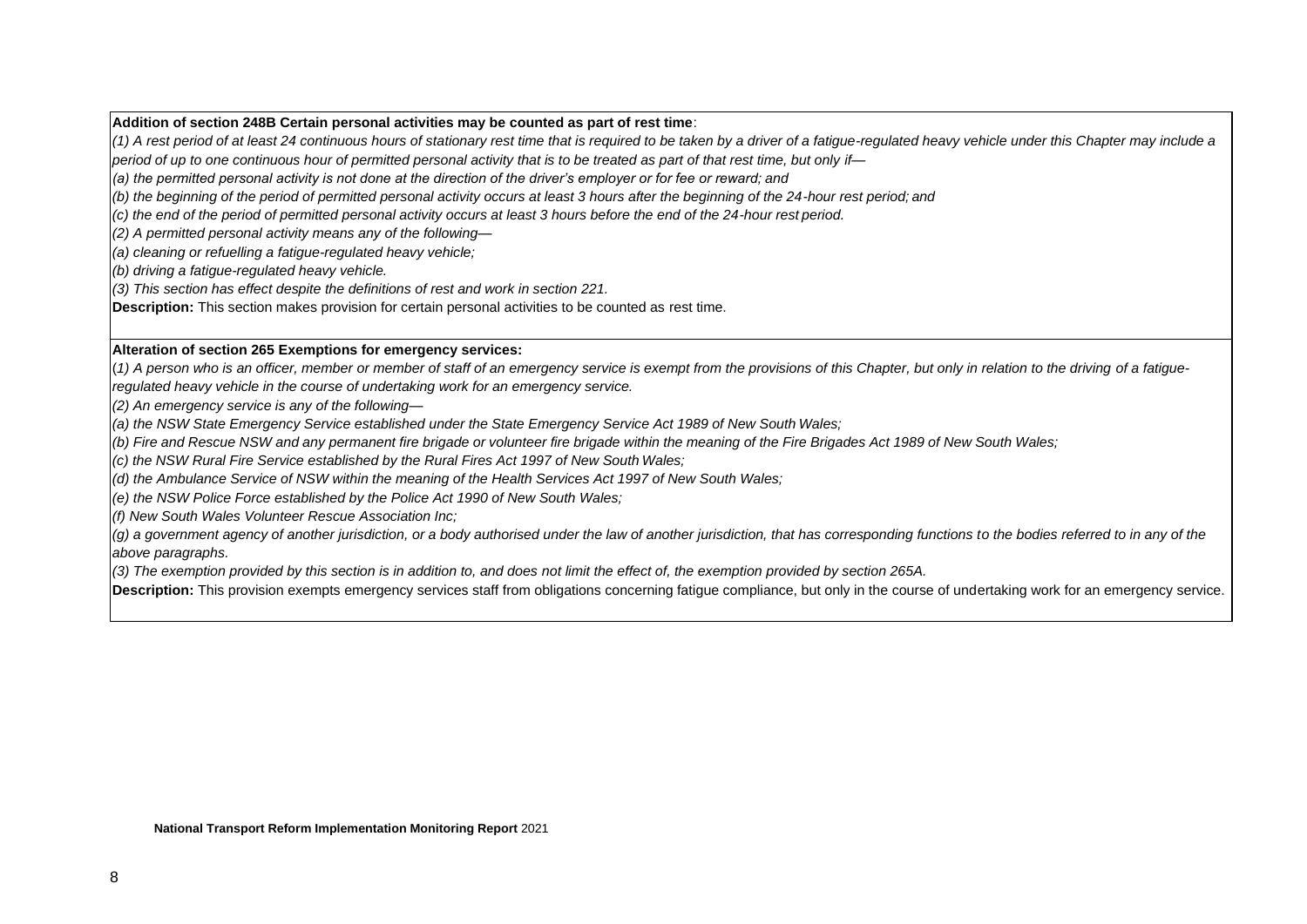#### **Addition of section 265A Exemptions in relation to emergencies**:

(*1) A person who is attending an emergency and who is undertaking activities with respect to the control of the emergency in the course of his or her employment or usual business activities is exempt from compliance with this Part in relation to the driving of a fatigue-regulated heavy vehicle to and from the emergency so long as subsection (2) is complied with. (2) Any record that would be required to be made under this Chapter if the exemption under subsection (1) were not available—*

*(a) must be made as soon as practicable after the journey from the emergency is completed; and*

*(b) must include a record of the following—*

*(i) the time, date, location and nature of the emergency;*

*(ii) if the person was asked by another person to attend the emergency, the name and contact details of that other person.*

*(3) In this section, emergency means an event (or an anticipated event) that—*

*(a) endangers, or may endanger, life, property or the environment; or*

*(b) has disrupted, or may disrupt, communications, energy, water supply or sewerage services; or*

*(c) is declared to be an emergency or disaster by—*

*(i) the Commonwealth or a State or Territory; or*

*(ii) a Commonwealth, State or Territory authority responsible for managing responses to emergencies or disasters.*

**Description:** This provision applies to the record keeping provisions under the HVNL, and essentially states that exempt emergency service providers must still comply with record keeping obligations, but that these records can be made as soon as is practicable after the journey from an emergency is completed.

#### **Victorian derogations: Heavy Vehicle National Law Application Act 2013 (Vic)**

**Alteration of section 7 - Rail replacement buses and buses responding to an emergency exemption**

*(1) Chapter 6 of the Heavy Vehicle National Law (Victoria) does not apply to a person in the course of carrying out his or her duties as—*

*(a) a driver for a rail replacement bus service who is responding to a rail disruption; or*

*(b) a driver for a bus service who is responding to an emergency.*

**Description:** This derogation relieves both rail replacement buses and bus drivers responding to an emergency, of the requirements of chapter six.

#### **Chapter 8 - Accreditation**

**Purpose of chapter 8:** The purpose of chapter 8 is to make provisions about accreditation, which is; to allow certain operators to operate under alternative requirements under the HVNL in order to meet business needs and operations.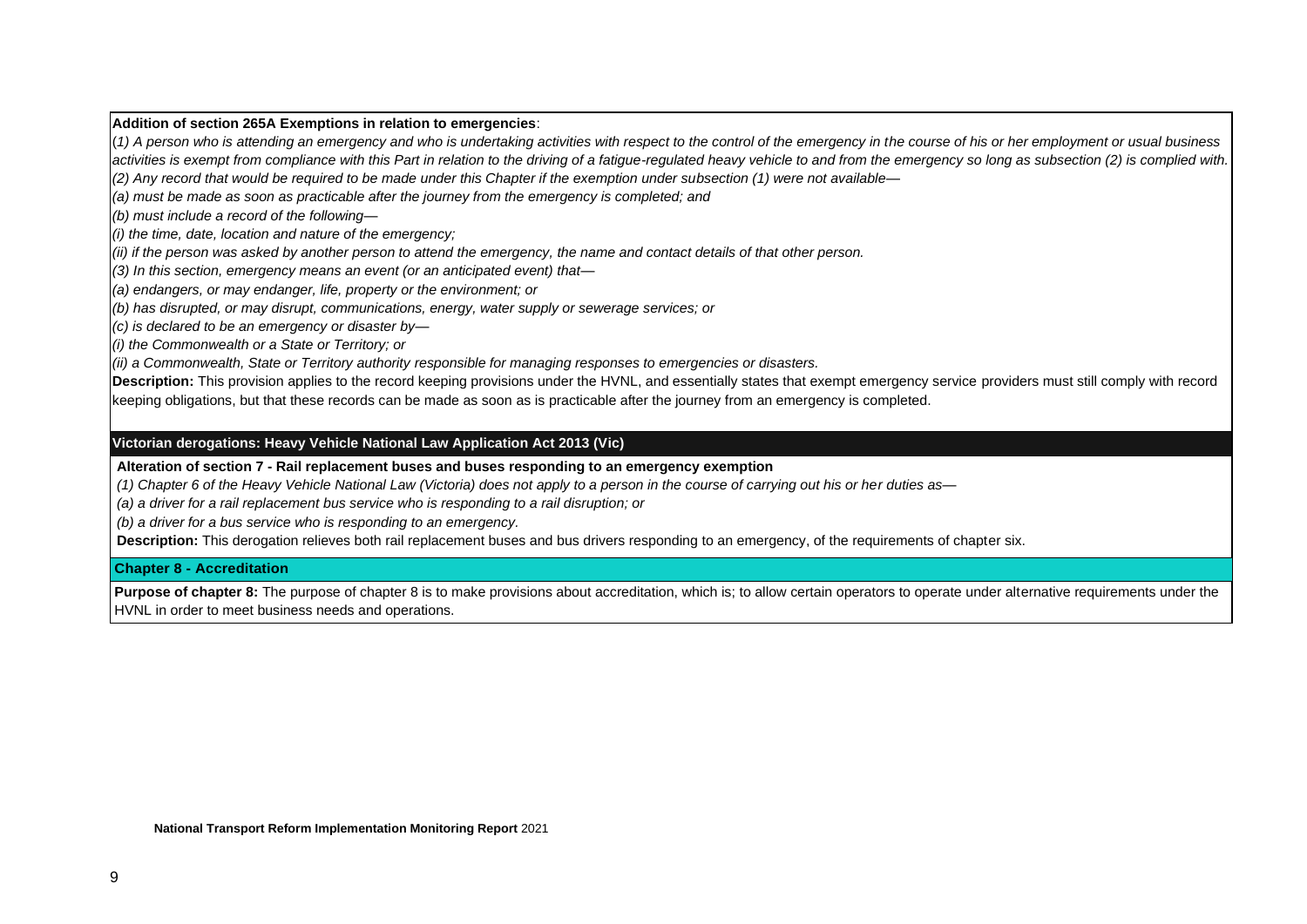#### **NSW derogations: Heavy Vehicle (Adoption of National Law) Act 2013 No 42**

#### **Addition of section 462A Conditions imposed on AFM accreditations by responsible Minister:**

*(1) Apart from the conditions referred to in section 462, an AFM accreditation is also subject to any conditions that may be imposed by the responsible Minister for this jurisdiction under this section.*

(2) The responsible Minister for this jurisdiction may, by notice given to the holder, impose either or both of the following kinds of conditions on an AFM accreditation-

(a) conditions specifying different AFM hours to those that would otherwise apply to drivers of heavy vehicles while operating under the accreditation in this jurisdiction;

(b) conditions that require compliance with different or additional standards or business rules (or both) to the AFM standards and business rules in relation to heavy vehicles while *operating under the accreditation in this jurisdiction.*

*(3) A condition imposed under this section has effect (and must be complied with) despite anything to the contrary in any of the following—*

*(a) the AFM accreditation (including any conditions referred to in section 462 to which the accreditation is subject);*

*(b) the AFM standards and business rules;*

*(c) Chapter 6 (particularly, section 257) and this Chapter;*

*(d) an exemption, notice or permit issued or granted under Division 8 of Part 6.3.*

(4) The responsible Minister for this jurisdiction may, by further notice given to the holder, revoke a condition that has been imposed under this section.

(5) The responsible Minister for this jurisdiction must, as soon as practicable, notify the Regulator, in writing, of any condition imposed or revoked under this section.

**Description:** This derogation enables the relevant NSW Minister to impose conditions on an AFM accreditation, whereas under the HVNL this function is solely in the domain of the Regulator.

#### **Alteration of 464 Accreditation certificate for heavy vehicle accreditation etc**

*Insert "or by the responsible Minister for this jurisdiction under section 462A" after "the Regulator" in section 464 (2) (c).*

**Description:** This derogation is necessary to operationalise the 462A derogation (above).

#### **Addition of 464 (2A)**

If an AFM accreditation certificate inaccurately states the conditions applicable to the accreditation because of the imposition or revocation of a condition under section 462A, the Regulator is to issue a replacement certificate to the holder as soon as practicable after the Regulator is informed by the responsible Minister for this jurisdiction of the imposition or *revocation of the condition.* **Analysis:** This derogation is necessary to operationalise the 462A derogation (above).

**NSW derogations: Heavy Vehicle (Adoption of National Law) Act 2013 No 42**

**Omission from section 497 General power to enter places**: Omit section 497 (8). *Insert instead: (8) An authorised officer may use force that is reasonably necessary for exercising a power under this section.*

**Description:** This allows authorised officers to use force in relation to exercising a power under section 497.

**Omission from section 498 Power to enter a place if evidence suspected to be at the place:** *Omit section 498 (6) and (7). Insert instead: (6) An authorised officer may use force that is reasonably necessary for gaining entry to a place under this section.*

**Description:** This section derogates from the HVNL by providing greater powers to authorised officers, to use force that is reasonably necessary in relation to any of the locations mentioned in section 498. The HVNL confines this power to a "place that is required to be open for inspection under this Law".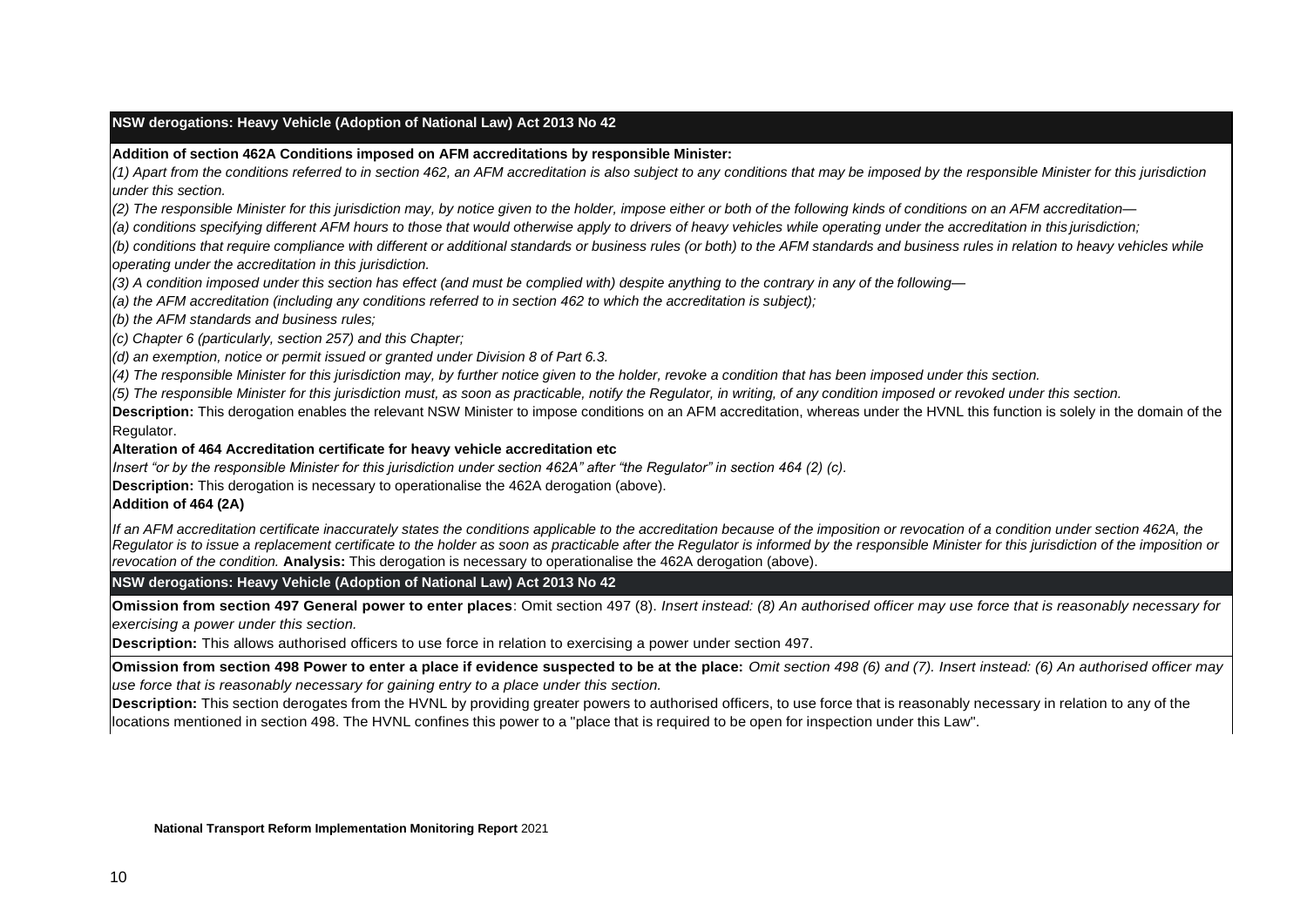**Omission from section 499 Power to enter particular places if incident involving death, injury or damage:** *Omit section 499 (7). Insert instead: (7) An authorised officer may use force that is reasonably necessary for exercising a power under this section.*

**Description:** This section derogates from the HVNL by enabling an authorised officer to use force that is reasonably necessary for exercising powers under this section. It is fundamentally inconsistent with the HVNL, which states that an authorised officer is not authorised to use force when exercising a power under this section.

**Omission from section 500 General powers after entering a place:** *Omit "section 497 (1) (c)" from section 500 (2) (c). Insert instead "section 497, 498 or 499".* **Description:** This section provides for the powers of an authorised officer once they have entered a place. This section derogates from the HVNL by enabling an authorised officer to use force that is reasonably necessary in relation to powers exercised under s 497, 498, or 499, whereas the HVNL only enables force that is reasonably necessary in relation to powers used under s 497(1)(c).

**Omission from section 521 Power to enter and search heavy vehicle involved, or suspected to be involved, in an offence etc.:** *Omit section 521 (6).* **Description:** This section derogates from the HVNL by enabling an authorised officer to exercise powers under s 521 in relation to an incident that involves the death of, or injury to a person. Under the HVNL, only police officers have this power.

#### **SA derogations: Heavy Vehicle National Law (South Australia) Act 2013**

**Alteration of section 498(1)(b) (Power to enter a place if evidence suspected to be at the place):** *applies —as if paragraph (b) were deleted and the following paragraph substituted: (b) there may be at the place evidence of an offence against this Law.;*

**Description:** Section 498(1)(b) of the HVNL creates a power to enter a place if there is evidence suspected to be at the place. Under the HVNL this power may only be exercised if the evidence at the place may be concealed or destroyed unless the place is immediately entered and searched. The derogation under South Australian legislation takes this requirement away and simply requires that there *may* be at the place evidence of an offence against the HVNL.

**Alteration of section 499(1)(d) (Power to enter particular places if incident involving death, injury or damage)**—*as if paragraph (d) were deleted and the following paragraph substituted: (d) there may be at the place evidence of the offence mentioned in paragraph (b).*

**Description:** Section 499(1)(d) of the HVNL creates a power to enter a place if incident involving death, injury, or damage. Under the HVNL this power may only be exercised if the evidence at the place may be concealed or destroyed unless the place is immediately entered and searched. The derogation under South Australian legislation takes this requirement away and simply requires that there *may* be at the place evidence of an offence under the HVNL.

Alteration of section 517(1) (Direction to move heavy vehicle if causing harm etc)—as if paragraph (b) were deleted and the following paragraphs substituted: (b) obstructing, or likely to obstruct, traffic or any event lawfully authorised to be held on the road; or (c) obstructing or hindering, or likely to obstruct or hinder, vehicles from *entering or leaving land adjacent to the road.*

**Description:** Section 517 of the HVNL limits the power to direct to move a heavy vehicle if causing harm, to circumstances where a vehicle is a) causing, or creating a risk of, serious harm to public safety, the environment or road infrastructure; or b) obstructing traffic or likely to obstruct traffic. The South Australian derogation adds further circumstances in which the power may be used, including any event lawfully authorised to be held on a road, and vehicles obstructing or hindering vehicles from entering or leaving adjacent land.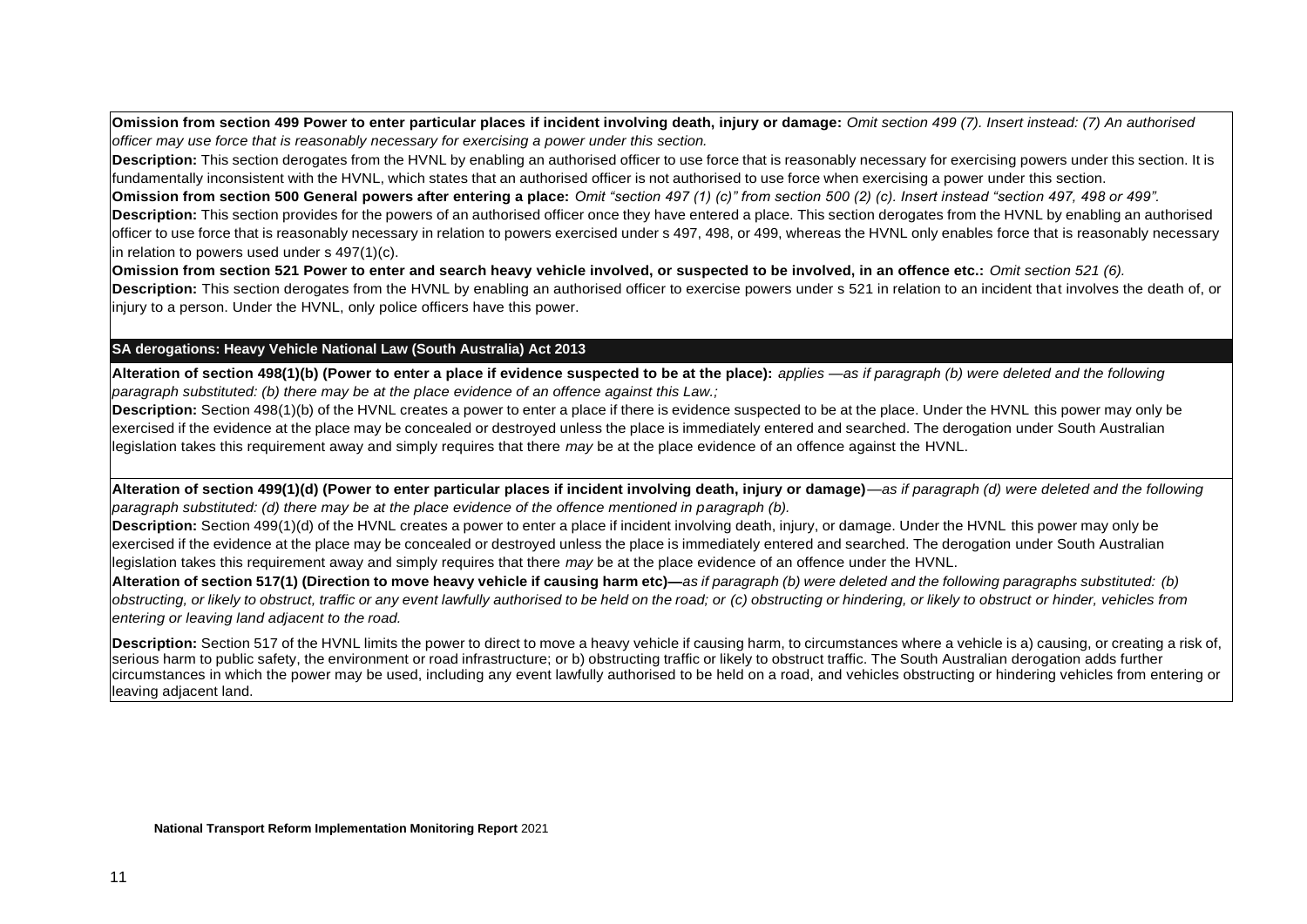**Alteration of Section 572 (Improvement notices)***— applies (i) as if subsections (1) and (2) were deleted and the following subsections substituted:*

*(1) This section applies if an authorised officer reasonably believes a person has contravened, is contravening, or is likely to contravene, a provision of this Law.*

(2) The authorised officer may give the person a notice (an improvement notice) requiring the person to take action within a stated period to stop the contravention from

occurring, continuing or occurring again or to remedy the matters or activities occasioning, or that would occasion, the contravention or likely contravention.

*(ii) as if paragraphs (a) to (d) (inclusive) of subsection (4) were deleted and the following paragraphs substituted:*

*(a) that the authorised officer reasonably believes the person has contravened, is contravening, or is likely to contravene, a provision of this Law*

*(b) the reasons for that belief*

*(c) the provision of this Law in relation to which that belief is held*

*(d) that the person must take action within a stated period to stop the contravention from occurring, continuing or occurring again or to remedy the matters or activities occasioning, or that would occasion, the contravention or likely contravention;*

**Description:** Section 572 of the HVNL creates a power for an authorised officer to issue an improvement notice, in certain circumstances. The power is limited to where " *it is* likely that the contravention will continue or be repeated." The South Australian derogation omits this requirement. The power arises where "an authorised officer reasonably *believes a person has contravened, is contravening, or is likely to contravene, a provision of this Law."*

Alteration of section 576(3) (Clearance certificate), definition of approved authorised officer, (a)—as if "police officer and" were deleted and "police officer, or a police officer of a class," were substituted;

**Description:** Definition amendment of relevance for SA.

Alteration of section 19 Power to enter certain places - (1) At any time when a place where heavy vehicles are exhibited or kept for sale or hire is open for business, an authorised officer may, for the purposes of determining whether a vehicle exhibited or kept for sale or hire at that place is a defective heavy vehicle (within the meaning of section 525 of the Heavy Vehicle National Law (South Australia), inspect the vehicle or direct the owner, the registered operator or the person in charge of the vehicle to *produce it for inspection at a time and place stated by the authorised officer.*

**Description:** This provision is an entirely new provision inserted into the South Australian Act which expands the power of authorised officers to enter certain places. Alteration of section - Offence to sell or dispose of heavy vehicle in respect of which vehicle defect notice is in force - (1) A person must not sell or otherwise dispose of a heavy vehicle in respect of which a vehicle defect notice has been issued if the vehicle defect notice has not been cleared under the Heavy Vehicle National Law of a *participating jurisdiction. Maximum penalty: \$3000.*

(2) It is a defence to a charge under subsection (1) of having sold or otherwise disposed of a heavy vehicle in respect of which a vehicle defect notice is in force if the defendant satisfies the court that at the time of the sale or disposal he or she had reason to believe that the vehicle was not intended to be used on a road after the sale or *disposal.*

**Description:** This provision is an entirely new provision inserted into the South Australian Act which creates an offence for selling or disposing of a vehicle that is subject to a defect notice.

#### **Alteration of section 22 - Moving unattended etc heavy vehicle if danger or obstruction** (long provision - refer to Act)

**Description**: This provision is an entirely new provision that seems to be a modification of section 518 of the HVNL. There are fundamental differences between s 22 of the SA Act and section 518 of the HVNL. The SA act allows an authorised officer to drive the vehicle that must be moved even if they are not qualified to do so. The SA provision is prescriptive in terms of the circumstances in which this power can arise (with a number of factual scenarios listed), whereas the HVNL provides that this power arises if the authorised officer reasonably believes a heavy vehicle is unattended and the authorised officer intends to exercise a power under the HVNL, and the authorised officer reasonably believes it is necessary to move the heavy vehicle in order to exercise the power.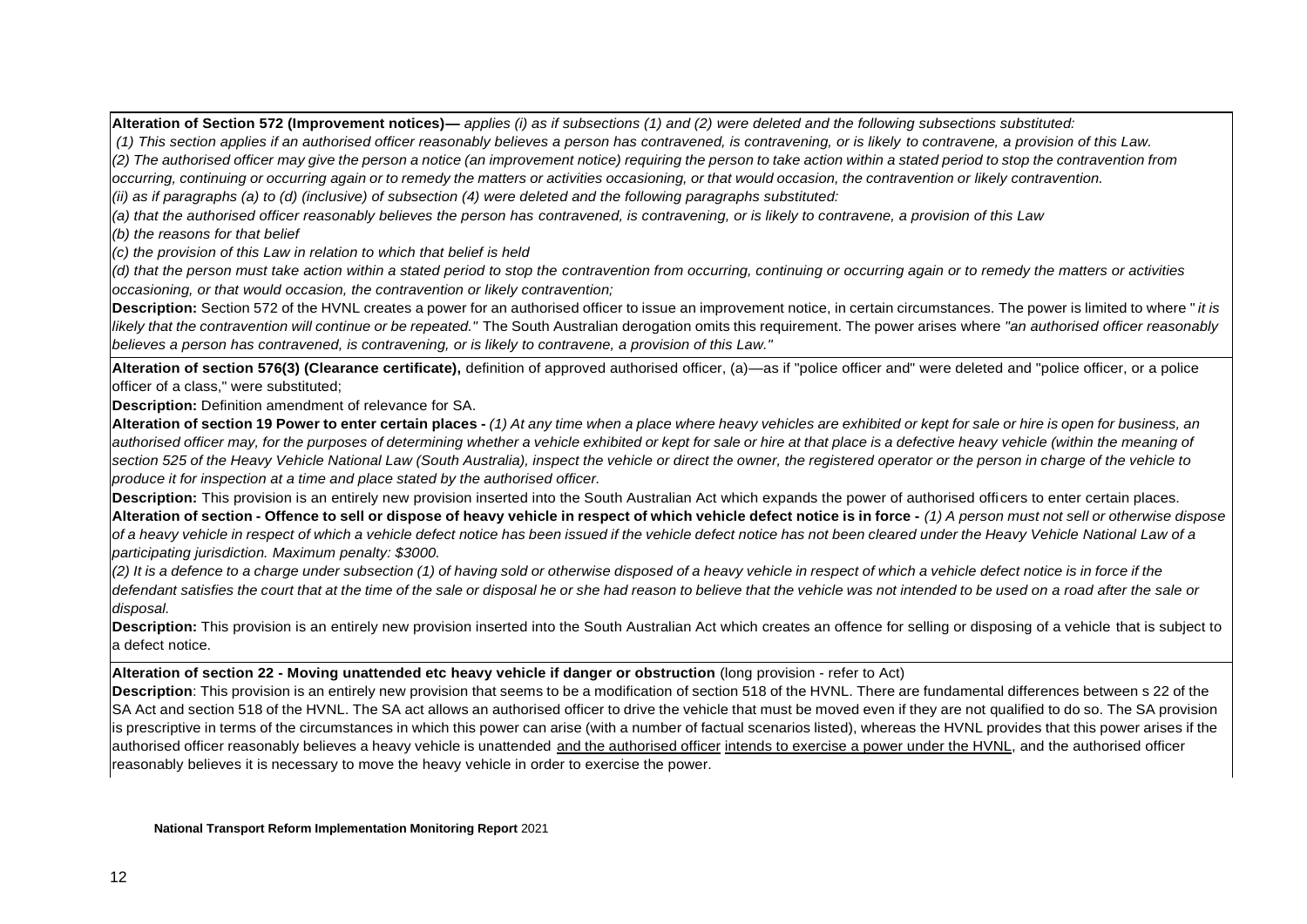#### **Victorian derogations: Heavy Vehicle National Law Application Act 2013 (Vic)**

Alteration of section 556 - Return of seized things or samples - applies as if after section 556(4) there were inserted— "(4A) If the relevant tribunal or court is not satisfied as set out in subsection (4), it may— (a) make an order for the return of the thing or sample to the person from whom it was seized or to the owner if that person is not entitled *to possess it; or (b) make an order that the thing or sample be forfeited to the State and— (i) destroyed in accordance with the order; or (ii) sold in accordance with the*  order and the proceeds of the sale paid into the Consolidated Fund. (4B) An order made under subsection (4A)(b) cannot take effect before the end of any applicable *appeal period or the determination of any appeal made within that period."*

**Description:** While s 556(4) makes provision for This derogation makes provision for when a tribunal or tribunal is satisfied that a thing or sample does not need to be retained, section 556(4A) makes provision for when a tribunal or Court is not satisfied that a thing or sample should not be retained.

**Addition: section 9 Use of certificates in assessing compensation Section 613(1) of the Heavy Vehicle National Law (Victoria):** *applies as if a reference in that section to 28 days were a reference to 60 days.*

**Description:** This derogation requires a public authority who proposes to submit a s 612(2)(c) certificate in a proceeding for the making of a compensation order, to provide that certificate to the defendant at least 60 days, and not 28 days (as under the HVNL).

**Queensland derogations: Heavy Vehicle National Law Act 2012 (Qld)**

#### **Addition of section 35 Application of particular provisions to police officers**

*A provision of Chapter 9 of the Heavy Vehicle National Law (Queensland) that corresponds to a provision of the Police Powers and Responsibilities Act 2000 does not apply to an authorised officer who is a police officer.*

#### **Addition of section 37 Use of force**

(1) For section 491(2) of the Law, a police officer is authorised to use force against a person in the exercise or purported exercise of a function under Chapter 9 of the Law if the Police Powers and Responsibilities Act 2000 authorises the police officer to use the force against the person.

(2) For section 492(1)(b) of the Law, the exercise of the power to use force against property is authorised for the purposes of the following provisions of the Law–(section *497(4)(a); (b)section 498(6); (c)section 500(2)(c);(d)section 518(6)(b); (e)section 519(7); section 521(1); section 523(2).*

**Description:** These provisions assert that the enforcement powers of police officers are provided for in the *Police Powers and Responsibilities Act 2000,* except for those provisions of the HVNL which do not correspond with the provisions of that Act. This derogation is unlikely to have a significant impact on the consistent application of the HVNL.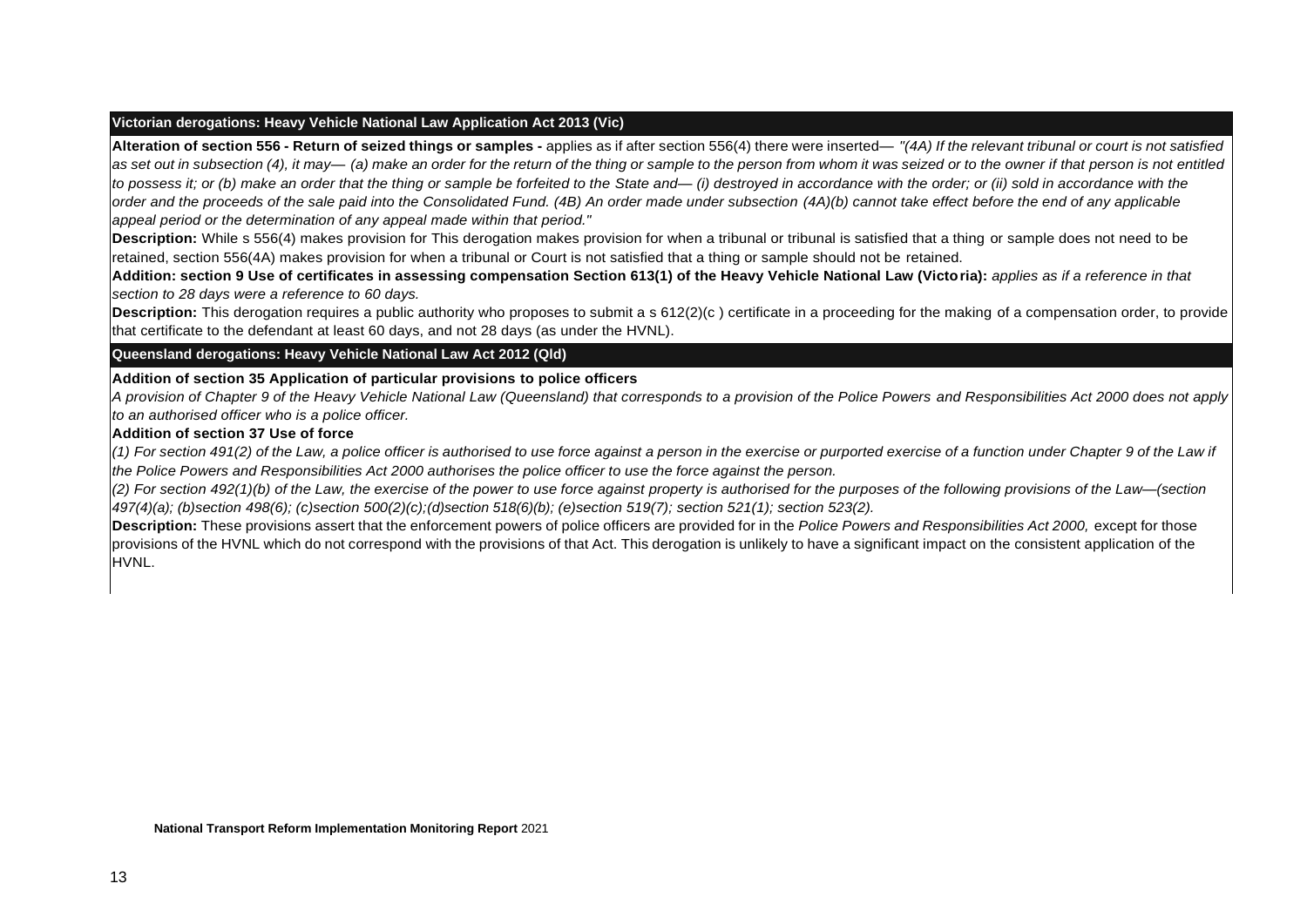#### **Addition of section B7538 Power to seize**

*If, apart from section 552(1) of the Law, a heavy vehicle, or a thing mentioned in section 552(1)(b) of the Law, is a thing that may be seized under Chapter 9 of the Law, it may be seized under Chapter 9 of the Law despite section 552(1).*

**Description:** This provision renders section 552 of the HVNL null and void, and deviates materially from the intention of the HVNL

#### **Addition of section 39 Power to require production of driver licence**

(1) An authorised officer may, for compliance purposes, require the driver of a heavy vehicle to produce for inspection by the officer the driver's driver licence.

(2) A person of whom a requirement is made under subsection (1) must comply with the requirement, unless the person has a reasonable excuse.

*Maximum penalty—45 penalty units.*

*(3) It is not a reasonable excuse for the person to fail to comply with a requirement made under subsection (1)—*

*(a) that the person does not have the driver licence in his or her immediate possession; or*

(b) that complying with the requirement might tend to incriminate the person or make the person liable to a penalty.

*(4)The authorised officer may take a copy of, or an extract from, the driver's driver licence.*

**Description:** This derogation gives an additional power to authorised officers under the HVNL, which may be regarded as deviating from the intent of the HVNL.

#### **Tasmanian derogations: Heavy Vehicle National Law (Tasmania) Act 2013**

#### **Addition of section 21(1) Authority to use force**

(1) An authorised officer who is a police officer is authorised to use force against a person in the exercise, or purported exercise, of a function under the Heavy Vehicle *National Law (Tasmania).*

(2) An authorised officer is authorised to use force against property in the exercise, or purported exercise, of a function under the Heavy Vehicle National Law (Tasmania) **Description:** S 21(1) enables police to use force against a person in the exercise of a function under the HVNL. S 21(2) expands, quite significantly, the powers of authorised officers to use force against property in the exercise of powers under the HVNL.

#### **Alteration of section 22 - Amendment or withdrawal of vehicle defect notices**

For the purposes of section 531 of the Heavy Vehicle National Law (Tasmania), a police officer of another jurisdiction may amend or withdraw a vehicle defect notice that *has been issued in this jurisdiction by an authorised officer who is a police officer.*

**Description:** This provision puts beyond doubt that a police officer in a jurisdiction that is not Tasmania, may withdraw or amend a vehicle defect notice issued in Tasmania. The intent of this derogation makes good operational sense, as it would be absurd for a vehicle in Victoria to travel back to Tasmania to organise an inspection by a police officer to withdraw or amend a defect notice. Given this absurdity, this derogation raises the question of why other jurisdictions have not derogated in a similar way, and whether it is necessary at all.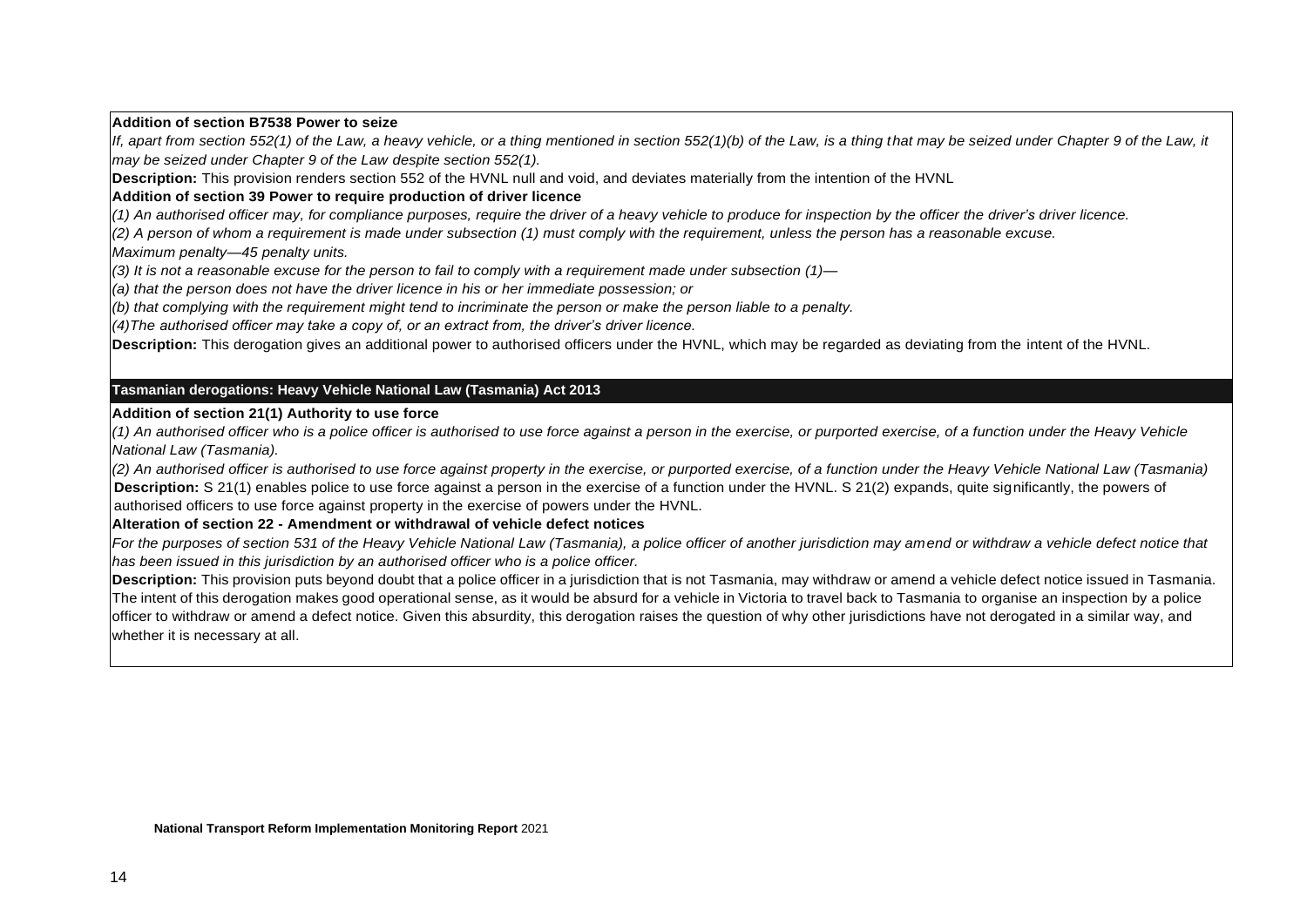#### **Chapter 9 - Enforcement**

#### **ACT derogations Heavy Vehicle National Law (ACT)**

#### **Addition of sections 567A and 567B**

In these sections the ACT provides a power to require the production of a driver licence and require people to disclose the identity of a driver of a heavy vehicle. **Description:** This derogation mirrors provisions in ACT driver licensing legislation applying to all drivers.

As sections 567A and 567B mirror provisions of the HVNL, the ACT is progressing to repeal these sections and it is expected that this will occur in late 2021 or early 2022.

#### **Chapter 10 - Sanctions and provisions about liability for offences**

#### **Tasmanian derogations: Heavy Vehicle National Law (Tasmania) Act 2013**

#### **Addition of section 23 - Infringement notices**

*(1) In this section – demerit points, in relation to an offence, means the demerit points fixed in relation to that offence in the demerits points schedule, within the meaning of the Vehicle and Traffic Act 1999 .*

(2) For the purposes of the Heavy Vehicle National Law (Tasmania), the Monetary Penalties Enforcement Act 2005 is declared to be the Infringement Notice Offences Law for this *jurisdiction.*

(3) For the purposes of section 591 of the Heavy Vehicle National Law (Tasmania), a prescribed offence is an offence prescribed, for the purposes of that section, in the local *application regulations.*

(4) A penalty specified in an infringement notice issued under section 591 of the Heavy Vehicle National Law (Tasmania) is to be an amount equal to 10% of the maximum penalty *for the offence.*

(5) An infringement notice issued under section 591 of the Heavy Vehicle National Law (Tasmania) is to specify the number of demerit points (if any) in respect of the offence or *offences to which the notice relates.*

(6) An infringement notice issued under section 591 of the Heavy Vehicle National Law (Tasmania) is to be in accordance with section 14 of the Monetary Penalties Enforcement Act *2005 .*

*(7) Any payments in respect of an infringement notice are payable into the Consolidated Fund.*

**Description:** This derogation reflects local legislative arrangements with respect to monetary penalties.

#### **Addition of section 28 - No double jeopardy**

If - (a) an act or omission is an offence against the Heavy Vehicle National Law (Tasmania) or the Heavy Vehicle National Regulations (Tasmania) and is also an offence against a *law of another participating jurisdiction; and*

*(b) the offender has been punished for that offence under the law of the other jurisdiction –*

*the offender is not liable to be punished for the offence against the Heavy Vehicle National Law (Tasmania) or the Heavy Vehicle National Regulations (Tasmania), as the case may be.*

**Description:** This provision prevents a person from being charged twice for the same offence in different jurisdictions.

#### **Chapter 12 - Administration**

Chapter 13 sets out general offences including discrimination, victimisation, false or misleading information, as well as industry codes of practice, and matters relating to legal proceedings and evidence relating to offences under the Act.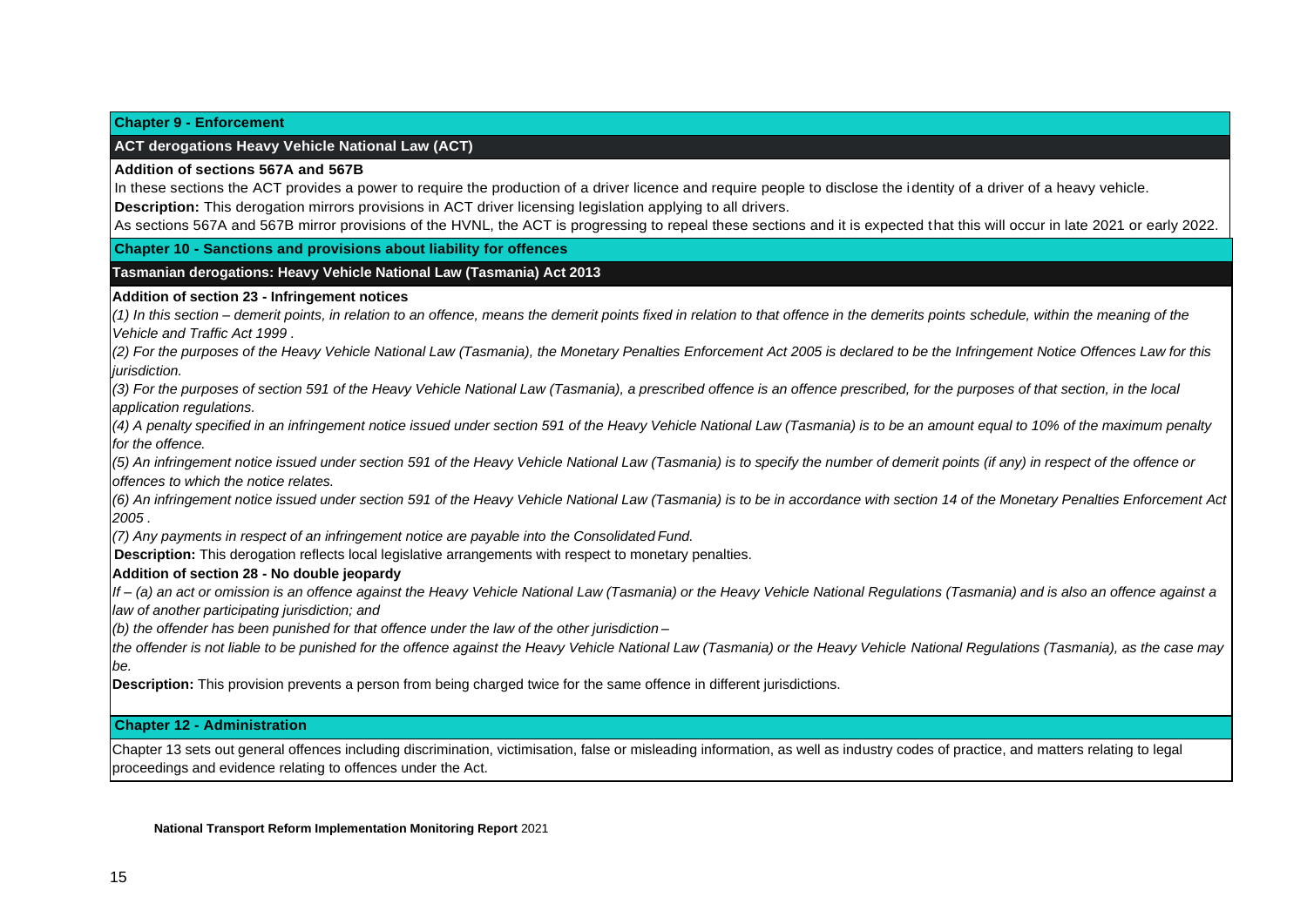#### **NSW derogations: Heavy Vehicle (Adoption of National Law) Act 2013 No 42**

**Addition of section 711 Evidence by certificate by Regulator and RMS generally:** *Insert before section 711(1)(e):*

*(a) a stated vehicle was or was not registered on the basis it is a heavy vehicle; or*

(b) a stated vehicle registered was or was not registered as a heavy vehicle of a stated category; or

*(c) a stated person was or was not the registered operator of a stated registered vehicle; or*

*(d) a stated registration was or was not amended, suspended or cancelled; or*

**Description:** This section sets out a list of statements that can be considered as evidence of a matter. This section derogates from the HVNL by adding the above four statements to the list.

Section 711(1A) Evidence by certificate by Regulator and RMS generally: (1A) Without limiting section 712, a certificate purporting to be issued by RMS and stating a matter *referred to in section 711 (1) (a)–(d) or (h) at a stated time, or during a stated period, is evidence of the matter.*

**Description:** This section allows certificates issued by RMS, stating certain matters, to be evidence of a matter.

The derogation remains but the term 'Roads and Maritime Services' has been removed due to machinery of government changes and replaced with 'TfNSW' where necessary.

**Queensland derogations: Heavy Vehicle National Law Act 2012 (Qld)**

*Addition of section 30 (Additional Regulator certificates): 30 Additional Regulator certificates*

(1) A certificate purporting to be issued by the Regulator and stating that, at a stated time or during a stated period or by a stated day-

*(a) a stated thing was the property of the Regulator; or*

(b) a stated sign was or was not an official traffic sign, contained stated words or was on a stated place; or

*(c) a stated vehicle was or was not inspected under the Law; or*

*(d) a stated vehicle was or was not inspected in compliance with a stated requirement made by an authorised officer; or* 

*(e) an inspection of a stated vehicle under the Law gave stated results; or*

*(f) a stated application, or another stated document required to be lodged under the Law, was or was not received by the Regulator; or*

(g) a stated report or stated information required to be given to the Regulator under the Law was received or was not received by the Regulator; or

(h) no report or information of a stated type, required to be given to the Regulator under the Law, was received by the Regulator; or

*(i) a stated vehicle was or was not of a stated type, or was carrying stated goods; or*

*(j) a stated heavy vehicle was or was not, whether generally or for the purposes of stated circumstances, insured in accordance with the requirements of any third party insurance legislation applying to the vehicle; or* 

*(k) a stated copy of a document was a copy of a document issued, or required to be kept, under the Law; or*

*(l) a stated document was a manufacturer's specification for a stated type of vehicle;*

*(m) a stated vehicle's GCM or GVM was a stated amount, and how the amount was identified;*

*is evidence of the matter.*

*(2) Subsection (1) does not limit section 711 of the Law.*

*(3) Section 715 of the Law applies to a matter mentioned in subsection (1)(a) to (m) as if the matter was stated in a certificate under section 711 of the Law.*

**Description:** This section sets out a list of statements on a certificate issued by the Regulator, that can be considered as evidence of a matter, in addition to those statements already provided for under s 711 of the Act. Inconsistent evidentiary requirements is confusing for operators and arguably the above requirements deviate from the intent of the HVNL for evidentiary requirements.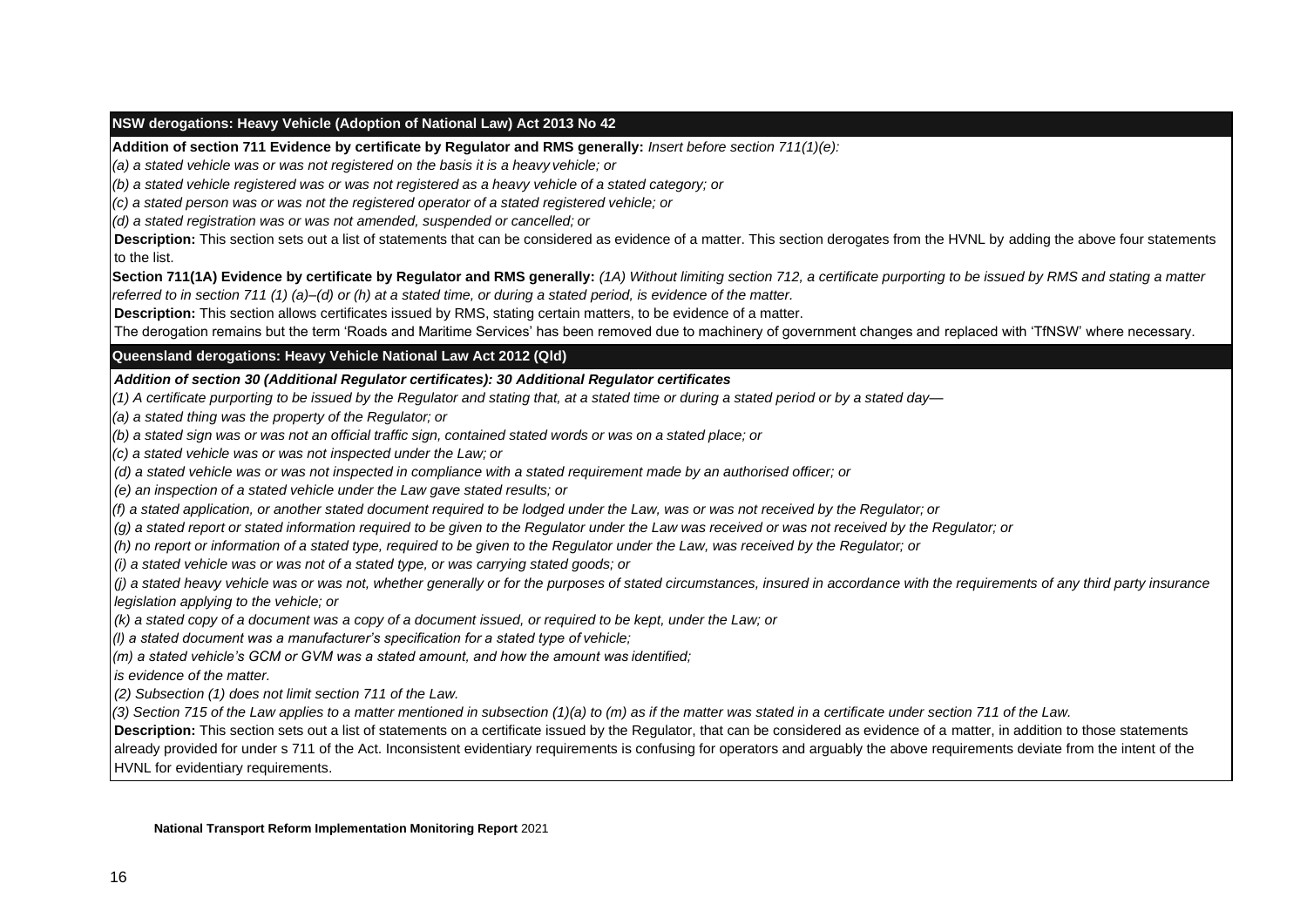#### *Addition of section 32 Evidence of contents of document examined by authorised officer*

*Evidence by an authorised officer of the contents of a document issued, or required to be kept, under the Law, that was examined by the officer while it was in someone else's possession, may be given by the officer without the document being*

*produced.*

**Description:** This provision would, for example, allow an authorised officer to give evidence of the contents of a work diary, which the officer examined by then returned to the holder. This derogation adds to the list of evidence and results in an inconsistent application of evidentiary requirements across jurisdictions.

#### *Addition of section 33 Averments*

*(1) In a proceeding for an offence against the Law, a statement in the complaint for the offence that—*

*(a) at a stated time or during a stated period—*

(i) a stated person was or was not the holder of a driver licence under the Transport Operations (Road Use Management) Act 1995 of any particular class or type; or

*(ii) a stated person was or was not the holder of a driver licence under the Transport Operations (Road Use Management) Act 1995 authorising the holder to drive a motor vehicle on*  a stated road; or (b)any distance mentioned in the complaint is or was a stated distance or is or was greater or less than a stated distance;

*is evidence of the matter.*

*(2)Section 715 of the Law applies to the matter mentioned in subsection (1)(b) as if the matter were a matter stated in a certificate to which the section applies.*

**Description:** This provision allows for the admission of averments as evidence, which is not specified as allowed by the HVNL.

#### **Tasmanian derogations: Heavy Vehicle National Law (Tasmania) Act 2013**

#### **Addition of section 26 Fees for vehicle inspections:**

*1) In this section –*

*approved vehicle examiner means a person approved by the Registrar to undertake vehicle inspections;*

*heavy vehicle inspection services provider means an organisation that has a contract with the Department to undertake heavy vehicle inspection services.* 

*(2) The fee payable for an inspection of a heavy vehicle under the Heavy Vehicle National Law (Tasmania) is –*

*(a) if the inspection is carried out by or on behalf of a heavy vehicle inspection services provider, the fee specified by that heavy vehicle inspection services provider; or*

*(b) if the inspection is not carried out by or on behalf of a heavy vehicle inspection services provider –*

*(i) in the case of an inspection by an approved vehicle examiner, the fee specified by that examiner; or*

*(ii) in the case of an inspection by an authorised officer, the fee, if any, prescribed for the purposes of section 58A(a) of the Vehicle and Traffic Act 1999 .*

**Description:** This provision provides a definition for approved vehicle examiner and heavy vehicle inspection services provider and provides arrangements for fees for vehicle inspections.

#### **Addition of section 27 Fees for route assessments:**

*1) If a route assessment is required under the Heavy Vehicle National Law (Tasmania), the road manager supplying the route assessment may charge and recover a fee for the route assessment.*

*(2) The road manager may only charge an amount that is no more than the reasonable cost of providing the service.*

**Description:** This provision limits the amount a road manager may charge to the "reasonable cost" of providing the service.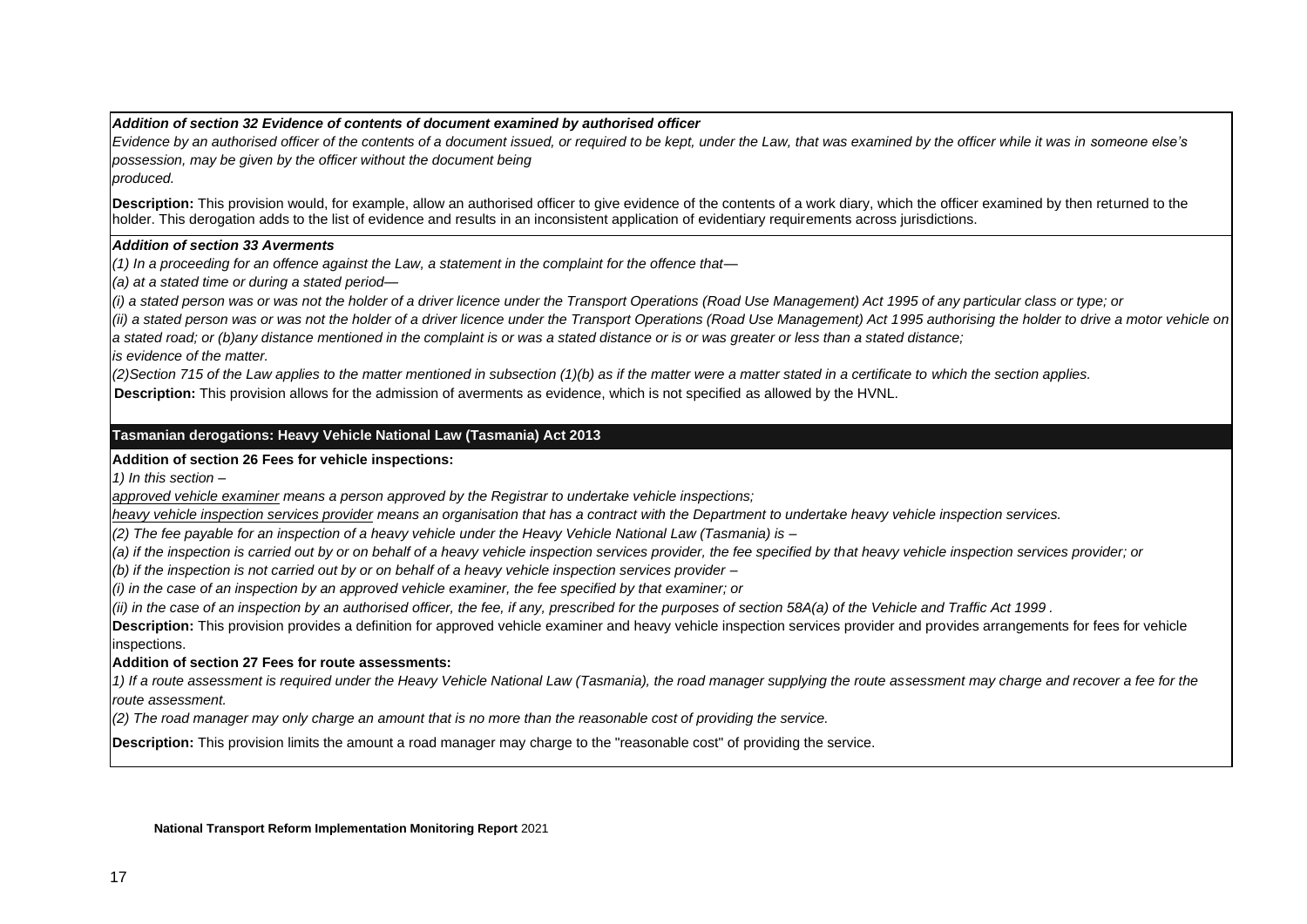# Appendix B: Summary of derogations for the Rail Safety National Law

<span id="page-44-0"></span>

| <b>NSW</b> | <b>Enforcement derogations</b>                                                                   | <b>Comment</b> |               |                                                                                                                                                                                                                                                                                                                                                                                                                                                                                                                                                                                            |                                                                                                                                                                                                                                                                                     |
|------------|--------------------------------------------------------------------------------------------------|----------------|---------------|--------------------------------------------------------------------------------------------------------------------------------------------------------------------------------------------------------------------------------------------------------------------------------------------------------------------------------------------------------------------------------------------------------------------------------------------------------------------------------------------------------------------------------------------------------------------------------------------|-------------------------------------------------------------------------------------------------------------------------------------------------------------------------------------------------------------------------------------------------------------------------------------|
|            | <b>Derogation</b>                                                                                | <b>Type</b>    | Impact        | <b>Description</b>                                                                                                                                                                                                                                                                                                                                                                                                                                                                                                                                                                         |                                                                                                                                                                                                                                                                                     |
|            | Rail Safety (Adoption of National Law)<br>Regulation 2018<br>Part 2 Drug and alcohol testing     | Addition       | <b>Medium</b> | NSW has specific requirements in relation to:<br>Drug and alcohol offences (Division 1)<br>$\bullet$<br>Testing for alcohol or other drugs<br>(Division 2)<br>Offences relating to testing for<br>$\bullet$<br>alcohol/other drugs (Division 3)<br>Admission of evidence in proceedings<br>(Division 4)<br>Certificate evidence (Division 5)                                                                                                                                                                                                                                               | The Council considered<br>the Drug and Alcohol<br>Review in May 2018.<br>NSW did not accept the<br>recommendations and<br>there will be no change to<br>legislative requirement in<br>NSW.<br>The derogation remains<br>and no further work is<br>being undertaken in this<br>area. |
|            | Rail Safety (Adoption of National Law)<br>Regulation 2018<br>Part 3 Train communications systems | Addition       | <b>Medium</b> | NSW has specific requirements for radio<br>communication systems.<br>A rolling stock operator must ensure that their<br>trains are fitted with a radio communications<br>system that complies with the requirements and<br>a back-up means of communication to be used<br>if the radio communications system fails.<br>A rail infrastructure manager must ensure that a<br>rolling stock operator of rolling stock operated<br>on any part of the NSW rail network vested in or<br>owned, managed or controlled by the rail<br>infrastructure manager complies with those<br>requirements. | <b>NSW Government have</b><br>advised the RISSB<br>standard (AS7660: 2016)<br><b>Wireless Communication</b><br>in the Rail Corridor) does<br>not sufficiently meet their<br>requirements. The<br>derogation remains and<br>no further work is being<br>undertaken in this area.     |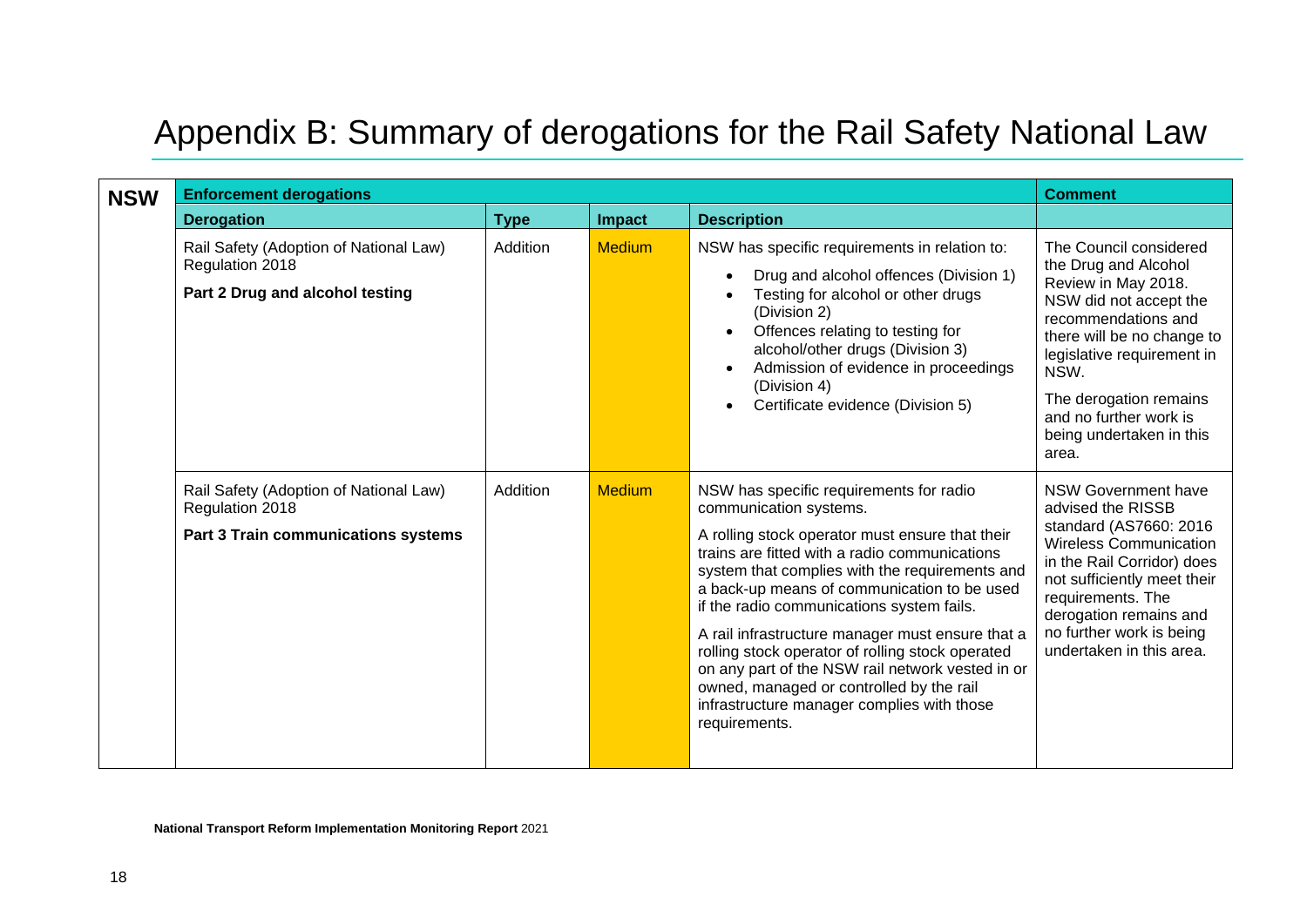| <b>Fatigue derogations</b>                            |          |               |                                                                                                                                                                                                                                                                                        |                                                                                                                               |  |  |  |
|-------------------------------------------------------|----------|---------------|----------------------------------------------------------------------------------------------------------------------------------------------------------------------------------------------------------------------------------------------------------------------------------------|-------------------------------------------------------------------------------------------------------------------------------|--|--|--|
| <b>Derogation</b>                                     | Type     | Impact        | <b>Description</b>                                                                                                                                                                                                                                                                     |                                                                                                                               |  |  |  |
| Rail Safety National Law National<br>Regulations 2012 | Addition | <b>Medium</b> | In addition to the general fatigue risk<br>management requirements, NSW prescribes                                                                                                                                                                                                     | ONRSR completed a<br>review in May 2019 and                                                                                   |  |  |  |
| <b>Schedule 2 Part 1 NSW requirements</b>             |          |               | maximum shift lengths for rail safety workers<br>driving passenger trains (both single and two-<br>person operation) and freight trains. It also<br>prescribes work scheduling practices and<br>procedures for rail safety workers who are<br>transported to home depot or rest place. | no change<br>recommendations have<br>been made as any<br>proposed change would<br>be unlikely to gain<br>unanimous agreement. |  |  |  |
|                                                       |          |               |                                                                                                                                                                                                                                                                                        | There are no plans to<br>remove this derogation.                                                                              |  |  |  |

| <b>QLD</b> | <b>Fatigue derogations</b>                                                 |             |               |                                                                                                                                                                                                                                                                                                                               |                                                                                                                                                                      |
|------------|----------------------------------------------------------------------------|-------------|---------------|-------------------------------------------------------------------------------------------------------------------------------------------------------------------------------------------------------------------------------------------------------------------------------------------------------------------------------|----------------------------------------------------------------------------------------------------------------------------------------------------------------------|
|            | <b>Derogation</b>                                                          | <b>Type</b> | Impact        | <b>Description</b>                                                                                                                                                                                                                                                                                                            |                                                                                                                                                                      |
|            | Rail Safety National Law Queensland<br><b>Part 3 Subdivision 3</b>         | Addition    | <b>Medium</b> | Under the RSNL, a rail transport operator must<br>prepare and implement a program for the<br>management of fatigue of rail safety workers.                                                                                                                                                                                    | ONRSR completed a<br>review in May 2019 and<br>no change                                                                                                             |
|            | Rail Safety National Law National<br>Regulations 2012<br>Schedule 2 Part 2 |             |               | The RSNL does not prescribe limits on train<br>driver hours; however, Queensland's<br>application of the RSNL includes specified<br>provisions about standard work hours and rest<br>periods for drivers of passenger or freight<br>trains, light rail vehicles or other rolling stock<br>such as track maintenance machines. | recommendations have<br>been made as any<br>proposed change would<br>be unlikely to gain<br>unanimous agreement.<br>There are no plans to<br>remove this derogation. |
|            |                                                                            |             |               |                                                                                                                                                                                                                                                                                                                               |                                                                                                                                                                      |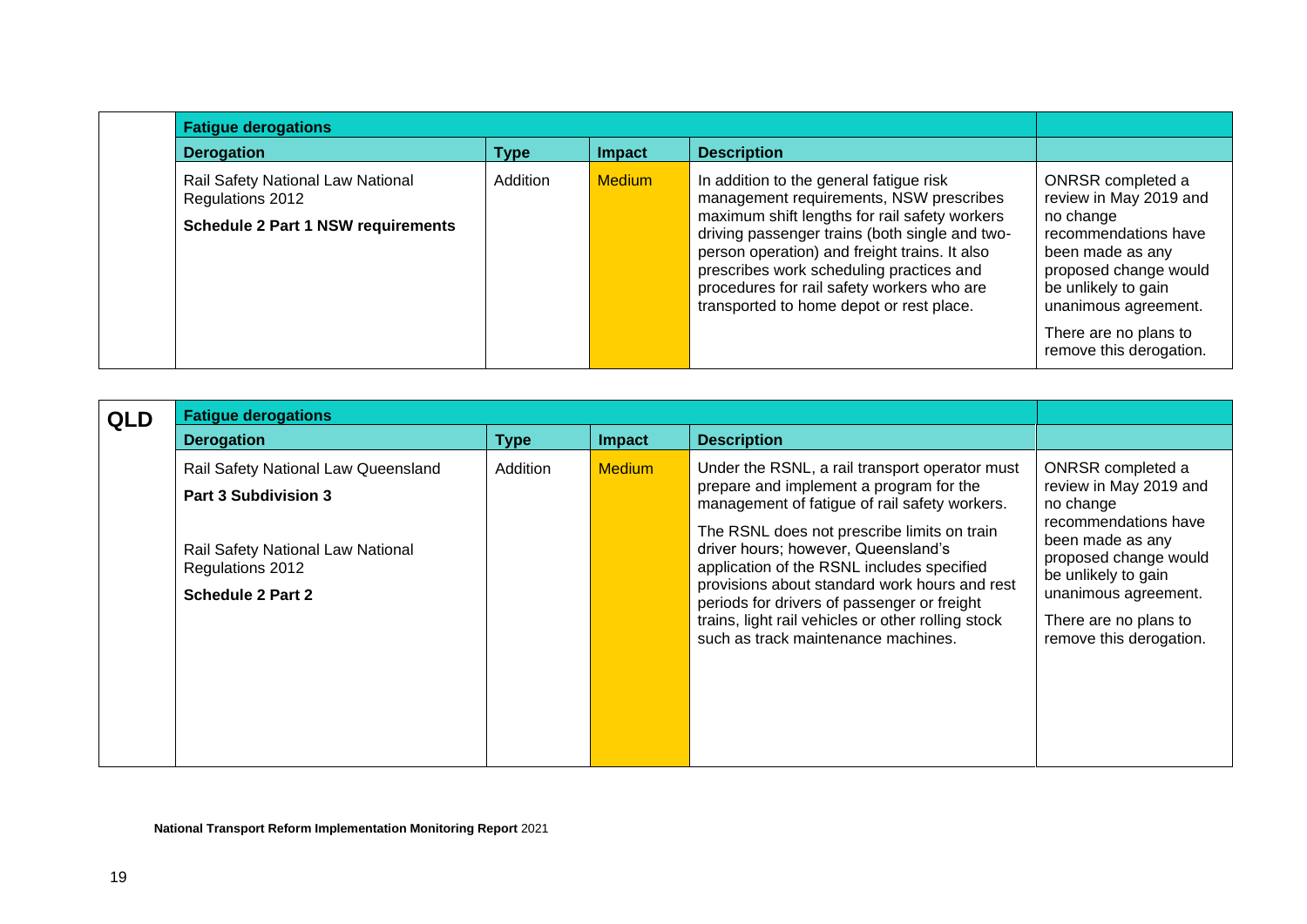|                                                               | <b>Drug and Alcohol Management derogations</b> |               |                                                                                                                                                                                                                                                                                                                                       |                                                  |  |  |
|---------------------------------------------------------------|------------------------------------------------|---------------|---------------------------------------------------------------------------------------------------------------------------------------------------------------------------------------------------------------------------------------------------------------------------------------------------------------------------------------|--------------------------------------------------|--|--|
| <b>Derogation</b>                                             | Type                                           | <b>Impact</b> | <b>Description</b>                                                                                                                                                                                                                                                                                                                    |                                                  |  |  |
| Rail Safety National Law (Queensland) Act  <br>2017<br>Part 3 | Alteration                                     | Low           | Under the Qld Adoption Act, police officers will<br>continue to conduct drug and alcohol testing of<br>train drivers exercising powers under other<br>legislation. An authorised officer appointed<br>under the RSNL may not perform these tests if<br>a police officer is also performing the same<br>tests under other legislation. | There are no plans to<br>remove this derogation. |  |  |

| <b>TAS</b> | <b>Drug and Alcohol Management derogations</b>            |          |               |                                                                                                                                                                                                                                                                    |                                                  |
|------------|-----------------------------------------------------------|----------|---------------|--------------------------------------------------------------------------------------------------------------------------------------------------------------------------------------------------------------------------------------------------------------------|--------------------------------------------------|
|            | <b>Derogation</b>                                         | Type     | <b>Impact</b> | <b>Description</b>                                                                                                                                                                                                                                                 |                                                  |
|            | Rail Safety National Law (Tasmania) Act<br>2012<br>Part 4 | Addition | Low           | Provides for the application of applicable<br>provisions of the Road Safety (Alcohol and<br>Drugs) Act 1970 (Tas), with appropriate<br>modifications, to and in relation to a rail safety<br>worker carrying out, or attempting to carry out,<br>rail safety work. | There are no plans to<br>remove this derogation. |

| <b>VIC</b> | <b>Drug and alcohol testing</b>                    |             |        |                                                                                                                                                                                                                         |                                                  |  |
|------------|----------------------------------------------------|-------------|--------|-------------------------------------------------------------------------------------------------------------------------------------------------------------------------------------------------------------------------|--------------------------------------------------|--|
|            | <b>Derogation</b>                                  | <b>Type</b> | Impact | <b>Description</b>                                                                                                                                                                                                      |                                                  |  |
|            | Rail Safety National Law Application Act<br>(2013) | Addition    | Low    | Victoria has kept the offence of drug<br>impairment in the Victorian law. Testing for<br>drug impairment follows the Road Safety Act<br>and procedures set out in a notice made under<br>s.55A(5) of that Act (Part 4A) | There are no plans to<br>remove this derogation. |  |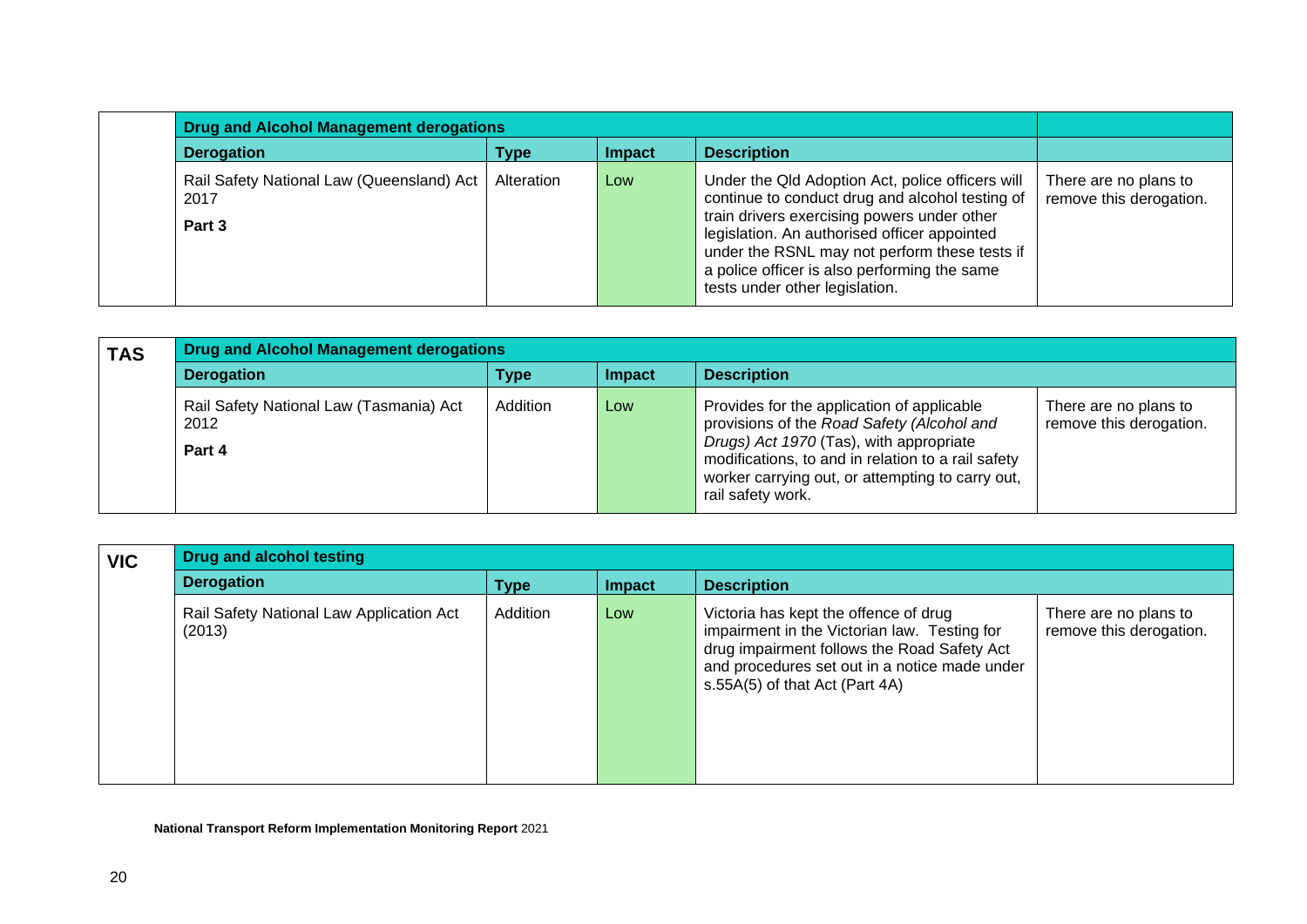| <b>Other</b>                                       |             |        |                                                                                                                                                                                                                                                                                                                                                              |                                                       |  |
|----------------------------------------------------|-------------|--------|--------------------------------------------------------------------------------------------------------------------------------------------------------------------------------------------------------------------------------------------------------------------------------------------------------------------------------------------------------------|-------------------------------------------------------|--|
| <b>Derogation</b>                                  | <b>Type</b> | Impact | <b>Description</b>                                                                                                                                                                                                                                                                                                                                           |                                                       |  |
| Rail Safety National Law Application Act<br>(2013) | Addition    | Low    | Victoria departs from other provisions of the<br><b>RSNL</b> as follows:<br>Victoria includes rail safety duties for<br>labour-hire entities (s.40A)<br>Victoria omits the due diligence<br>offence contained in s.55 of the<br>national law (s41)<br>Victoria applies derivative use<br>immunity to the giving of evidence and<br>self-incrimination (s46). | There are no plans to<br>remove these<br>derogations. |  |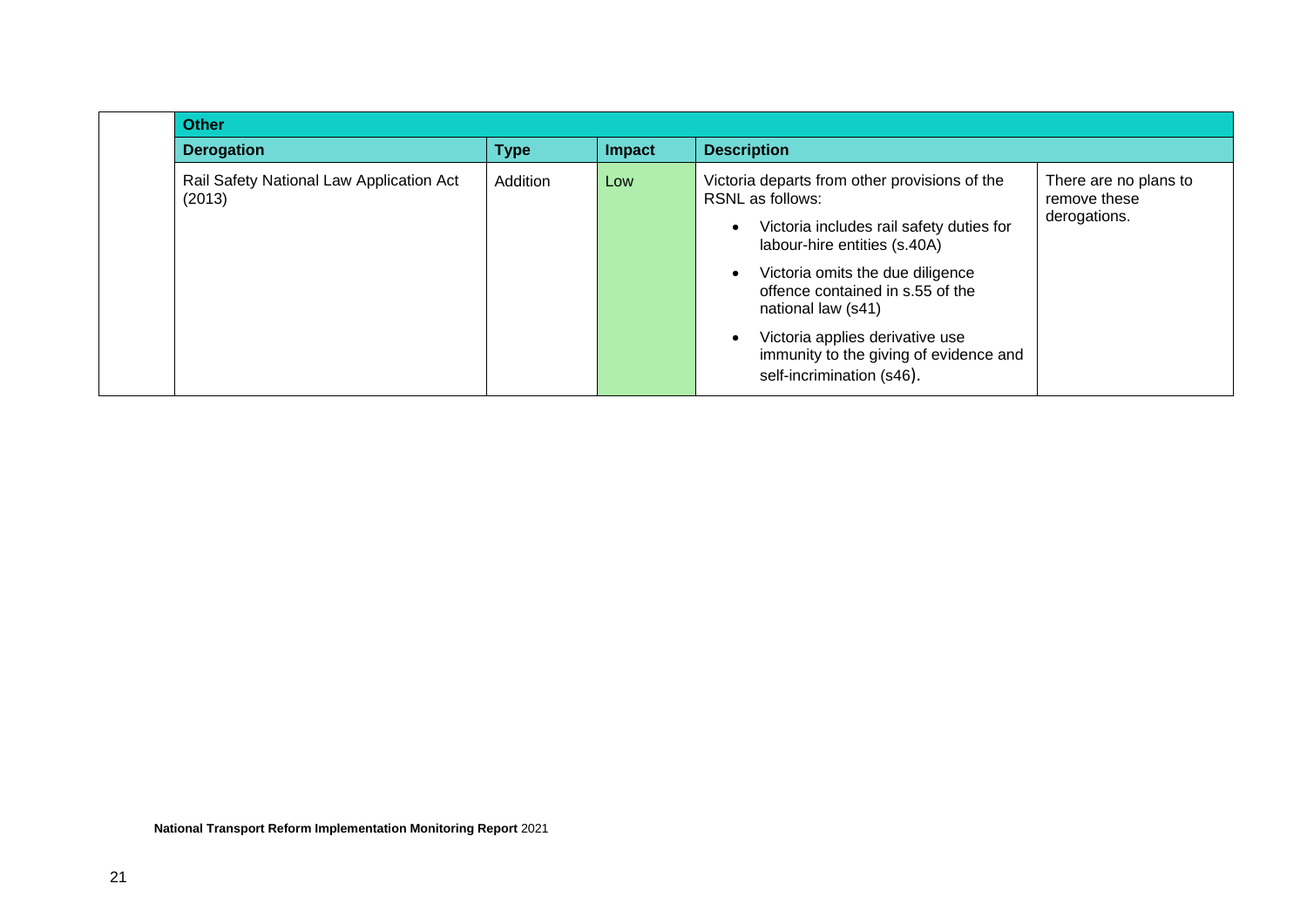| <b>WA</b> | <b>RSNL - Mirror Legislation</b>   |                                 |               |                                                                                                                                                                                                                                                                                                                                                                                                                                                                                                                                                                                 |                                                                                                                                                                                                                                                                                                                      |  |  |  |
|-----------|------------------------------------|---------------------------------|---------------|---------------------------------------------------------------------------------------------------------------------------------------------------------------------------------------------------------------------------------------------------------------------------------------------------------------------------------------------------------------------------------------------------------------------------------------------------------------------------------------------------------------------------------------------------------------------------------|----------------------------------------------------------------------------------------------------------------------------------------------------------------------------------------------------------------------------------------------------------------------------------------------------------------------|--|--|--|
|           | <b>Derogations</b>                 | <b>Type</b>                     | <b>Impact</b> | <b>Description</b>                                                                                                                                                                                                                                                                                                                                                                                                                                                                                                                                                              |                                                                                                                                                                                                                                                                                                                      |  |  |  |
|           | Rail Safety National Law (WA) 2015 | Alterations<br>and<br>Additions | <b>High</b>   | WA implements the RSNL by enacting it in<br>mirror form to address circumstances in WA.<br>Significant differences are:<br>Urine testing may continue as part of<br>drug and alcohol management<br>programs<br>Samples may be used for other<br>purposes<br>The Governor of WA will continue to<br>make regulations under the law rather<br>than the Governor of SA and may do<br>so without the unanimous<br>recommendation of Ministers of<br>relevant jurisdictions<br>Changes to the RSNL WA will be able<br>to be made by the legislation of WA<br>and not SA legislation. | The WA Government has<br>approved a request to<br>amend the Rail Safety<br>National Law (WA) to<br>include all outstanding<br>amendments and address<br>ongoing legislative<br>inconsistency issues.<br>Ministerial and legislative<br>priority will dictate the<br>timeframe for introduction<br>of the amendments. |  |  |  |